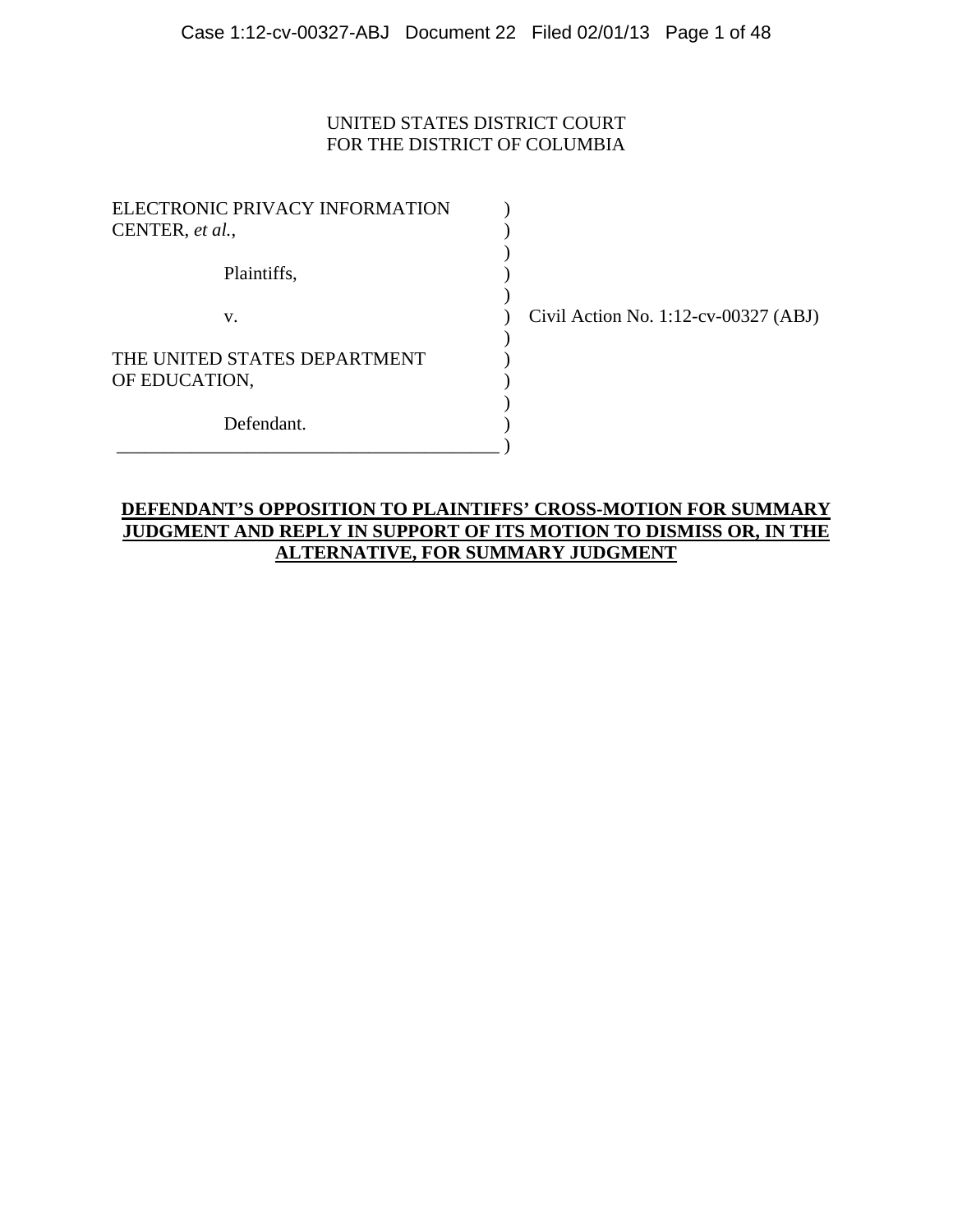# **TABLE OF CONTENTS**

| I.   |           | PLAINTIFFS LACK STANDING TO BRING THESE CLAIMS BECAUSE<br>NONE OF THEM HAVE SUFFERED, NOR ARE LIKELY TO SUFFER, ANY |                                                                                                                                                                                                                    |
|------|-----------|---------------------------------------------------------------------------------------------------------------------|--------------------------------------------------------------------------------------------------------------------------------------------------------------------------------------------------------------------|
|      | A.        |                                                                                                                     |                                                                                                                                                                                                                    |
|      |           | 1.                                                                                                                  | Plaintiffs lack standing to challenge the definition of "authorized"<br>representatives" in the program evaluation exception because they<br>have not shown that their alleged injuries from disclosures under the |
|      |           | 2.                                                                                                                  | Plaintiffs lack standing to challenge the definition of "authorized<br>representative" because the harm they allege is unrelated to the                                                                            |
|      |           | 3.                                                                                                                  | Additional defects preclude plaintiffs' standing to challenge the                                                                                                                                                  |
|      | <b>B.</b> |                                                                                                                     | EPIC Lacks Organizational Standing Because It Itself Has Not Been Injured.  12                                                                                                                                     |
| II.  |           |                                                                                                                     | THE FINAL RULE IS ENTITLED TO REVIEW UNDER CHEVRON'S                                                                                                                                                               |
| III. |           |                                                                                                                     | NONE OF THE THREE DISPUTED DEFINITIONS EXCEEDS STATUTORY                                                                                                                                                           |
|      | A.        |                                                                                                                     | Student ID Numbers Displayed on Badges Can Be "Directory Information"<br>Because Such a Disclosure is Not Harmful or an Invasion of Privacy 20                                                                     |
|      |           | 1.                                                                                                                  |                                                                                                                                                                                                                    |
|      |           | 2.                                                                                                                  | Student ID numbers placed on ID badges meet the requirements for<br>"directory information" because such a disclosure would not                                                                                    |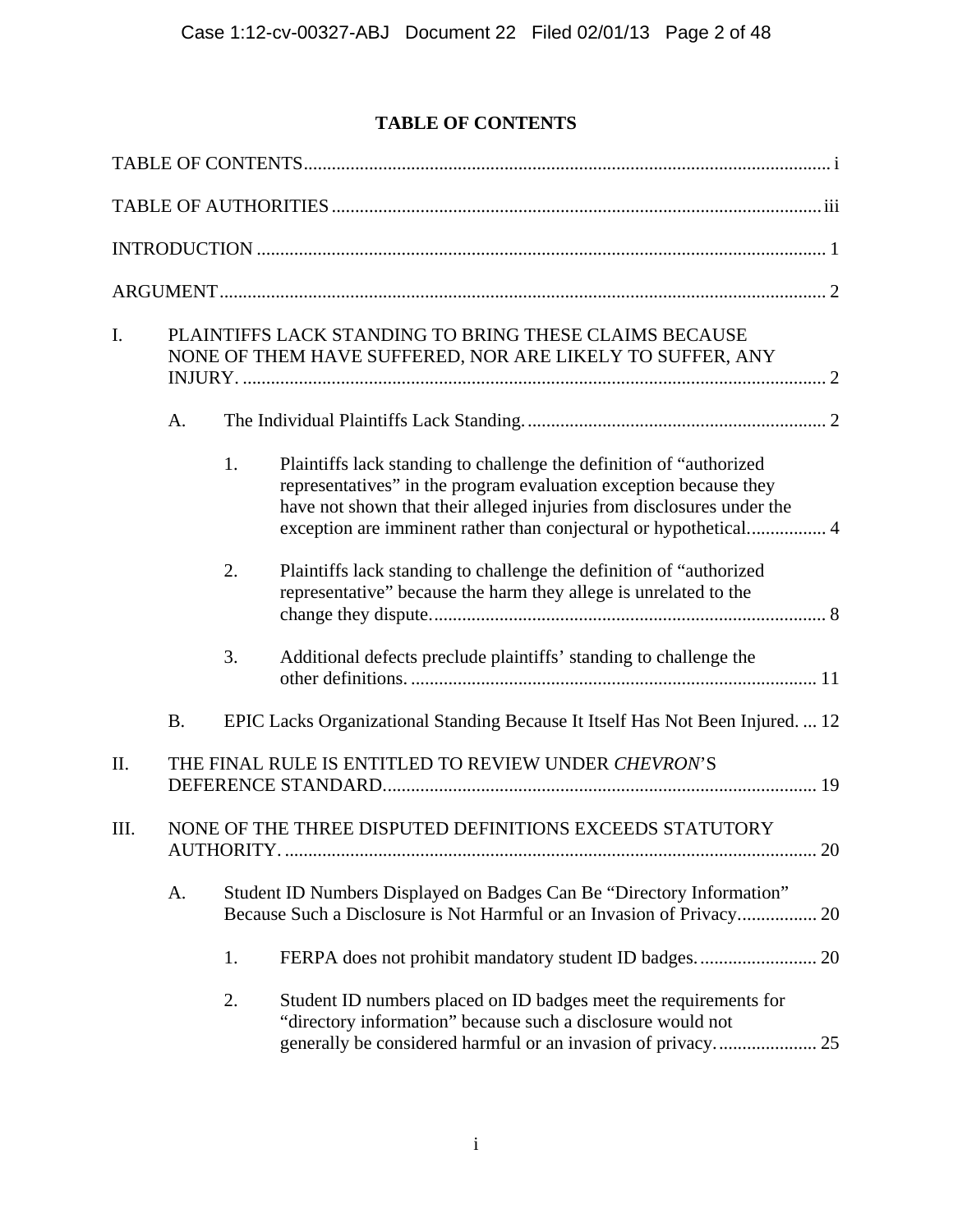| 1.<br>Neither the plain text nor the legislative history of the program<br>evaluation exception unambiguously forbids a definition of<br>"authorized representative" broader than the "direct control"<br>2.<br>The Department's definition of "authorized representative" is based<br>$\mathcal{C}$ .<br>The Department's Definition of "Education Programs" Is Neither<br>IV.<br>THE DISPUTED DEFINITIONS ARE OTHERWISE IN ACCORDANCE<br>WITH LAW FOR THE SAME REASONS THEY ARE NOT IN EXCESS OF | <b>B.</b> | Federal and State Authorities May Designate "Authorized Representatives"<br>Who Are Not Under Their Direct Control to Conduct Audits or Evaluations<br>of Education Programs Because Neither FERPA Nor its Legislative History |  |  |
|----------------------------------------------------------------------------------------------------------------------------------------------------------------------------------------------------------------------------------------------------------------------------------------------------------------------------------------------------------------------------------------------------------------------------------------------------------------------------------------------------|-----------|--------------------------------------------------------------------------------------------------------------------------------------------------------------------------------------------------------------------------------|--|--|
|                                                                                                                                                                                                                                                                                                                                                                                                                                                                                                    |           |                                                                                                                                                                                                                                |  |  |
|                                                                                                                                                                                                                                                                                                                                                                                                                                                                                                    |           |                                                                                                                                                                                                                                |  |  |
|                                                                                                                                                                                                                                                                                                                                                                                                                                                                                                    |           |                                                                                                                                                                                                                                |  |  |
|                                                                                                                                                                                                                                                                                                                                                                                                                                                                                                    |           |                                                                                                                                                                                                                                |  |  |
|                                                                                                                                                                                                                                                                                                                                                                                                                                                                                                    |           |                                                                                                                                                                                                                                |  |  |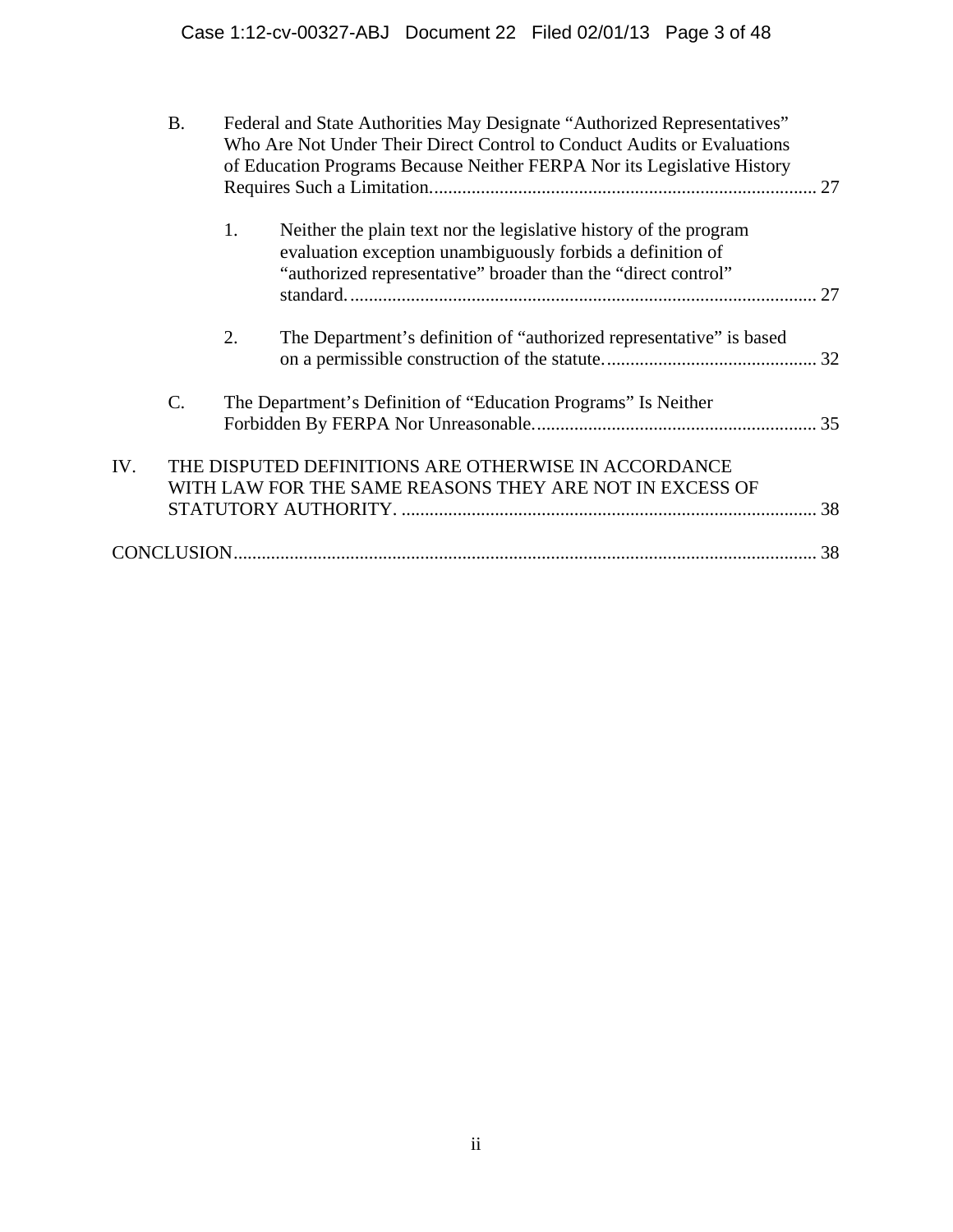## **TABLE OF AUTHORITIES**

## **CASES**

| AF Holdings LLC v. Does 1-1,058,                                           |  |
|----------------------------------------------------------------------------|--|
| Abigail Alliance for Better Access to Developmental Drugs v. Eschenbach,   |  |
| Action Alliance of Senior Citizens of Greater Philadelphia v. Heckler,     |  |
| Am. Chemistry Council v. Johnson,                                          |  |
| Am. Legal Foundation v. FCC,                                               |  |
| Am. Soc. For Prevention of Cruelty to Animals v. Feld Entertainment, Inc., |  |
| Am. Wildlands v. Kempthorne,                                               |  |
| Arkansas Dairy Co-op Ass'n v. U.S. Dep't of Agriculture,                   |  |
| Arkema Inc. v. EPA,                                                        |  |
| Ass'n of Flight Attendants-CWA, AFL-CIO v. U.S. Dep't of Transp.,          |  |
| Ass'n of Private Sector Colleges & Univs. v. Duncan,                       |  |
| Barnhart v. Walton,                                                        |  |
| Blackman v. District of Columbia,                                          |  |
| <i>*Cablevision Systems Corp. v. FCC,</i>                                  |  |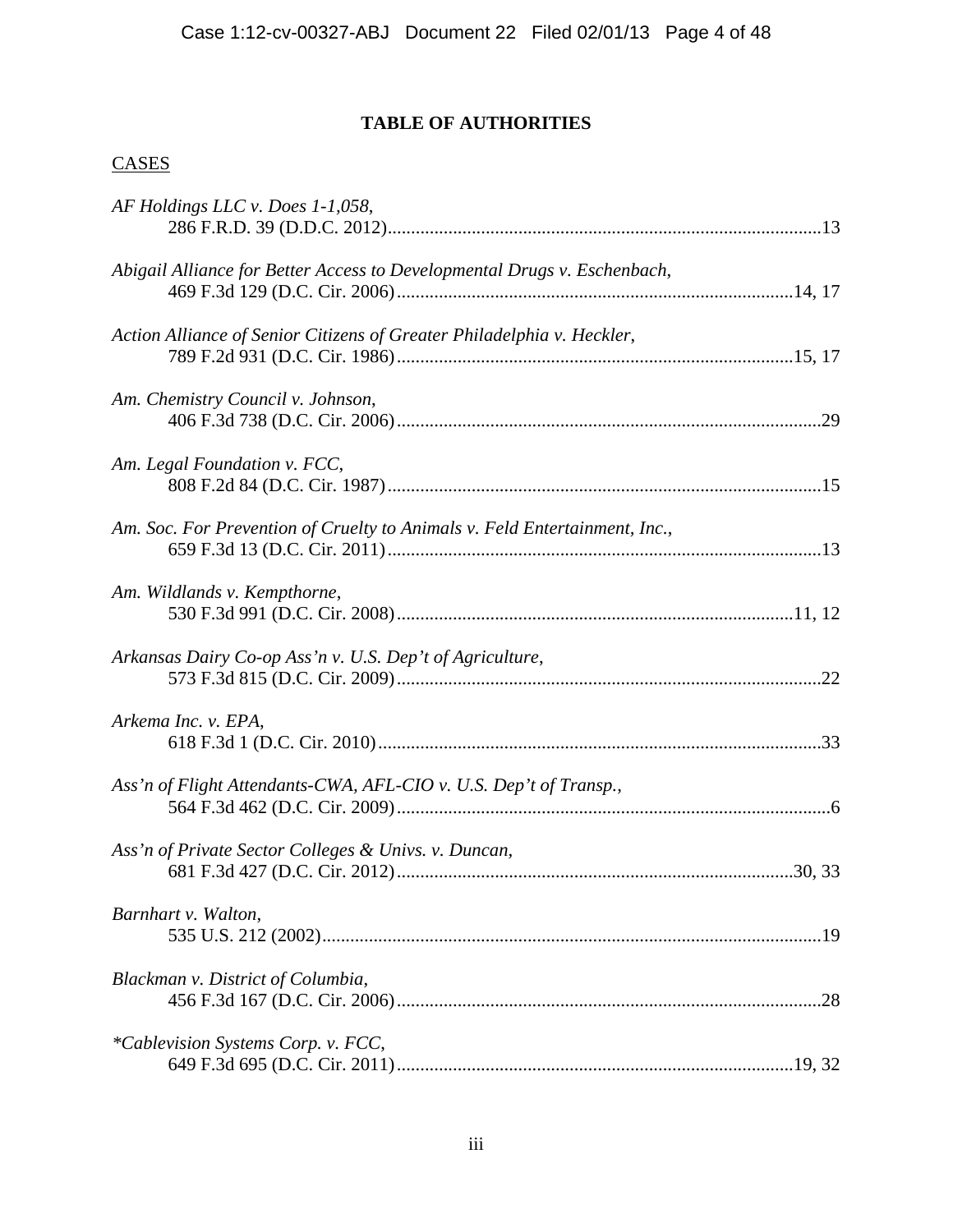| Canning v. Nat'l Labor Relations Bd.,                                  |  |
|------------------------------------------------------------------------|--|
| *Chevron, U.S.A., Inc. v. Natural Resources Defense Council,           |  |
| Community Nutrition Institute v. Block,                                |  |
| Consumer Fed'n of America v. FCC,                                      |  |
| Craig v. District of Columbia,                                         |  |
| Ctr. for Law & Educ. v. Dep't of Educ.,                                |  |
| DaimlerChrysler Corp. v. Cuno,                                         |  |
| Engine Mfrs. Ass'n v. EPA,                                             |  |
| Engine Mfrs. Ass'n v. South Coast Air Quality Mgmt. Dist.,             |  |
| Fair Emp't Council of Greater Washington, Inc. v. BMC Marketing Corp., |  |
| Fox v. Clinton,                                                        |  |
| Friends of the Earth, Inc. v. Laidlaw Envtl. Servs., Inc.,             |  |
| Gonzales v. Oregon,                                                    |  |
| Haitian Refugee Center v. Gracey,                                      |  |
| Havens Realty Corp. v. Coleman,                                        |  |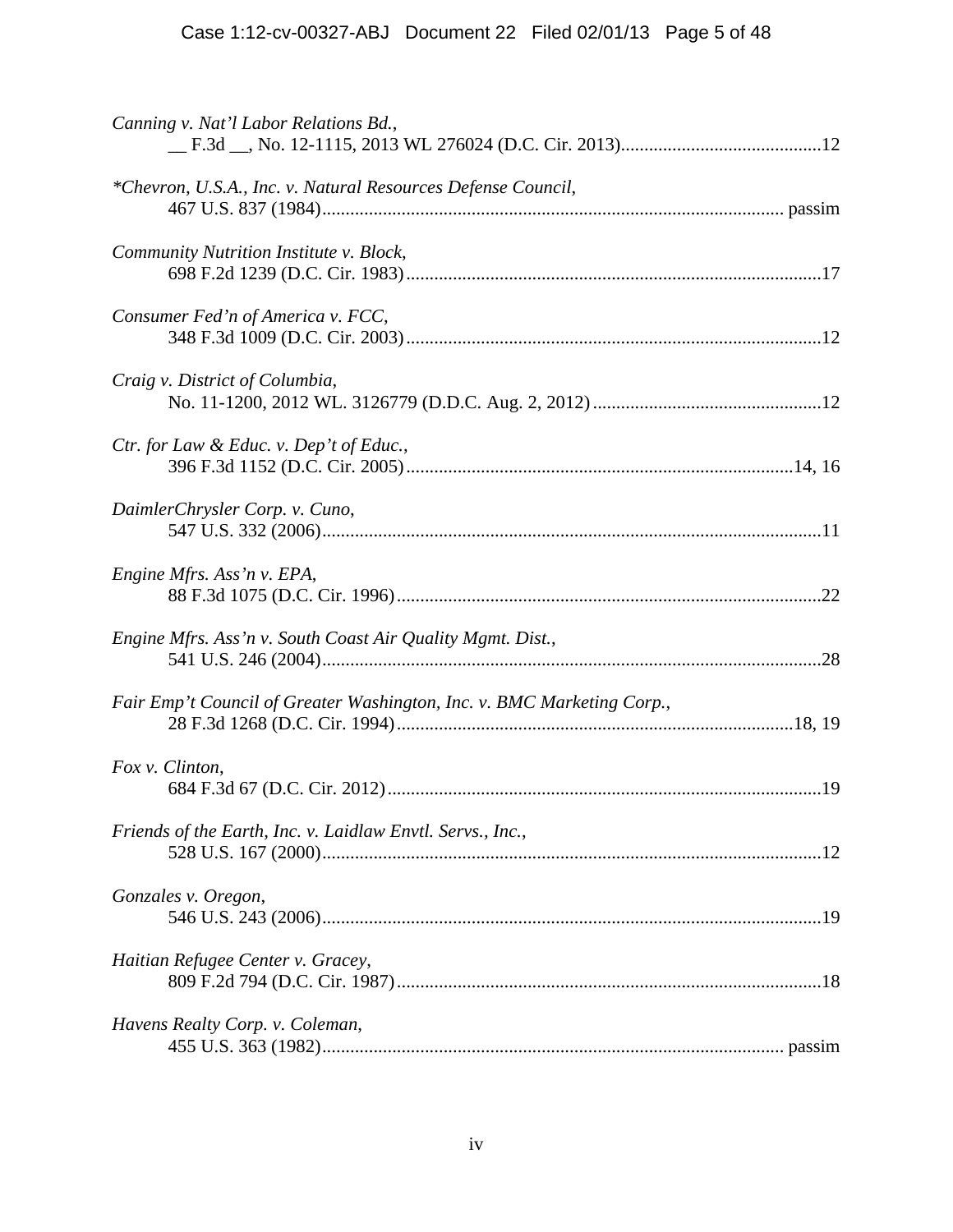| Holland v. Apfel,                                             |  |
|---------------------------------------------------------------|--|
| Holy Trinity Church v. United States,                         |  |
| Krottner v. Starbucks Corp.,                                  |  |
| Landstar Express America, Inc. v. FMC,                        |  |
| Long Term Care Pharmacy Alliance v. UnitedHealth Group, Inc., |  |
| *Lujan v. Defenders of Wildlife,                              |  |
| Mova Pharm. Corp. v. Shalala,                                 |  |
| Muscogee (Creek) Nation v. Okla. Tax Comm'n,                  |  |
| Mylan Pharm., Inc. v. Shalala,                                |  |
| Nat'l Ass'n of Home Builders v. EPA,                          |  |
| Nat'l Cable & Telecomms. Ass'n v. Brand X Internet Servs.,    |  |
| Nat'l Consumer League v. General Mills, Inc.,                 |  |
| Nat'l Mining Ass'n v. U.S. Dep't of Interior,                 |  |
| Nat'l Rifle Ass'n v. Reno,                                    |  |
| *Nat'l Taxpayers Union, Inc. v. United States,                |  |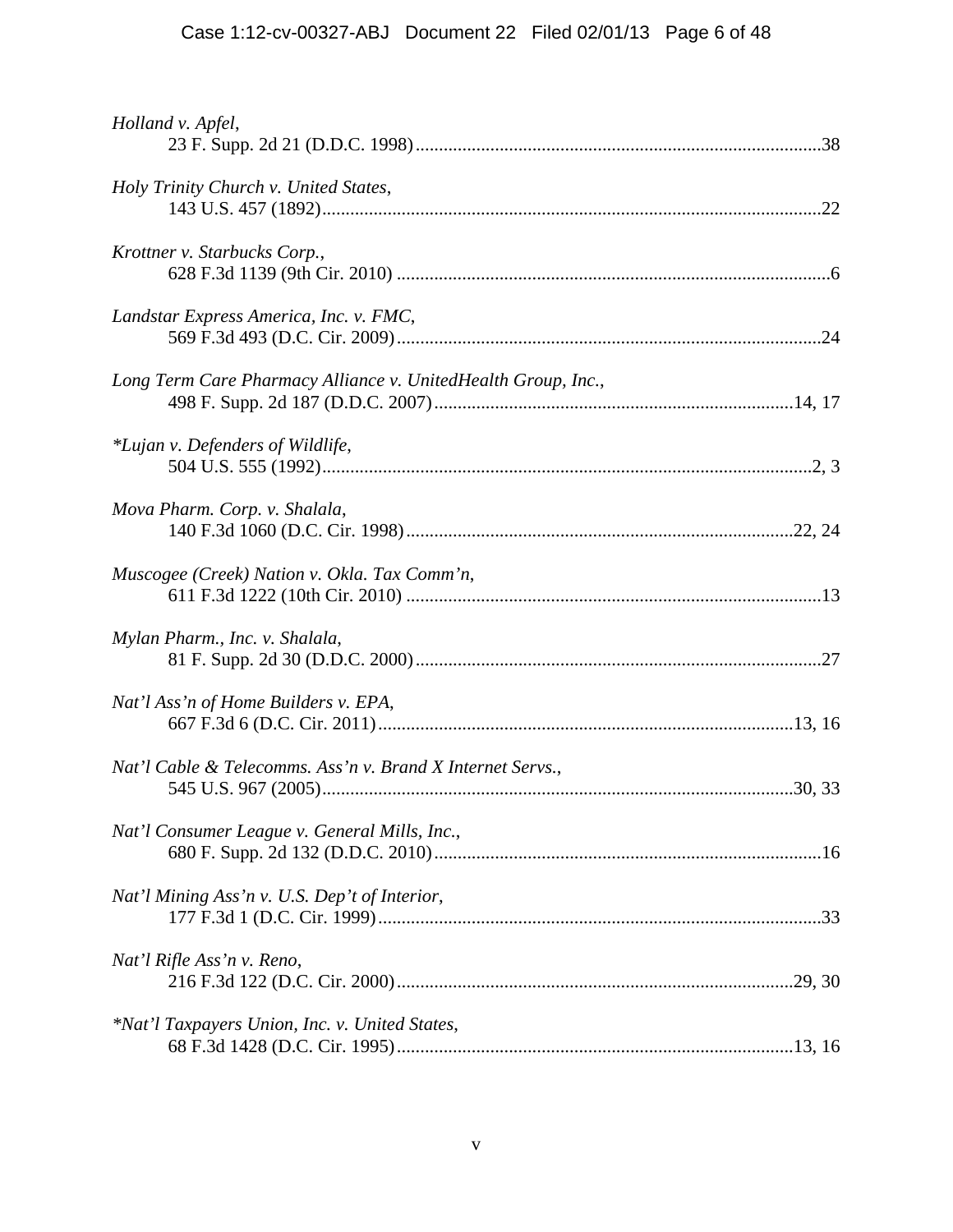| Nat'l Treasury Emps. Union v. United States,                    |
|-----------------------------------------------------------------|
| Nat'l Wrestling Coaches Ass'n v. Dep't of Educ.,                |
| Owasso Indep. Sch. Dist. v. Falvo,                              |
| Petit v. U.S. Dep't of Educ.,                                   |
| Pisciotta v. Old Nat'l Bancorp,                                 |
| *Public Citizen, Inc. v. Nat'l Highway Traffic Safety Admin.,   |
| Sierra Club v. Morton,                                          |
| Sierra Club v. EPA,                                             |
| Simon v. E. Ky. Welfare Rights Org.,                            |
| Spann v. Colonial Village, Inc.,                                |
| Spartalj-Waters v. United States,                               |
| In re Trans Alaska Pipeline Rate Cases,                         |
| United States v. Cook,                                          |
| U.S. Women's Chamber of Commerce v. U.S. Small Business Admin., |
| Whitmore v. Arkansas,                                           |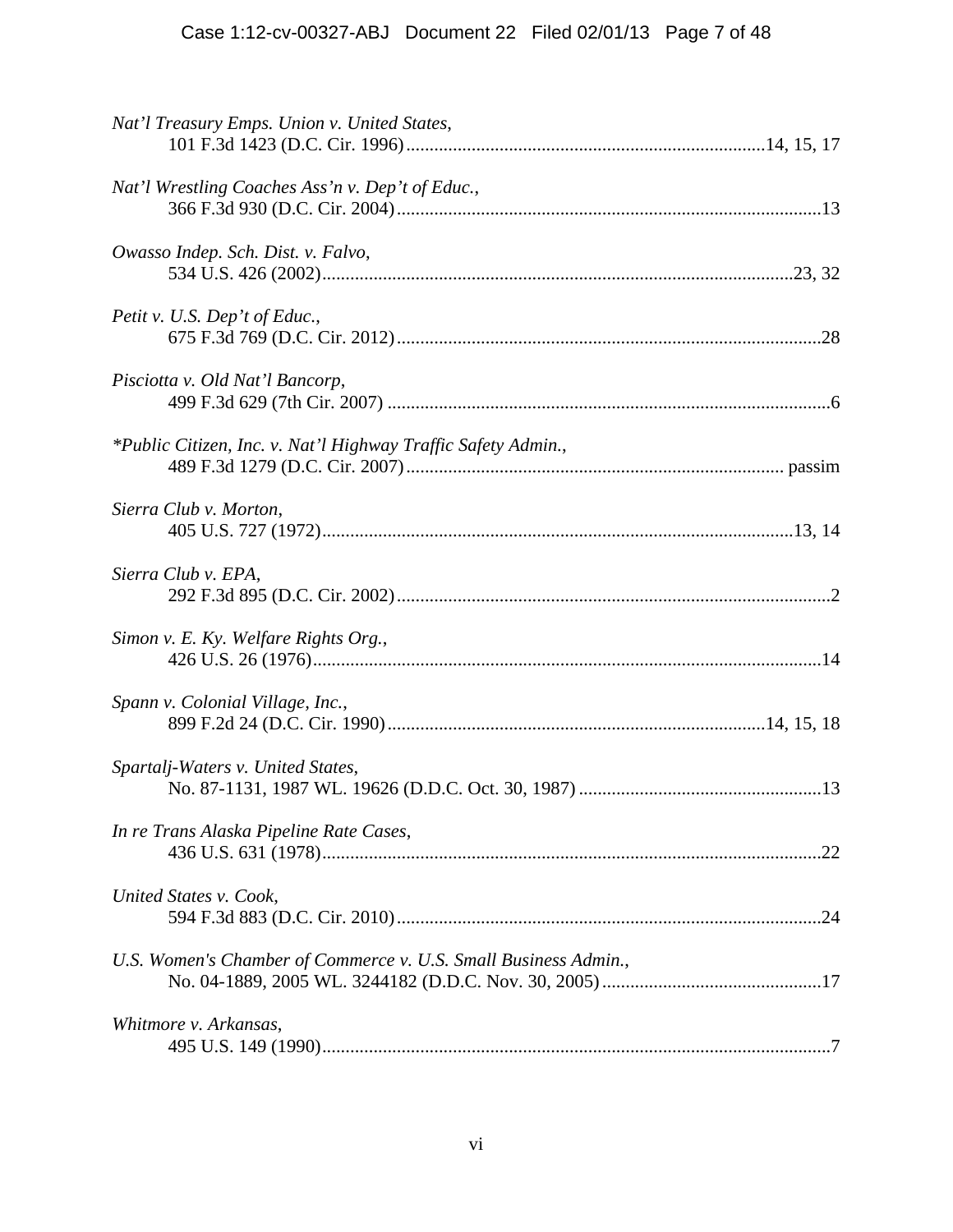| Williams v. District of Columbia, |  |
|-----------------------------------|--|
|                                   |  |

# **STATUTES**

| <b>REGULATIONS</b> |
|--------------------|
|                    |
|                    |
|                    |
|                    |
|                    |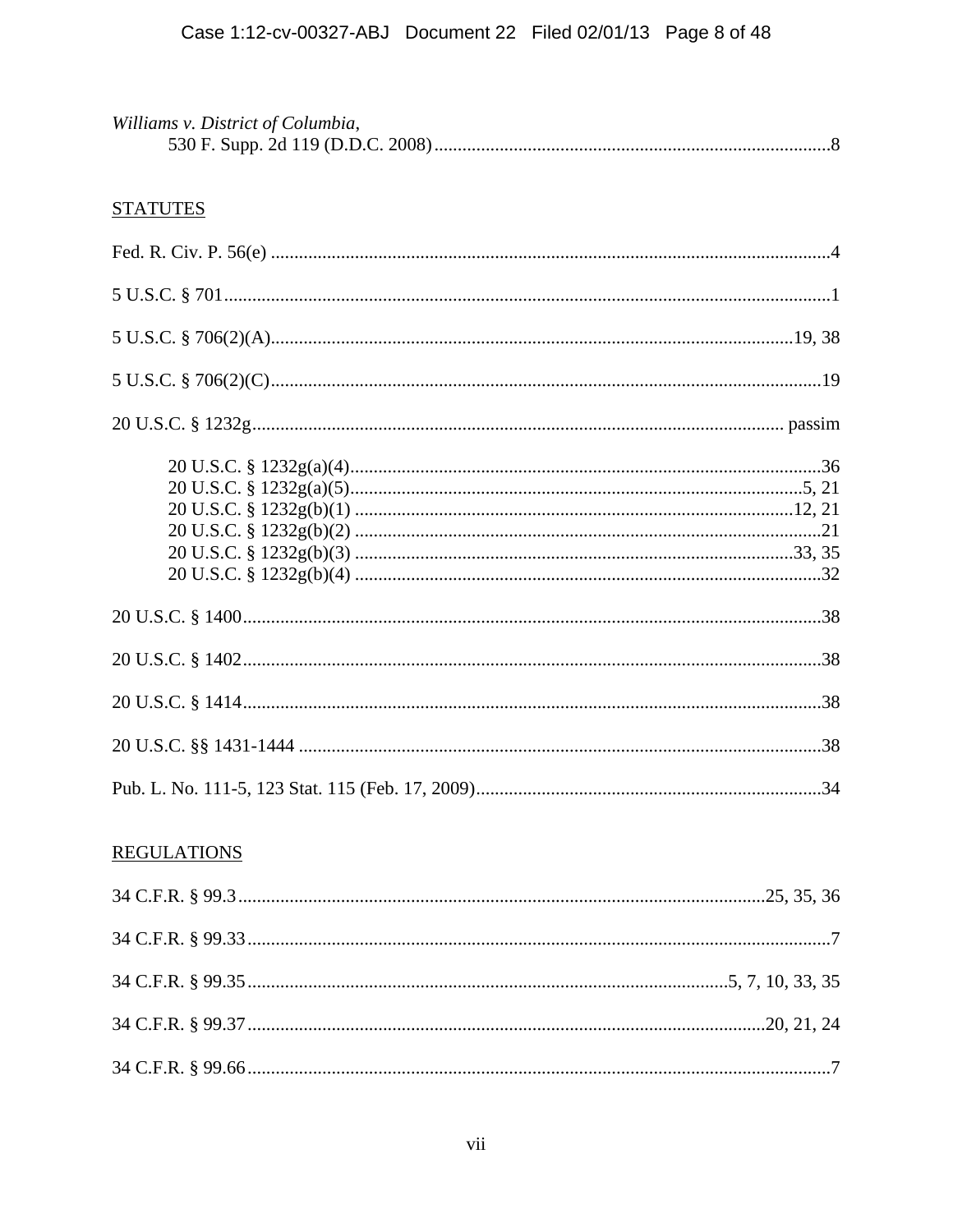# Case 1:12-cv-00327-ABJ Document 22 Filed 02/01/13 Page 9 of 48

# LEGISLATIVE MATERIAL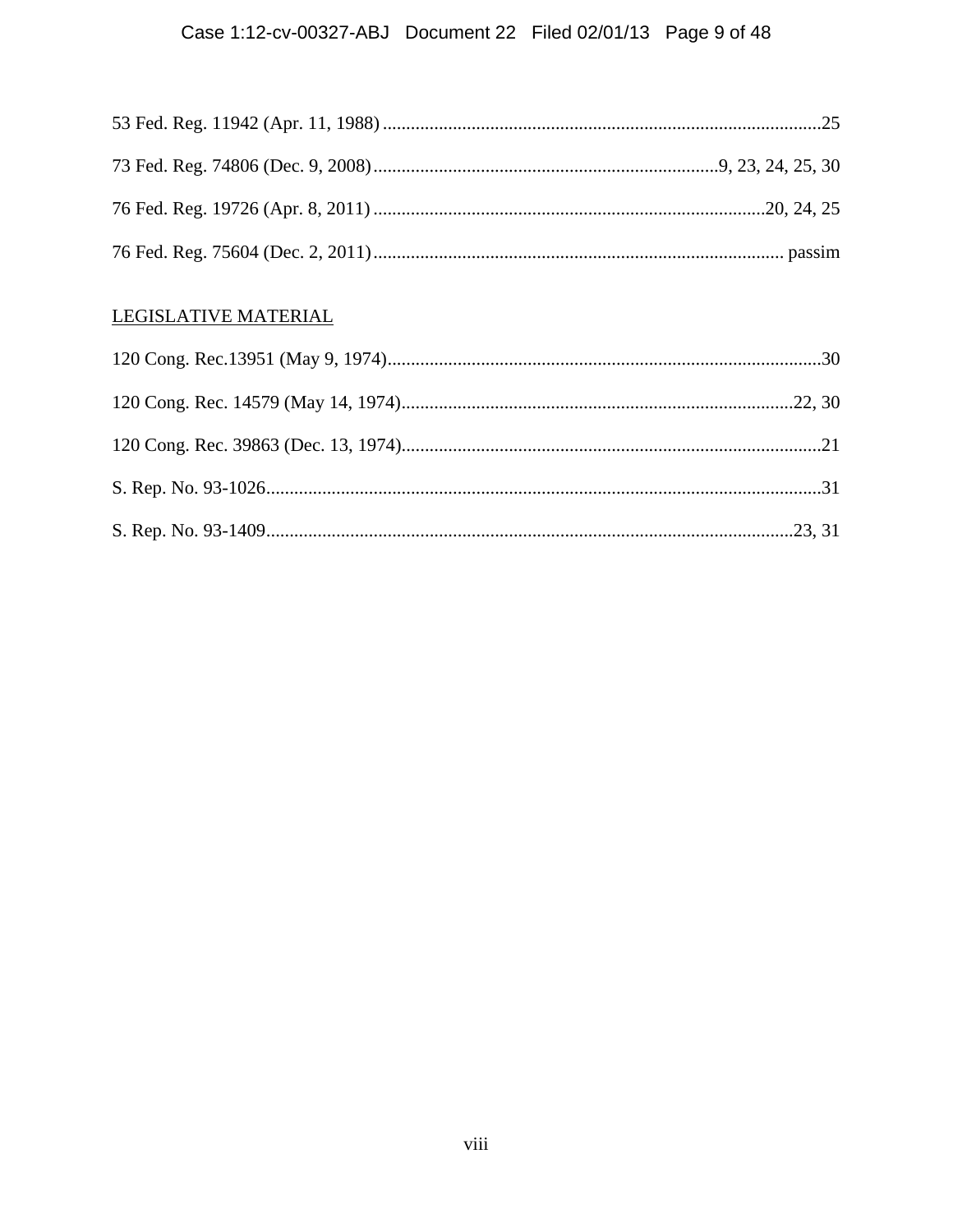### **INTRODUCTION**

The Electronic Privacy Information Center ("EPIC") and four of its board members challenge the Department of Education's definition of three statutory terms in a final rule amending the Department's regulations for the Family Educational Rights and Privacy Act of 1974, as amended ("FERPA"), 20 U.S.C. § 1232g. *See* 76 Fed. Reg. 75604 (Dec. 2, 2011) (hereinafter "Final Rule"), Admin. Record ("AR") 0696. Plaintiffs argue that the meaning given to these statutory terms by the Department's final rule does not comport with the Department's statutory authority and is otherwise contrary to law in violation of the Administrative Procedure Act ("APA"), 5 U.S.C. § 701 *et seq.*

The case must be dismissed at the outset because plaintiffs have failed to carry their burden of demonstrating Article III standing. EPIC is a "public interest research organization," without any personal stake in the litigation. Compl.  $\P$  4. The individual plaintiffs suing in their own behalf, all but one of whom completed their graduate education prior to 1991, cannot show that the regulatory changes they challenge caused, or are likely to cause, the disclosure of their education records. Accordingly, plaintiffs have not shown a cognizable injury from the Final Rule's promulgation, and this suit must be dismissed.

Even if plaintiffs were able to establish standing, the Court should grant summary judgment to the Department. The Department's reasoned interpretation of each of the three disputed statutory terms are entitled to deference under *Chevron, U.S.A., Inc. v. Natural Res. Def. Council*, 467 U.S. 837 (1984). Plaintiffs have not shown that the Final Rule's interpretation of "directory information," "authorized representative," and "education program" are unambiguously foreclosed by Congress or unreasonable. To the contrary, plaintiffs have failed almost entirely to engage and respond to the detailed textual and legislative history arguments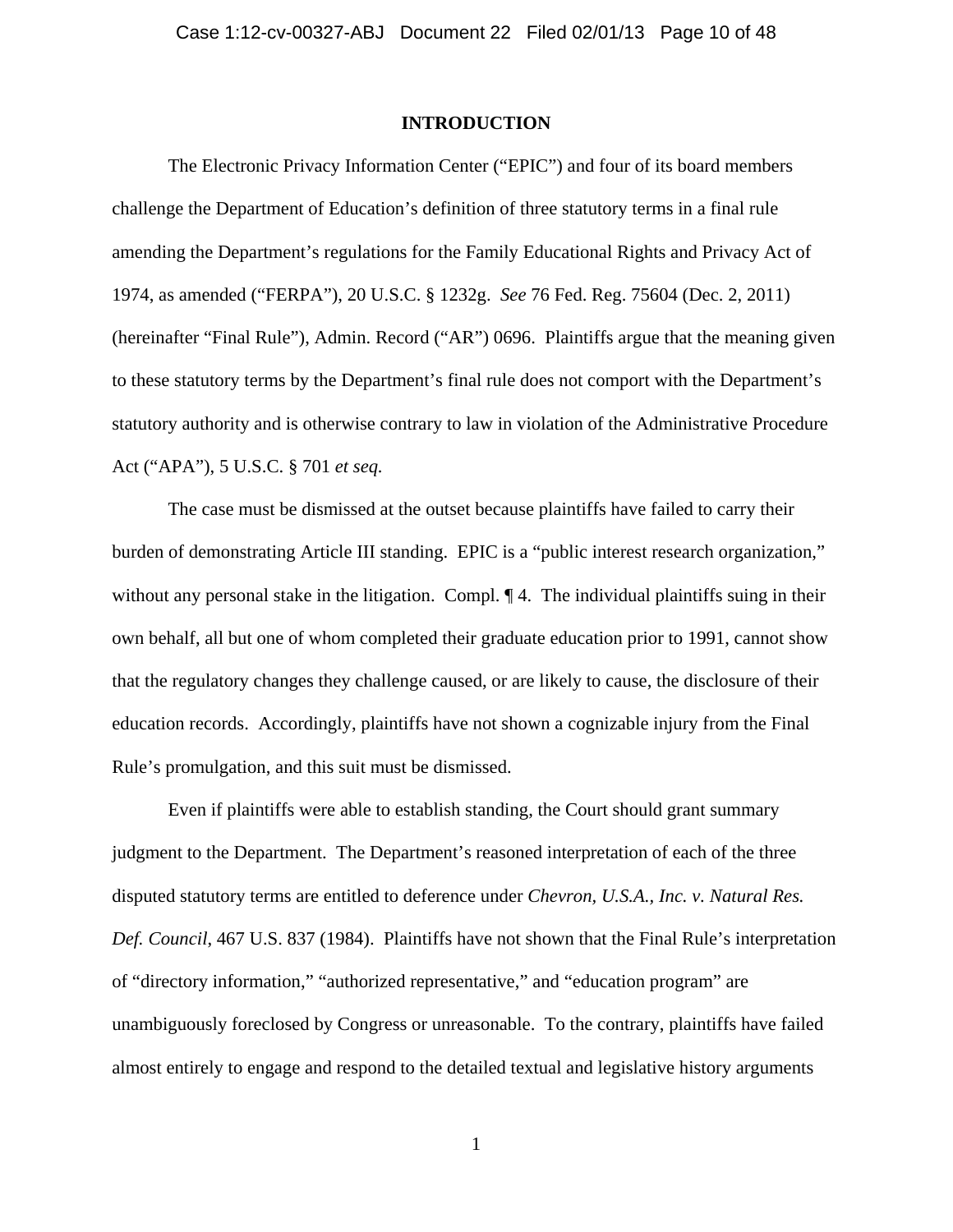laid out in the Department's opening brief. Instead, plaintiffs resort to generalities about the purpose of FERPA as they perceive it. Having shown that the definitions are reasonably within the scope of the statute in light of its plain text and legislative history, the Department's interpretation of FERPA deserves *Chevron* deference. Accordingly, the Court should grant summary judgment to the Department.

#### **ARGUMENT**

### **I. PLAINTIFFS LACK STANDING TO BRING THESE CLAIMS BECAUSE NONE OF THEM HAVE SUFFERED, NOR ARE LIKELY TO SUFFER, ANY INJURY.**

 In order to establish standing under Article III, a claimant must show: (1) it has suffered an "injury in fact" that is (a) concrete and particularized and (b) actual or imminent, not conjectural or hypothetical; (2) the injury is fairly traceable to the challenged action of the defendant; and (3) it is likely, as opposed to merely speculative, that the injury will be redressed by a favorable decision. *See Lujan v. Defenders of Wildlife*, 504 U.S. 555, 560-61 (1992); *Sierra Club v. EPA*, 292 F.3d 895, 898 (D.C. Cir. 2002). Plaintiffs in this case have not identified how each of the challenged definitions would cause them injury-in-fact and instead rely on two generalities: 1) that the Final Rule allegedly "makes each plaintiff's personally identifiable information more readily available to third party entities" which might lead to "consequential harms, such as identity theft"; and 2) that EPIC's self-defined mission to lobby and litigate for its views regarding information privacy has purportedly been harmed. *See* Pls.' Cross-Mot. for Summ. J. at 5-7, 9-10 (hereinafter, "Pls.' Cross-Mot."), ECF No. 20. Both justifications fall far short of Article III's requirement of an actual "case or controversy."

### **A. The Individual Plaintiffs Lack Standing.**

Plaintiffs characterize their theory of injury as an "increased-risk-of-harm case." Pls.' Cross-Mot. at 6. They acknowledge that the controlling standard for such cases requires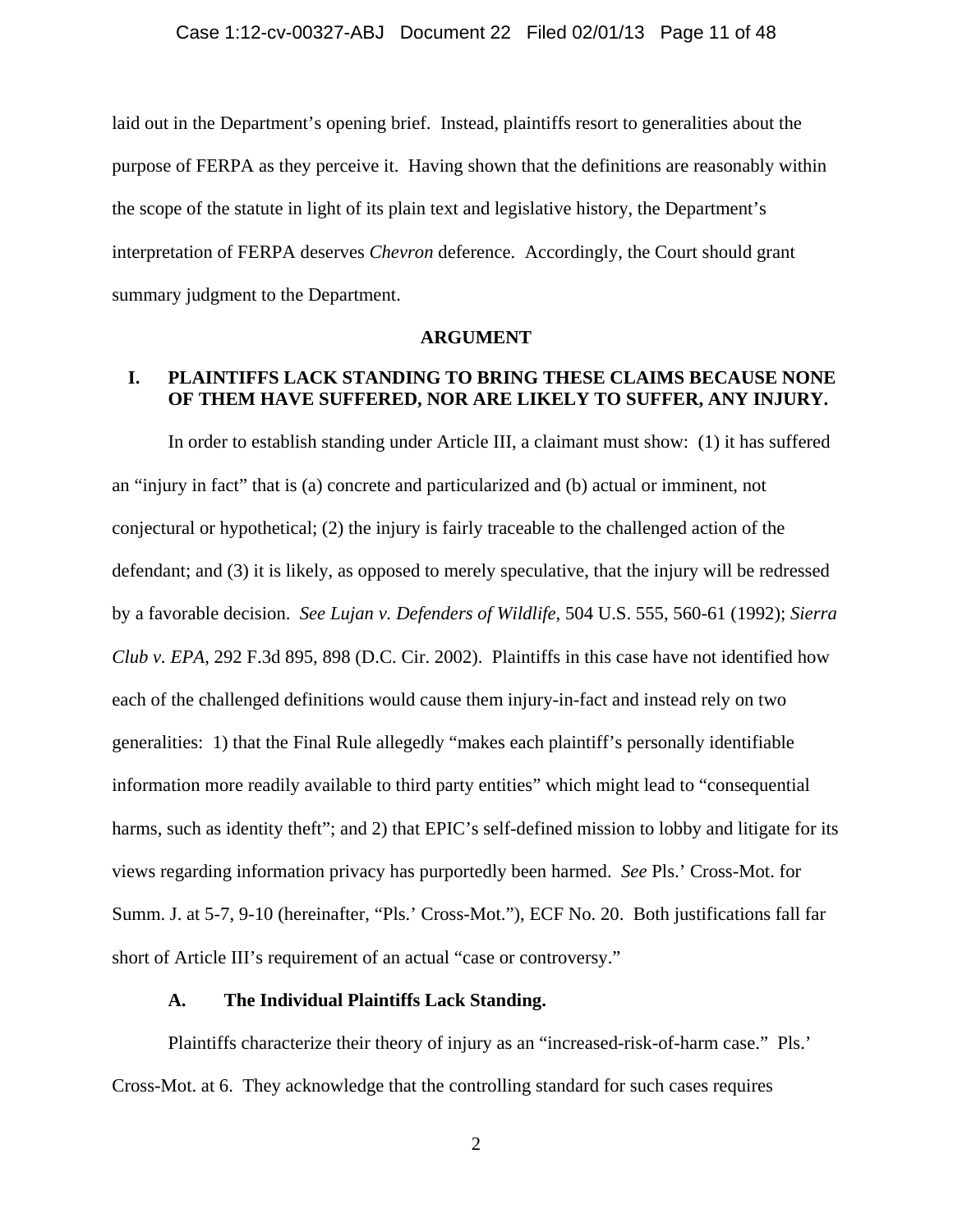### Case 1:12-cv-00327-ABJ Document 22 Filed 02/01/13 Page 12 of 48

showing "at least *both* (i) a *substantially* increased risk of harm and (ii) a *substantial* probability of harm with that increase taken into account." *Public Citizen, Inc. v. Nat'l Highway Traffic Safety Admin.*, 489 F.3d 1279, 1295 (D.C. Cir. 2007) (emphasis original). The D.C. Circuit noted that where the "asserted injury arises from the government's allegedly unlawful regulation (or lack of regulation) of *someone else*," standing "is substantially more difficult to establish." *Id.* at 1291 (quoting *Lujan*, 504 U.S. at 562). Plaintiffs here face the same predicament because they argue only that the three disputed definitions "increase[] the risk that plaintiffs' [own education] records will be disclosed without their consent to a host of unregulated entities." Pls.' Cross-Mot. at 6.

The declarations provided by the four individual plaintiffs confirm Defendant's observation that three of the four are far removed in time from their days as students and are therefore very unlikely to be affected by the rule they challenge. Specifically, Peter Neumann relies on education records from 1961,<sup>1</sup> Deborah Peel relies on education records from 1970 and 1977, $^2$  and Grayson Barber relies on education records from 1991.<sup>3</sup> Only Pablo Molina, the secretary of EPIC's board of directors, has provided evidence of recent enrollment as a student,

<sup>1</sup> Dr. Neumann completed his Ph.D. at Harvard University in 1961. *See* Neumann Decl. ¶¶ 4, 6.

<sup>&</sup>lt;sup>2</sup> Dr. Peel completed a bachelor's degree at the University of Texas at Austin in 1970, an M.D. at the University of Texas Medical Branch in 1974, and a residency at the same institution in 1977. *See* Peel Decl. ¶ 4. While she describes other training in the 1990s, she relies exclusively on her attendance at these two institutions for her standing argument. *See id.* ¶ 6.

 $3 \text{ Ms. Barber completed her J.D. at Rutgers in 1991, and attended an unspecified two month}$ course at its School of Communicate and Information in 2010. Barber Decl. ¶ 4. She has not provided sufficient detail to determine whether she was treated as a student for purposes of the 2010 course, whether it was in the undergraduate or graduate field of study, or any other details relevant to her alleged injury. *See id.*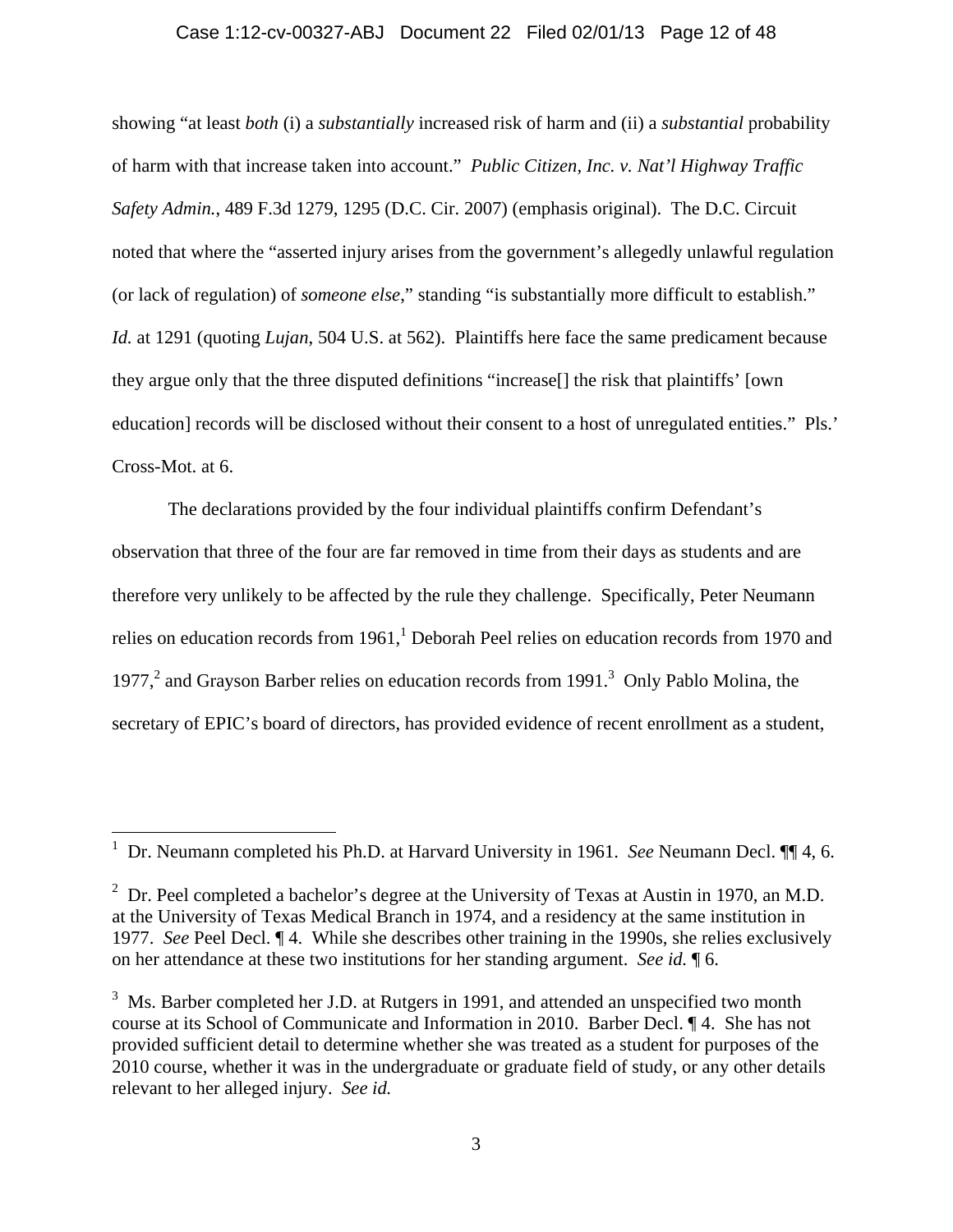### Case 1:12-cv-00327-ABJ Document 22 Filed 02/01/13 Page 13 of 48

stating that he plans to complete a doctorate at Georgetown University this year.<sup>4</sup> But even he cannot carry his burden of showing that the Final Rule subjects him to an imminent, nonconjectural injury.

### *1. Plaintiffs lack standing to challenge the definition of "authorized representatives" in the program evaluation exception because they have not shown that their alleged injuries from disclosures under the exception are imminent rather than conjectural or hypothetical.*

Guidance for examining whether an "increased-risk-of-harm case" meets standing requirements is found in this Circuit's decision, *Public Citizen*. In that case, plaintiffs argued that a tire pressure monitor regulation "designed to reduce the risk of [car] accidents from the status quo" was insufficient because the statute required the agency "to reduce the risk even further." 489 F.3d at 1296. Plaintiffs argued that, as a result, "some Public Citizen members allegedly will suffer car accidents in the future that otherwise would be prevented." *Id.* at 1291. The D.C. Circuit determined first that the proposed injury was concrete because "[i]njuries from car accidents—including death, physical injuries, and property damage—are plainly concrete harms," and second that it was particularized because "each person who is in an accident is harmed personally and distinctly." *Id.* at 1292. The sticking point was the requirement that injury be "actual or imminent" because "[f]or any particular individual, the odds of such an accident occurring are extremely remote and speculative, and the time (if ever) when any such accident would occur is entirely uncertain." *Id.* at 1293-94.

Like the possible car accidents in *Public Citizen*, the alleged injury here appears to be concrete and particularized—tangible costs resulting from misuse of the individual plaintiffs'

 $4$  Mr. Molina completed his M.B.A. at Saint Louis University in 1995, and took graduate engineering courses at Washington University in 1998. *See* Molina Decl. ¶¶ 4, 6. Until 2012, he was Georgetown's chief information officer and associate vice president of information technologies, and he remains an adjunct professor there. *See id.* ¶ 2.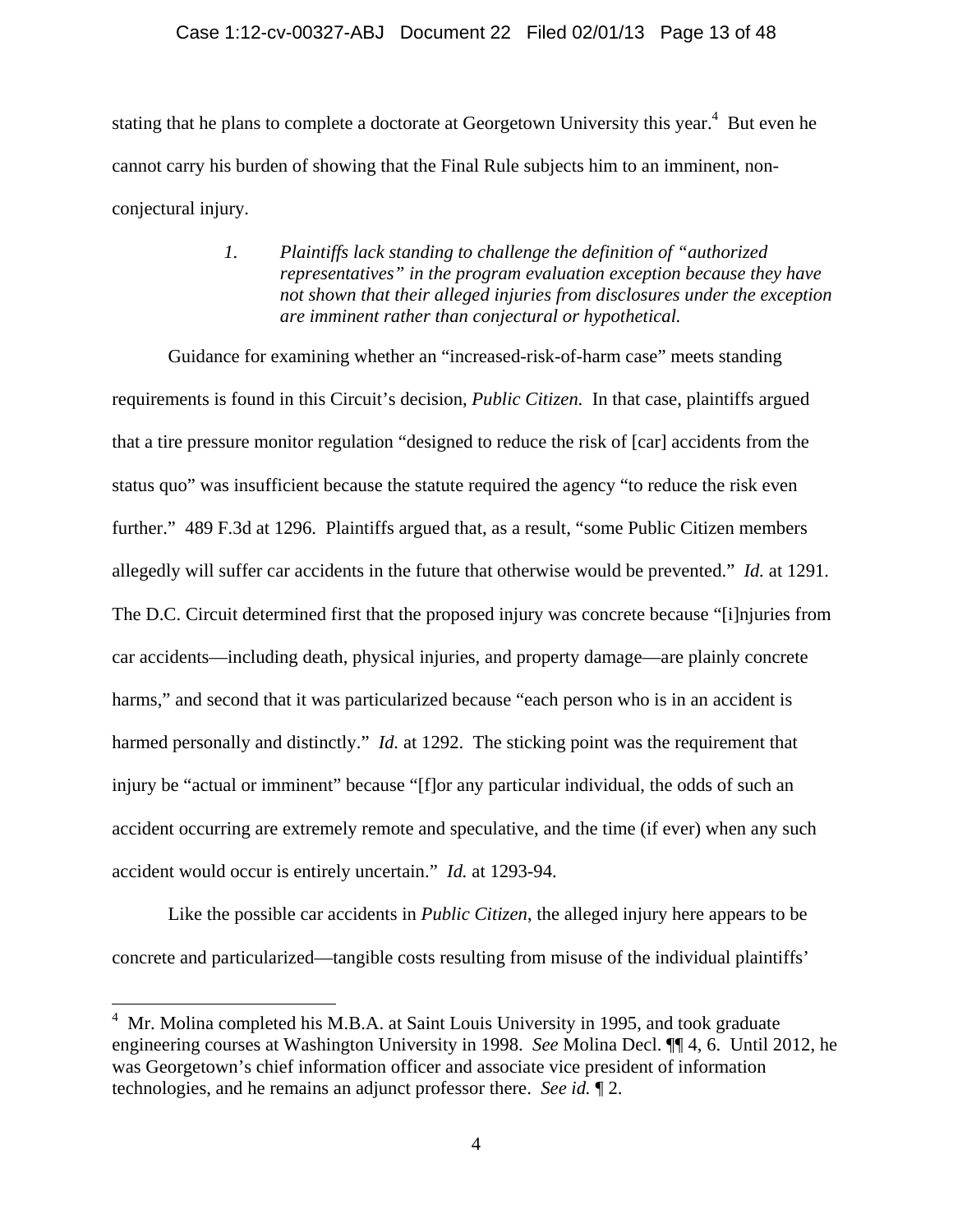### Case 1:12-cv-00327-ABJ Document 22 Filed 02/01/13 Page 14 of 48

education records for commercial or illegal purposes.<sup>5</sup> Each plaintiff identically describes their concern that, upon being "re-disclosed to non-governmental actors for purposes I cannot discern," their information could enter databases used for employee background checks, credit score computations, commercial consumer profiling, or any commercial database. *See, e.g.*, Neumann Decl. ¶¶ 9-12; *see also* Pls.' Cross-Mot. at 7 (adding concern about identity theft that is unmentioned in the declarations).

But plaintiffs have not carried their burden to demonstrate that the educational institutions which they attended still maintain education records that could be disclosed. While it may be safe to assume that each institution still maintains directory information regarding its students from the 1960s or 1990s, e.g., "name, address, . . . date and place of birth, major field of study, participation in officially recognized activities and sports, . . . dates of attendance, degrees and awards received," 20 U.S.C. § 1232g(a)(5)(A), this information has always been disclosable and plaintiffs cannot show injury unless other personally identifiable information ("PII") has been maintained and might be disclosed. *See* Def.'s Mot. Dismiss or Alternatively Summ. J. at 18 (hereinafter, "Def.'s Mot."), ECF No. 18. There is no evidence in the record that any of the education institutions retain such non-directory information regarding these plaintiffs. The plaintiffs' generic assertion that each school "continues to maintain education records about me," is woefully nonspecific and could entirely refer to directory information. *See* Neumann Decl. ¶ 6; Peel Decl. ¶ 6; Barber Decl. ¶ 6; Molina Decl. ¶ 6. Moreover, none of the plaintiffs provide any basis for this alleged knowledge.*See* Fed. R. Civ. P. 56(e) (declaration "must be made on

<sup>&</sup>lt;sup>5</sup> Plaintiffs do not argue that disclosure to an "authorized representative" of which they disapprove is itself an injury. Nor could they claim to be injured by mere disclosure to an entity evaluating an education program and using the information for no other purpose, *see* 34 C.F.R. § 99.35(a)(2)(i) & (a)(3)(v).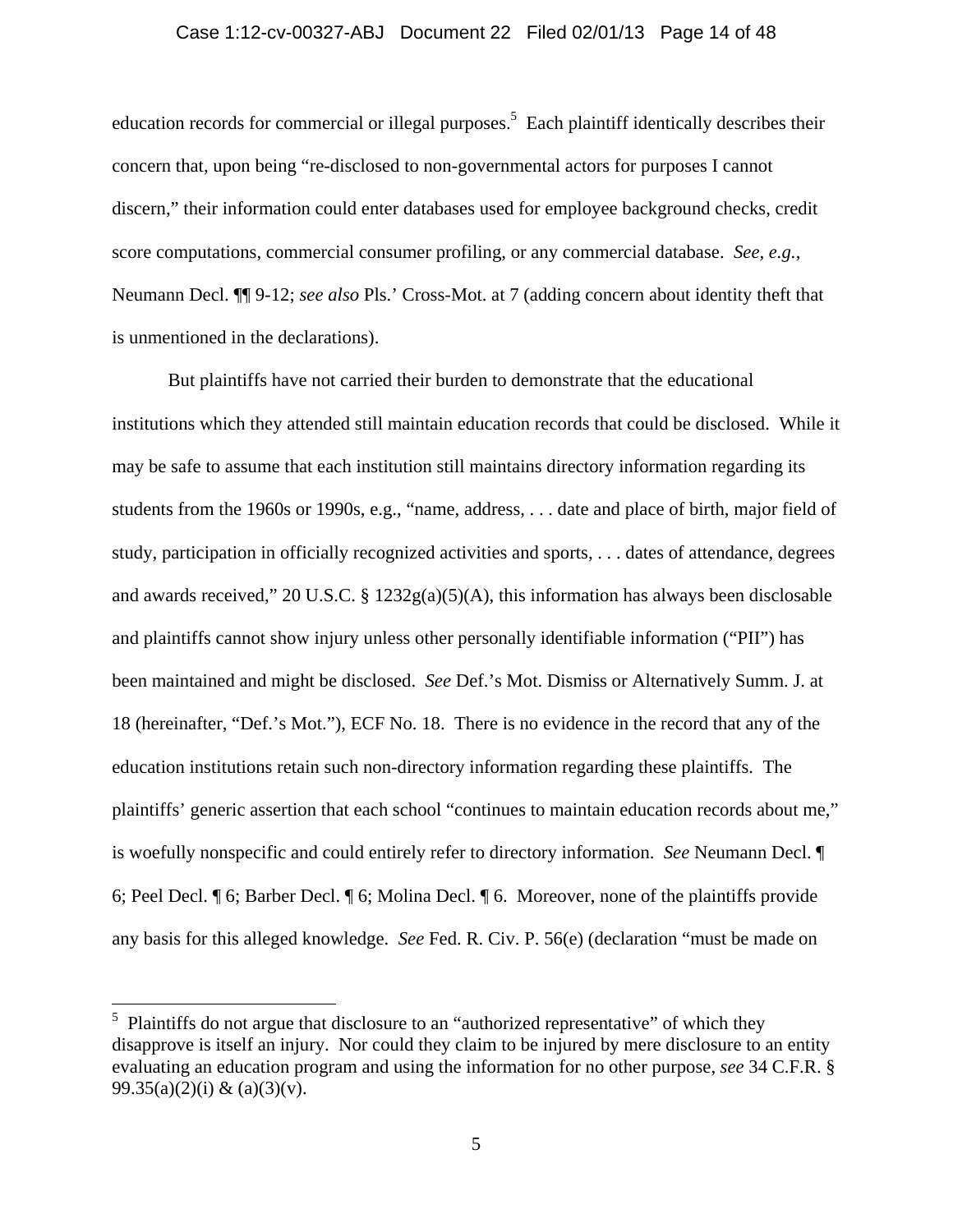### Case 1:12-cv-00327-ABJ Document 22 Filed 02/01/13 Page 15 of 48

personal knowledge . . . and show that the [declarant] is competent to testify on the matters stated"); *Ass'n of Flight Attendants-CWA, AFL-CIO v. U.S. Dep't of Transportation*, 564 F.3d 462, 466 (D.C. Cir. 2009) (refusing to rely on statement in affidavit that "provides no factual support . . . to suppose that [the affiant] had personal knowledge of the cause or was otherwise competent to testify as to its nature").

But even if this factual deficiency could be overlooked, plaintiffs' injury argument further stumbles at the "actual or imminent" inquiry, just as in *Public Citizen*. 6 Their ultimate theorized injuries—costs from using education records for commercial or illegal purposes—are actually very remote. First, as discussed above, education records must have been maintained. Second, PII from their education records (not directory information or anonymous data) would have to be disclosed under the program evaluation exception to an entity that would *not* have been eligible to receive the information prior to the Final Rule.<sup>7</sup> Third, that authorized

 $6$  Plaintiffs argue that they should be able to establish an imminent injury before consequential harms actually occur. *See* Pls.' Cross-Mot. at 7-8. This is undisputed, but plaintiffs cannot evade *Public Citizen*'s requirement of proving imminence by showing how likely it is that the harm will occur and how much that likelihood has increased. In the cases cited by plaintiffs an action had already occurred that made identity theft very likely. *See Krottner v. Starbucks Corp.*, 628 F.3d 1139, 1140 (9th Cir. 2010) (finding standing for plaintiffs because stolen "laptop contained the unencrypted names, addresses, and social security numbers of approximately 97,000 Starbucks employees"); *Pisciotta v. Old Nat'l Bancorp*, 499 F.3d 629, 631, 634 (7th Cir. 2007) (finding standing for "plaintiffs whose data has been compromised, but not yet misused" based on allegation that "third-party computer 'hacker' . . . obtain[ed] access to the confidential information of tens of thousands of [bank website] users"). Here, in significant contrast, disclosure to authorized entities would not itself make identity theft imminent.

 $\frac{7}{1}$  This step is very unlikely to occur with antiquated data. To be useful, the education records would need to be a format that can plausibly be shared with an outside entity as part of an evaluation or audit. It is, in fact, unlikely that auditors or evaluators beginning in 2011 or later would have the interest or the will to collect or review paper records from decades ago, or even electronic information preserved in outdated file formats. *See* Buckley Decl. ¶ 27, ECF No. 18- 9. On this basis alone, three of the individual plaintiffs' claims should be dismissed as utterly conjectural and hypothetical.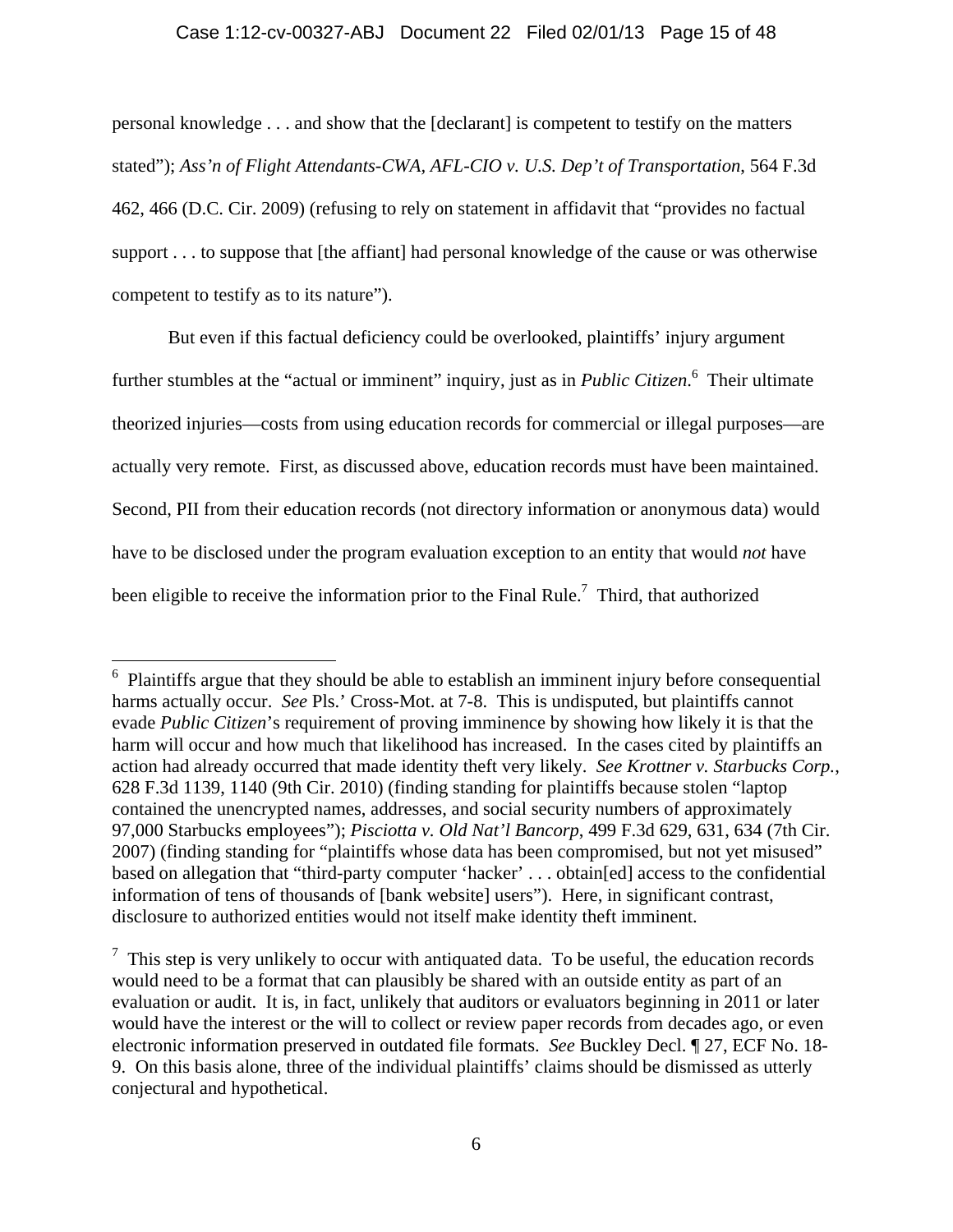### Case 1:12-cv-00327-ABJ Document 22 Filed 02/01/13 Page 16 of 48

representative must misuse the information in one of the three ways imagined by plaintiffs: (i) using the PII for purposes other than the evaluation or audit, (ii) improperly disclosing the PII to still another entity that might misuse the information, or (iii) failing to safeguard the PII and permitting it to be stolen. Each of these three alternatives is prohibited by Department regulations, and subject to various penalties.<sup>8</sup> Finally, each of these possible misuses is still at least one step removed from the tangible costs that would be "actual" harm to the plaintiff.

"[T]he constitutional requirement of imminence articulated by the Supreme Court . . . necessarily compels a very strict understanding of what increase in risk and overall risk levels can count as 'substantial.'" *Public Citizen*, 489 F.3d at 1296; *see Whitmore v. Arkansas*, 495 U.S. 149, 158 (1990) ("Allegations of possible future injury do not satisfy the requirements of Art. III. A threatened injury must be certainly impending to constitute injury in fact"). The numerous steps necessary for injury to occur here suggest that plaintiffs are "attempting to assert remote and speculative claims of possible future harm." *Public Citizen*, 489 F.3d at 1294. Compounding plaintiffs' failure is the fact that they have not shown that any of these steps are likely. Indeed, plaintiffs have made no effort to quantify either the amount by which their risk of these harms increased or the total probability of harm. *Cf. Public Citizen*, 489 F.3d at 1293 (alleging that several hundred U.S. citizens, including some of the organization's 130,000 members, would be injured as a result of the insufficient policy). In fact, the *only* evidence cited by plaintiffs is a 2009 survey of "elementary and secondary school state reporting systems," *see* AR 0793; Pls. Cross-Mot. at 6-7, which does not document any actual harms and, regardless, cannot establish any substantial probabilities regarding plaintiffs' *graduate school* records

<sup>8</sup> *See, e.g.*, 34 C.F.R. § 99.35(a)(2)(i) (prohibiting other uses); *id.* § 99.33(a)(1) (prohibiting redisclosure except as permitted by FERPA); *id.* § 99.35(a)(2)(ii)-(iii) (requiring protection of the information and destruction when no longer needed); *id.* § 99.66 (describing enforcement).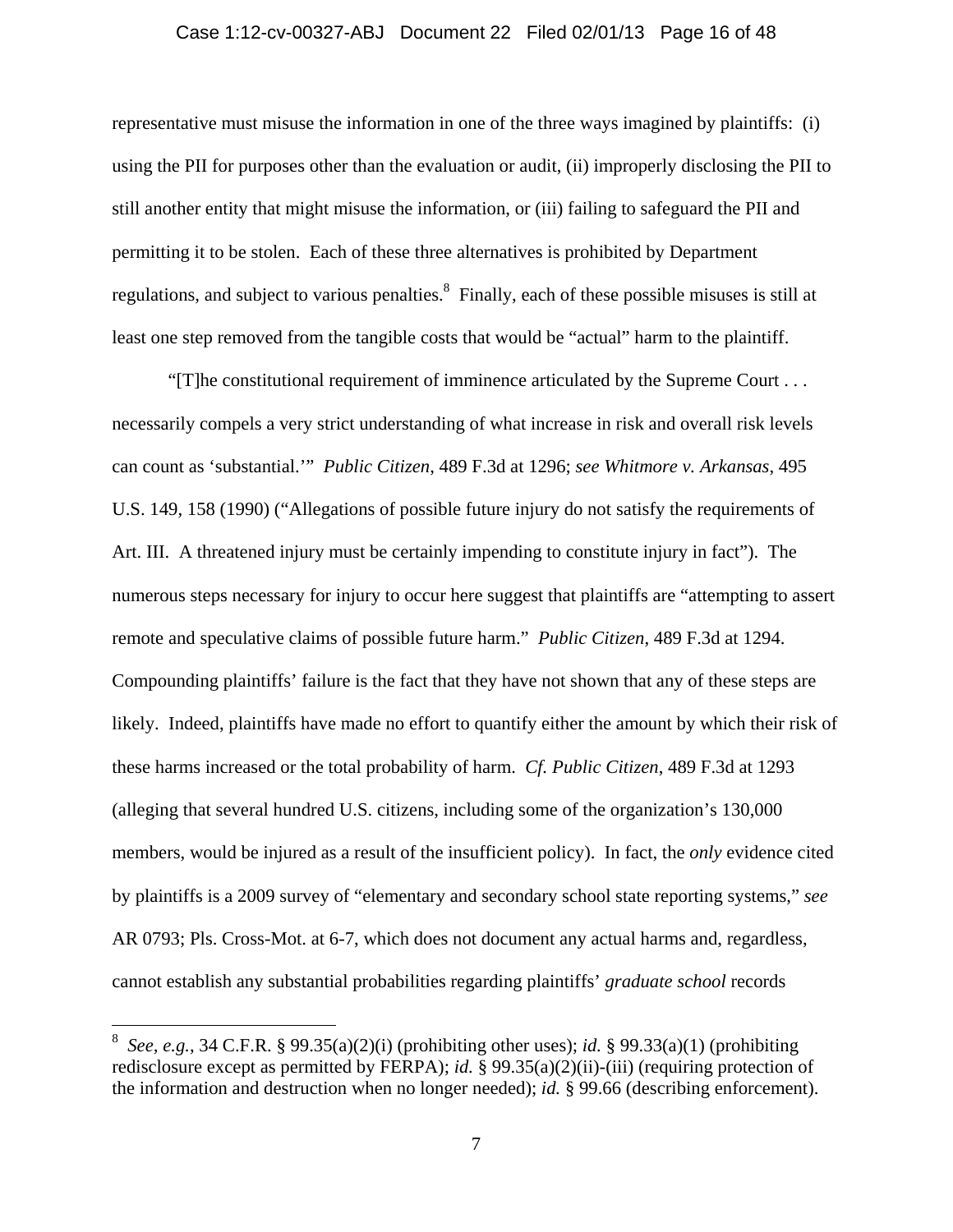#### Case 1:12-cv-00327-ABJ Document 22 Filed 02/01/13 Page 17 of 48

(plaintiffs' only education records created since 1990). Finally, plaintiffs identify no evidence that anyone's education records have been used for the commercial or illegal purposes that plaintiffs fear. This utter lack of evidence is particularly significant because, unlike the organizational standing at issue in *Public Citizen*, the individual plaintiffs here must prove the probability of harm individually. *See Williams v. District of Columbia*, 530 F. Supp. 2d 119, 127 (D.D.C. 2008) (holding that necessary showing for individual standing is different than what was at issue in *Public Citizen* because the individual plaintiff "must show that he personally has standing—that he has both (i) a substantially increased risk of harm and (ii) a substantial probability of harm with that increase taken into account").

In sum, "[t]he potential future injury asserted by [plaintiffs] is too remote and speculative to support standing in this case." *Williams*, 530 F. Supp. 2d at 127 (rejecting standing based merely on generalized evidence about an increased likelihood of disease in the population at the D.C. Jail). Neither the three individual plaintiffs whose education records are decades old, nor the one plaintiff whose recent student records are very unlikely to be disclosed through D.C.'s statewide longitudinal data system,  $\degree$  can show either that the Final Rule caused a substantial increase in the risks about which they are concerned or that the overall probability of the harm is sufficient, let alone both. Accordingly, the individual plaintiffs should be dismissed for lack of standing.

### *2. Plaintiffs lack standing to challenge the definition of "authorized representative" because the harm they allege is unrelated to the change they dispute.*

To the extent that plaintiffs arguments can be understood, it appears that they object to

<sup>9</sup> Plaintiffs have made no attempt to refute the Department's evidence that Mr. Molina's information is unlikely to become part of the District of Columbia's SLDS database. *See* Def.'s Mot. at 18-19; Buckley Decl. ¶¶ 12-27, ECF No. 18-9. Even if it did, he would still be far short of a substantial risk of harm as discussed above.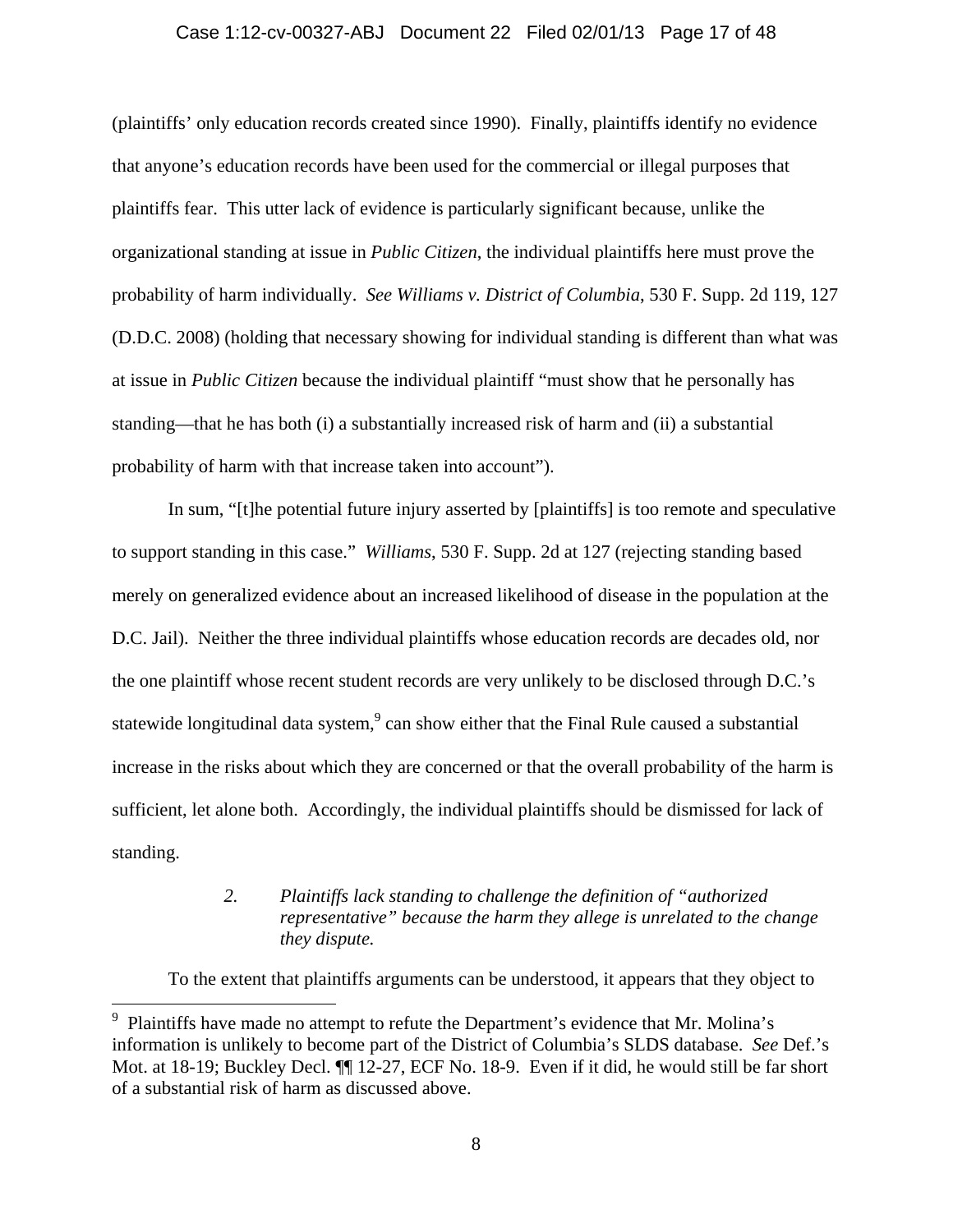### Case 1:12-cv-00327-ABJ Document 22 Filed 02/01/13 Page 18 of 48

the Department's new definition of "authorized representative" because they fear that it permits more disclosures to "non-governmental actors." In reality, the new definition leaves unchanged the existing permission to make disclosures to non-governmental entities and instead permits disclosures to non-educational *government* entities (e.g., a state unemployment office evaluating an education program based on its workforce results). Accordingly, because the results plaintiffs fear are unaffected by the Final Rule, plaintiffs lack standing to challenge this definition.

Plaintiffs dispute the Department's definition of "authorized representative" because they believe that the Department's rejection of its prior "direct control standard" as a limitation on who could be selected as an "authorized representative" improperly expanded the number of entities to which disclosures might be made in the first instance. *See* Pls.' Cross-Mot. at 25. Their individual declarations are very specific about the harm they fear: "I do not want the information I disclosed to [my university] to be re-disclosed to *non-governmental actors* for purposes I cannot discern, without my authorization." *See* Neumann Decl. ¶ 8 (emphasis added); *see also* Barber Decl. ¶ 8 (same); Peel Decl. ¶ 8 (same); Molina Decl. ¶ 8 (same). Taking these declarations at face value, standing must be rejected.

The Final Rule neither permitted for the first time, nor expanded the access of nongovernmental third parties to student information under the program evaluation exception. To the contrary, the "direct control standard" plaintiffs believe should be controlling itself permits disclosure to such third parties. *See* 73 Fed. Reg. 74806, 74815 (Dec. 9, 2008) (hereinafter "2008 Final Rule"), AR 0772 (stating that authorized representative "includes contractors, consultants, volunteers, and other outside parties (i.e., nonemployees) used to conduct . . . services or functions for which the official or agency would otherwise use its own employees"). As the Department explained in its brief—and to which plaintiffs provided no response—the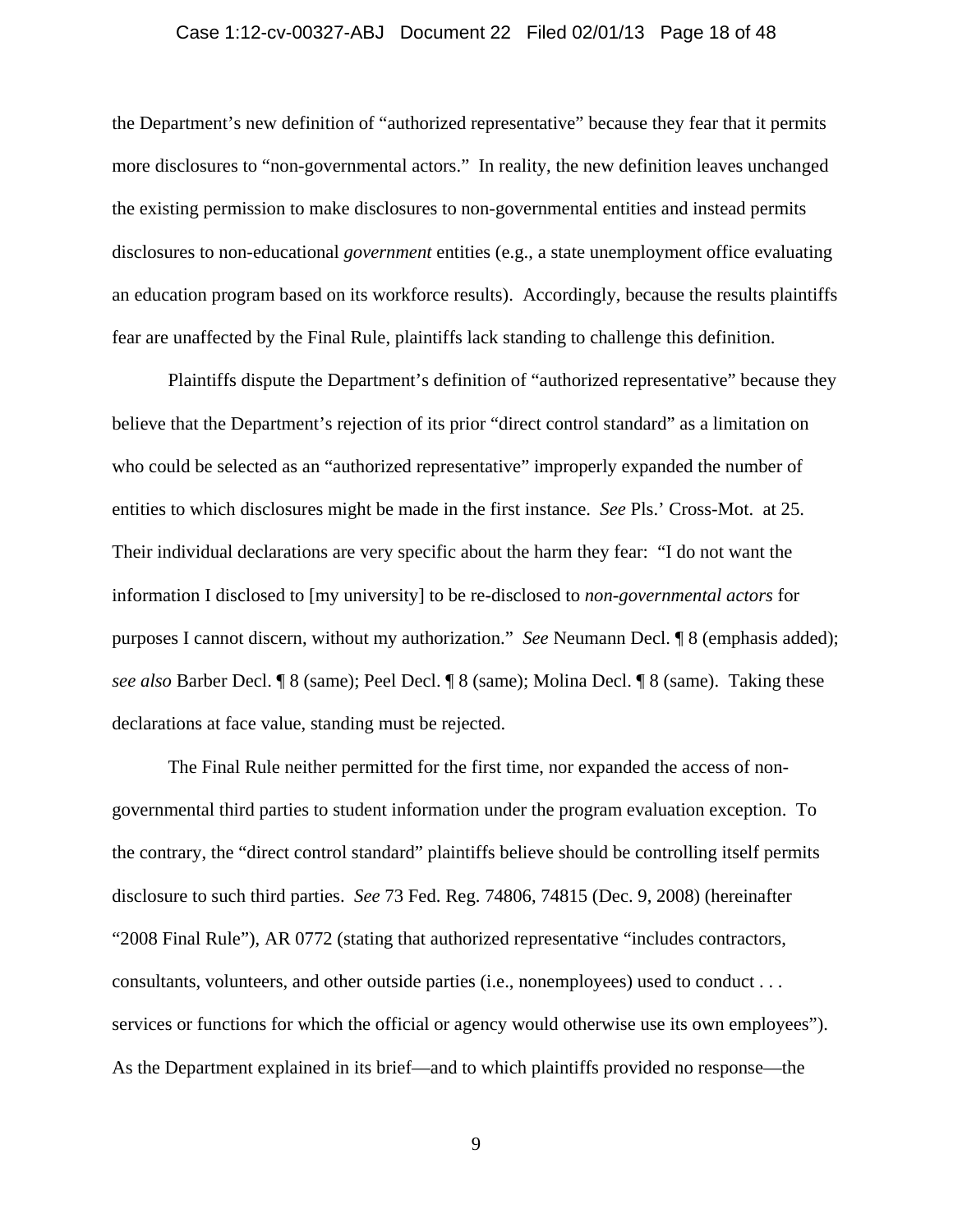#### Case 1:12-cv-00327-ABJ Document 22 Filed 02/01/13 Page 19 of 48

only meaningful effect of abandoning the direct control standard was to permit *other government entities* who were not educational authorities to receive information from educational agencies and institutions. *See* Def.'s Mot. at 33-34; *cf.* Winston Mem. (Jan. 19, 2001), AR 0839 (pre-Hansen Memorandum guidance regarding disclosures to other state government entities that was specifically rescinded by the Hansen Memorandum). It is these entities that cannot be described as "under the control" of some coequal, inferior, or out-of-state governmental or educational entity. *See* Hansen Mem., AR 0833 (arguing that a "State department of labor" cannot receive disclosures because it "is not under the educational agency's direct control"). By contrast, every non-governmental entity who receives information pursuant to a written contract or agreement effectively fits within the prior definition of "direct control" as a contractor. *See id.* (concluding that a "contractor" inherently meets the direct control standard).<sup>10</sup>

In sum, the new definition of "authorized representative" left the access of nongovernmental third parties unchanged. Under the standard plaintiffs prefer, they could receive access as "contractors." Under the new rule, they may receive access only upon being designated pursuant to a written agreement that specifies the purposes and for which the information will be used and the limitations on its use—i.e., as contractors. In sum, because the only injury identified by the plaintiffs existed prior to the Final Rule and was unchanged by it, plaintiffs have failed to establish causation and lack standing to challenge the definition of

 $10$  Indeed, plaintiffs' objection is difficult to understand. Whereas, before, the Department used the term "contractor" but provided little guidance regarding the establishment of a contract with such non-governmental entities for purposes of the program evaluation exception, the Final Rule requires a written agreement specifying numerous details and requires the educational entity establishing the agreement to "ensure to the greatest extent practicable that any entity or individual designated as its authorized representative" complies with FERPA. *See* 34 C.F.R. §  $99.35(a)(2)$ ; Final Rule, AR 0734. Thus, the Final Rule requires at least as much government control over "non-governmental entities" as the Department's prior guidance.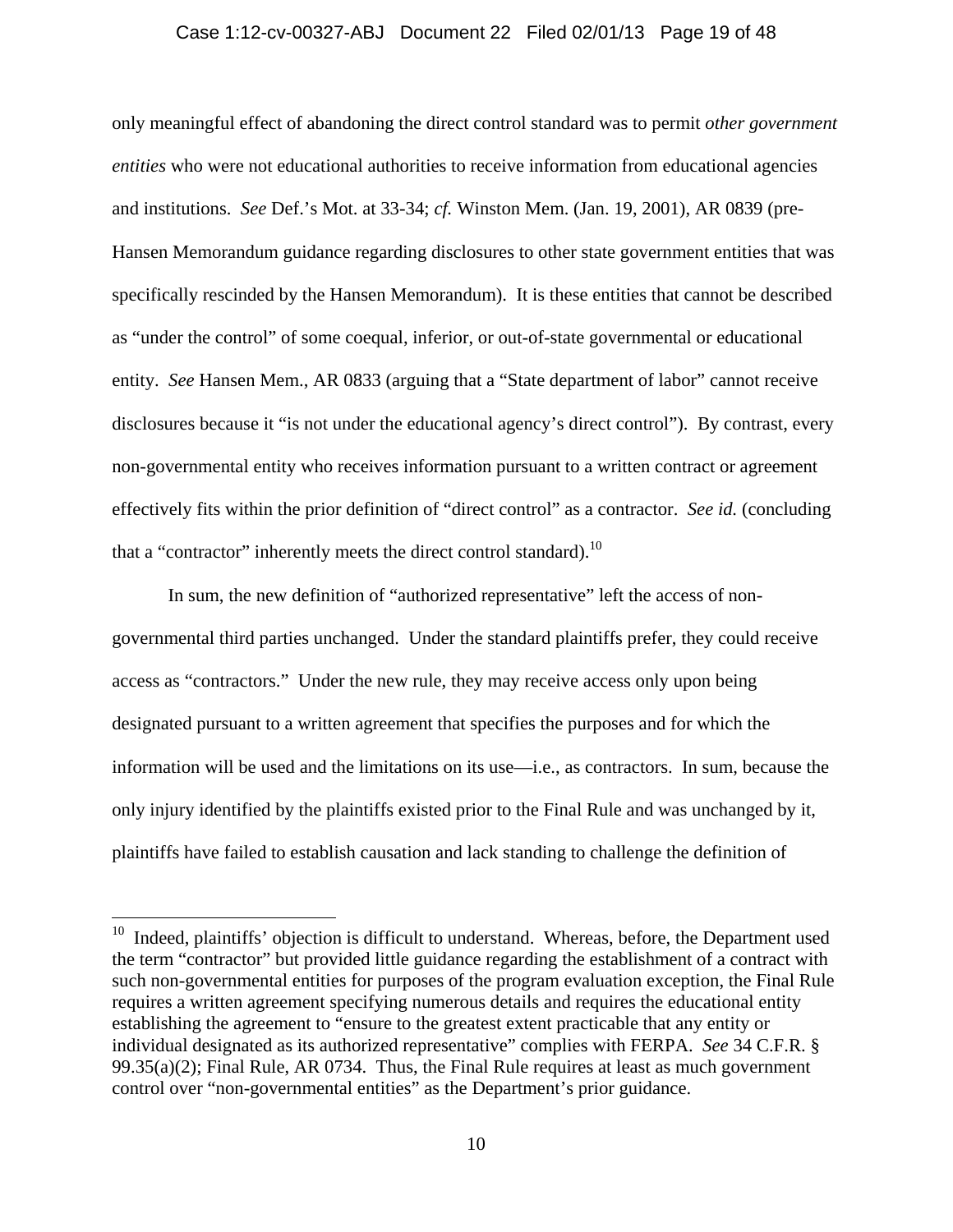"authorized representative."

 $\overline{a}$ 

*3. Additional defects preclude plaintiffs' standing to challenge the other definitions.* 

Plaintiffs nowhere explain how it is substantially probable that each of the three challenged definitions in the Final Rule harm them. *See DaimlerChrysler Corp. v. Cuno*, 547 U.S. 332, 352 (2006) ("[A] plaintiff must demonstrate standing for each claim he seeks to press."). In particular, they provide no evidence showing how they would be affected by the clarification that "directory information" permits educational agencies and institutions to require student ID numbers to be displayed on ID badges. They provide no response to the Department's argument that they could not be affected because either they do not have student ID badges or they are required to display their ID number as faculty members. *See* Def.'s Mot. at 16-17.

Similarly, plaintiffs have provided no evidence that they would be affected by the definition of "education program" which includes programs plaintiffs believe should be excluded from evaluation using FERPA-protected data. It is difficult to conceive how this definition could affect plaintiffs unless they had participated in one of the program they believe should not be subject to evaluation. But plaintiffs have identified no such program, making any such injury highly speculative. Moreover, to support standing, any such program must not have been encompassed by the Department's regulations or guidance prior to the Final Rule.

Finally, allegations in the individual plaintiffs' declarations which plaintiffs do not present as grounds for standing in their opening brief should not be the basis of subsequent argument or be permitted to serve as separate bases for standing.<sup>11</sup> *See Am. Wildlands v.* 

(Cont'd)

 $11$  For example, Ms. Barber's declaration includes statements regarding her minor child enrolled in public school. *See* Barber Decl. ¶ 9. Plaintiffs make no argument based on these statements.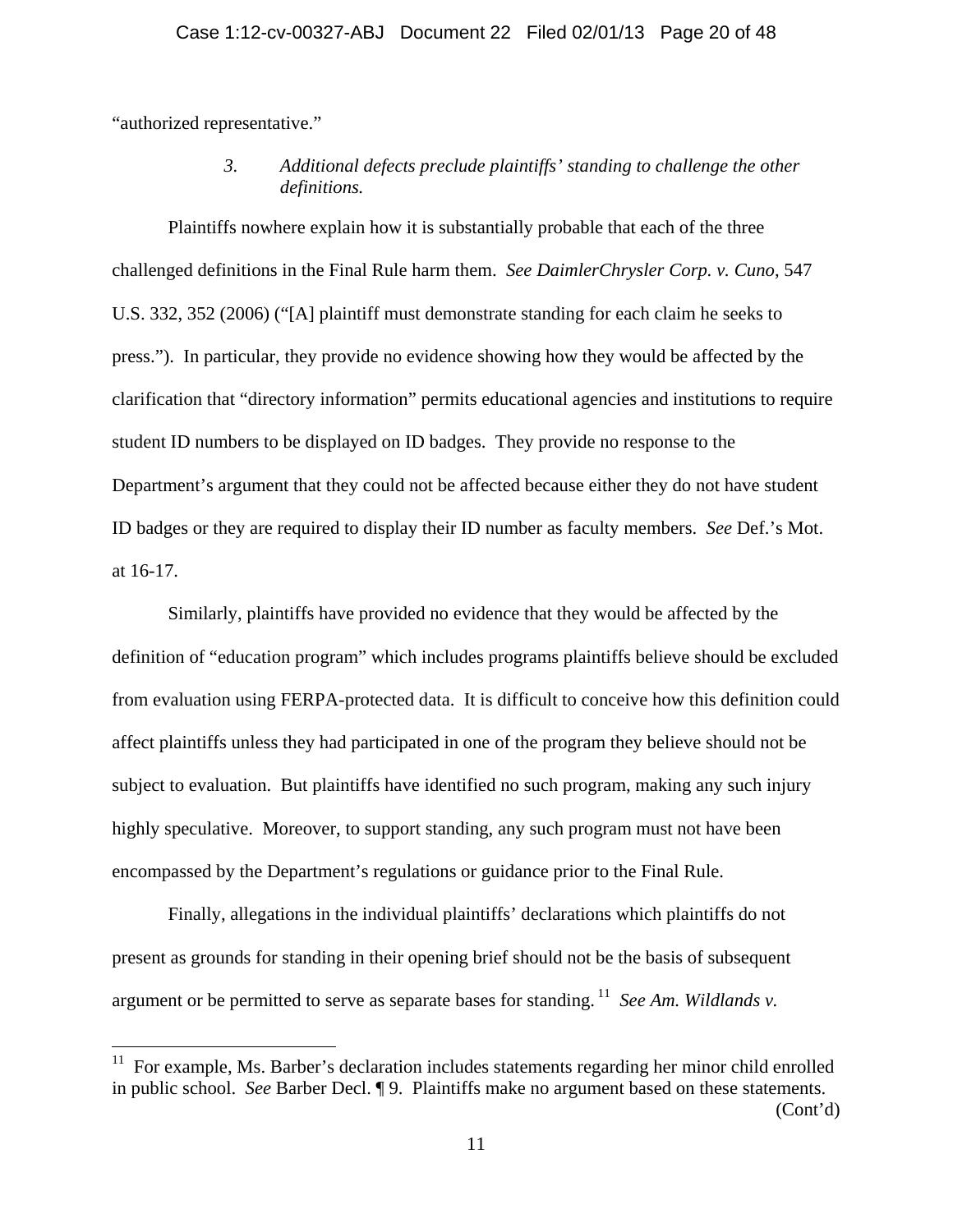*Kempthorne*, 530 F.3d 991, 1001 (D.C. Cir. 2008) ("We need not consider this argument because

plaintiffs have forfeited it on appeal, having raised it for the first time in their reply brief."); *see* 

*also Craig v. District of Columbia*, No. 11-1200, 2012 WL 3126779, at \*7 n.8 (D.D.C. Aug. 2,

2012).

## **B. EPIC Lacks Organizational Standing Because It Itself Has Not Been Injured.**

EPIC asserts standing on its own behalf as a "public interest research center dedicated to

protecting civil liberties and privacy." Pls.' Cross-Mot. at 9.<sup>12</sup> It believes it has established

 $\overline{a}$ *See* Pls.' Cross-Mot. at 5-13. Nor should plaintiffs be permitted to assert injuries of nonplaintiffs. The minor child is not a party to this case, and the Complaint seeks jurisdiction based exclusively on the individual plaintiffs' own student status. *See* Compl. ¶ 5.

Dr. Peel's declaration includes allegations regarding her fingerprints that were collected in 1971 when she entered medical school. *See* Peel Decl. ¶ 6. Even if this record were retained by the school, it is difficult to imagine how it might possibly be shared with an authorized representative evaluating a program. Moreover, her fear that the fingerprints might be shared with law enforcement, *id.* at 9, is controlled by FERPA exceptions not at issue in this case. *See, e.g.*, 20 U.S.C. § 1232g(b)(1)(J) (pursuant to a grand jury subpoena or other subpoena issued for a law enforcement purpose).

<sup>12</sup> EPIC also asserts "associational standing" on behalf of its board of directors as "members." Pls.' Cross-Mot. at 11-13. The Court need not address the question of whether board members of a "public interest research organization," Compl. ¶ 4, can give rise to associational standing. Notably, EPIC cites no case in which an organization's board are treated as "members" for purposes of associational standing. *See Consumer Fed'n of Am. v. FCC*, 348 F.3d 1009, 1011-12 (D.C. Cir. 2003) (only holding that a staff member who was both "its research director (and member)" had sufficient individual injuries to give organization standing). But resolving this issue is unnecessary because plaintiffs admit that their associational standing argument depends exclusively on the standing of the four individual plaintiffs. *See* Pls.' Cross-Mot. at 12-13 (relying on the alleged standing of the named plaintiffs to satisfy the requirement that "at least one of its members would have standing to sue in its own right"); *Friends of the Earth, Inc. v. Laidlaw Envt'l. Servs., Inc.*, 528 U.S. 167, 180-81 (2000). Accordingly, the associational standing argument is redundant. If one individual plaintiff has standing, then EPIC will not be dismissed. *See Canning v. Nat'l Labor Relations Bd.*, F.3d , No. 12-1115, 2013 WL 276024, at \* 24 (D.C. Cir. Jan. 25, 2013) ("[I]f one party has standing in an action, a court need not reach the issue of the standing of other parties when it makes no difference to the merits of the case." (quotation marks omitted)). And if no individual plaintiff has standing, as argued above, then EPIC has failed to establish associational standing.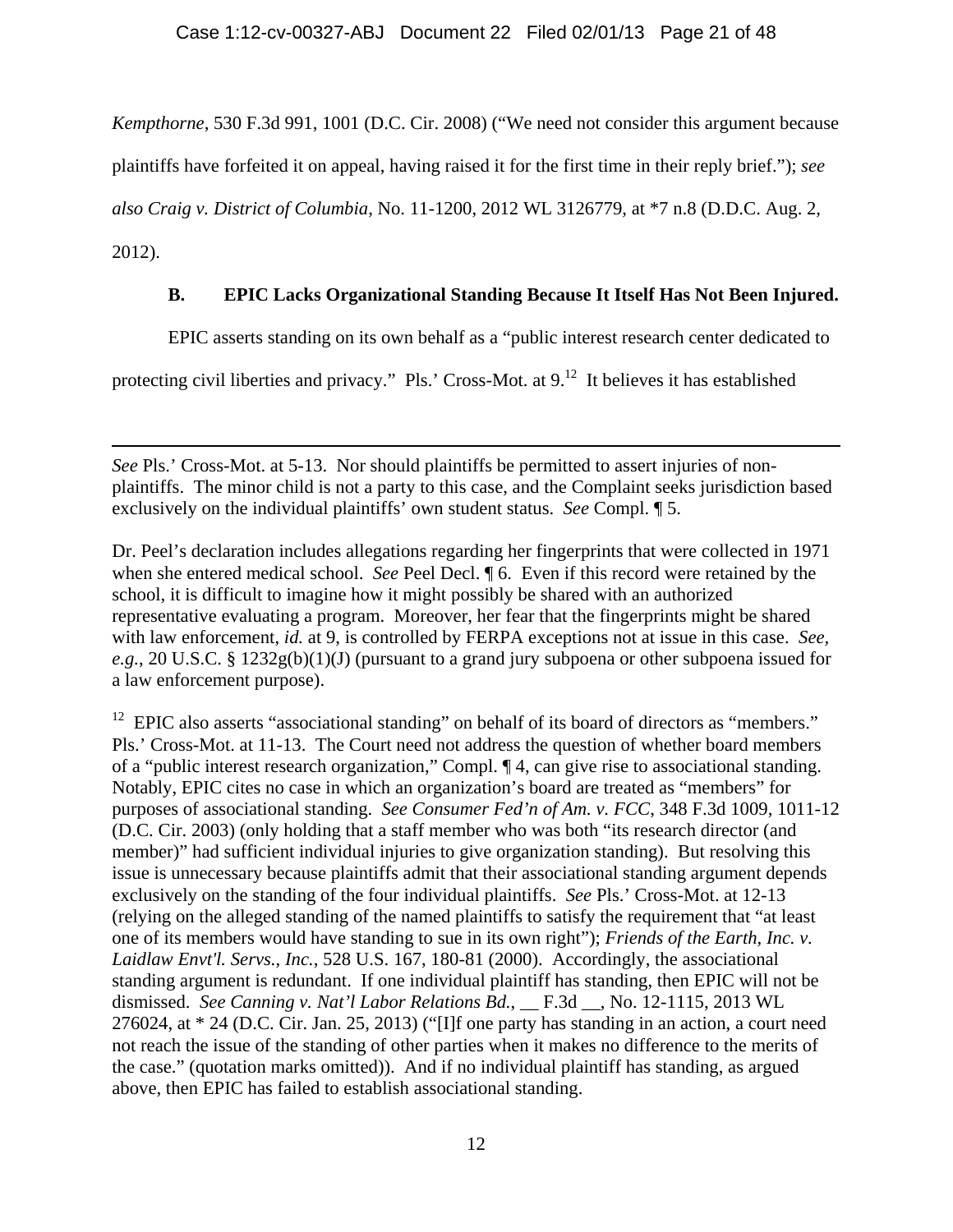### Case 1:12-cv-00327-ABJ Document 22 Filed 02/01/13 Page 22 of 48

injury-in-fact because it has spent time and money "educating the public on the privacy risks created by the Final Rule." Decl. of Khaliah Barnes ¶ 11, ECF No. 20-7. EPIC, however, fundamentally misunderstands the requirements of organizational standing. Because the efforts to which EPIC points have exclusively been directed to oppose and change the law, they have not established organizational standing.<sup>13</sup>

An organization asserting standing on its own behalf is not exempt from the injury-in-fact requirement; it must allege "such a personal stake in the outcome of the controversy as to warrant the invocation of federal jurisdiction." *Nat'l Ass'n of Home Builders v. EPA*, 667 F.3d 6, 11 (D.C. Cir. 2011) (quoting *Nat'l Taxpayers Union, Inc. v. United States*, 68 F.3d 1428, 1433 (D.C. Cir. 1995)). This requires demonstrating that "the defendant's actions cause a 'concrete and demonstrable injury to the organization's activities' that is 'more than simply a setback to the organization's abstract social interests.'" *Am. Soc. For Prevention of Cruelty to Animals v. Feld Entertainment, Inc.*, 659 F.3d 13, 24 (D.C. Cir. 2011) (quoting *Havens Realty Corp. v. Coleman*, 455 U.S. 363, 379 (1982)).

As the D.C. Circuit makes clear, "organizations 'who seek to do no more than vindicate their own value preferences through the judicial process' generally cannot establish standing." Am. Soc. For Prevention, 659 F.3d at 25 (quoting *Sierra Club v. Morton*, 405 U.S. 727, 740 (1972)). Thus, it has long been clear that "pure issue-advocacy" provides no more basis for an

<sup>&</sup>lt;sup>13</sup> EPIC has furthermore failed to *plead* organizational standing. Under Rule  $8(a)(1)$ , plaintiffs are required to plead "a short and plain statement of the grounds for the court's jurisdiction," and this includes the essential facts of standing. *See Muscogee (Creek) Nation v. Okla. Tax Comm'n*, 611 F3d 1222, 1227 n.1 (10th Cir. 2010); *AF Holdings LLC v. Does 1-1,058*, 286 F.R.D. 39, 56- 57 (D.D.C. 2012); *Spartalj-Waters v. United States*, No. 87-1131, 1987 WL 19626, at \*1 (D.D.C. Oct. 30, 1987). In this case, the Complaint identifies no injury incurred by EPIC, stating only that it submitted a public comment in response to the NPRM. *See* Compl. ¶ 4. For the reasons discussed in this section, amendment would be futile and should not be granted. *See National Wrestling Coaches Ass'n. v. Dep't of Educ.*, 366 F.3d 930, 945 (D.C. Cir. 2004).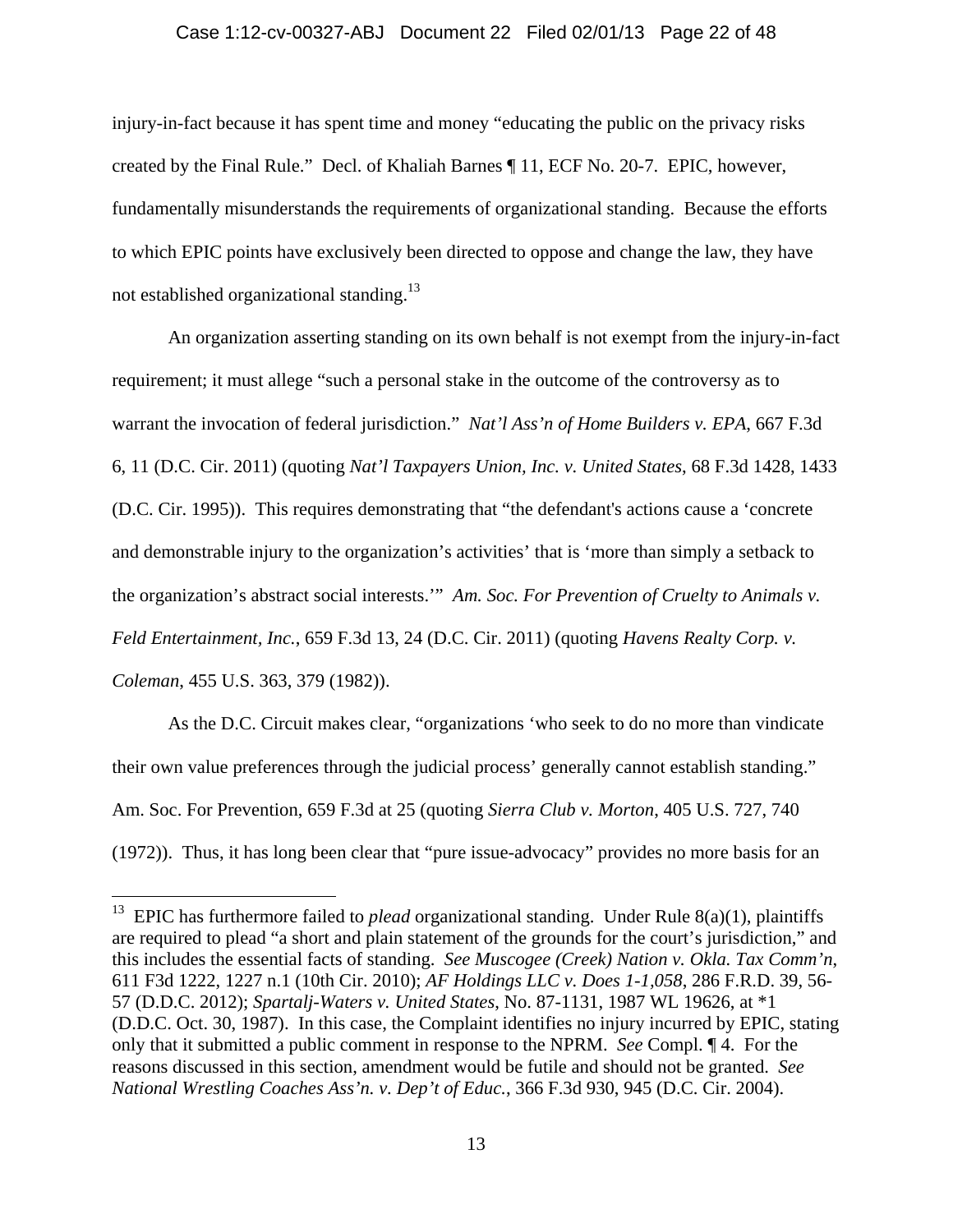### Case 1:12-cv-00327-ABJ Document 22 Filed 02/01/13 Page 23 of 48

organization's standing than "generalized grievances about the conduct of Government" do for individual standing. *See Ctr. for Law & Educ. v. Dep't of Educ.*, 396 F.3d 1152, 1162 (D.C. Cir. 2005); *Spann v. Colonial Village, Inc.*, 899 F.2d 24, 27 (D.C. Cir. 1990). "[A]n organization's abstract concern with a subject . . . does not substitute for the concrete injury required by Art. III." *Simon v. E. Ky. Welfare Rights Org.*, 426 U.S. 26, 40 (1976). Otherwise, "there would appear to be no objective basis upon which to disallow a suit by any other bona fide 'special interest' organization however small or short-lived." *Sierra Club*, 405 U.S. at 738 (refusing to "confer[] standing upon [respected] organizations that have demonstrated 'an organizational interest in the problem' of environmental or consumer protection").

Instead, a plaintiff must show that the defendant's action directly "impedes the plaintiff organization's activities."14 *Long Term Care Pharmacy Alliance v. UnitedHealth Group, Inc.*, 498 F. Supp. 2d 187, 191-92 (D.D.C. 2007). *See Havens Realty*, 455 U.S. at 379 ("concrete and demonstrable injury to the organization's activities"); *Abigail Alliance for Better Access to Developmental Drugs v. Eschenbach*, 469 F.3d 129, 133 (D.C. Cir. 2006) ("The court has distinguished between organizations that allege that their activities have been impeded from those that merely allege that their mission has been compromised."); *Nat'l Treasury Emps. Union* 

<sup>14</sup> Plaintiffs lean heavily on another formulation of this same requirement set out in *American Society for Prevention of Cruelty to Animals*: "whether the defendant's alleged unlawful activities injured the plaintiff's interest in promoting its mission." *See* 659 F.3d at 24; Pls. Cross-Mot. at 8-10. This formulation in isolation is underinclusive. It is targeted toward excluding "conduct [that] affects an organization's activities, but is neutral with respect to its substantive mission." *Am. Society*, 659 F.3d at 24 (citing *Nat'l Treasury Emps. Union*, 101 F.3d at 1430). It is not intended to alter the established inquiry "whether the challenged practice will actually impair the organization's activities." *Id.* EPIC twists the ambiguity of this recent phrasing to suggest that conflict with EPIC's abstract interests in promoting its views regarding privacy is sufficient. *See* Pls. Cross-Mot. at 8-10. But such a position has been consistently rejected from *Havens Realty* to the present. *See Am. Society*, 659 F.3d at 24 (requiring "more than simply a setback to the organization's abstract social interests" (quoting *Havens Realty*, 455 U.S. at 379)).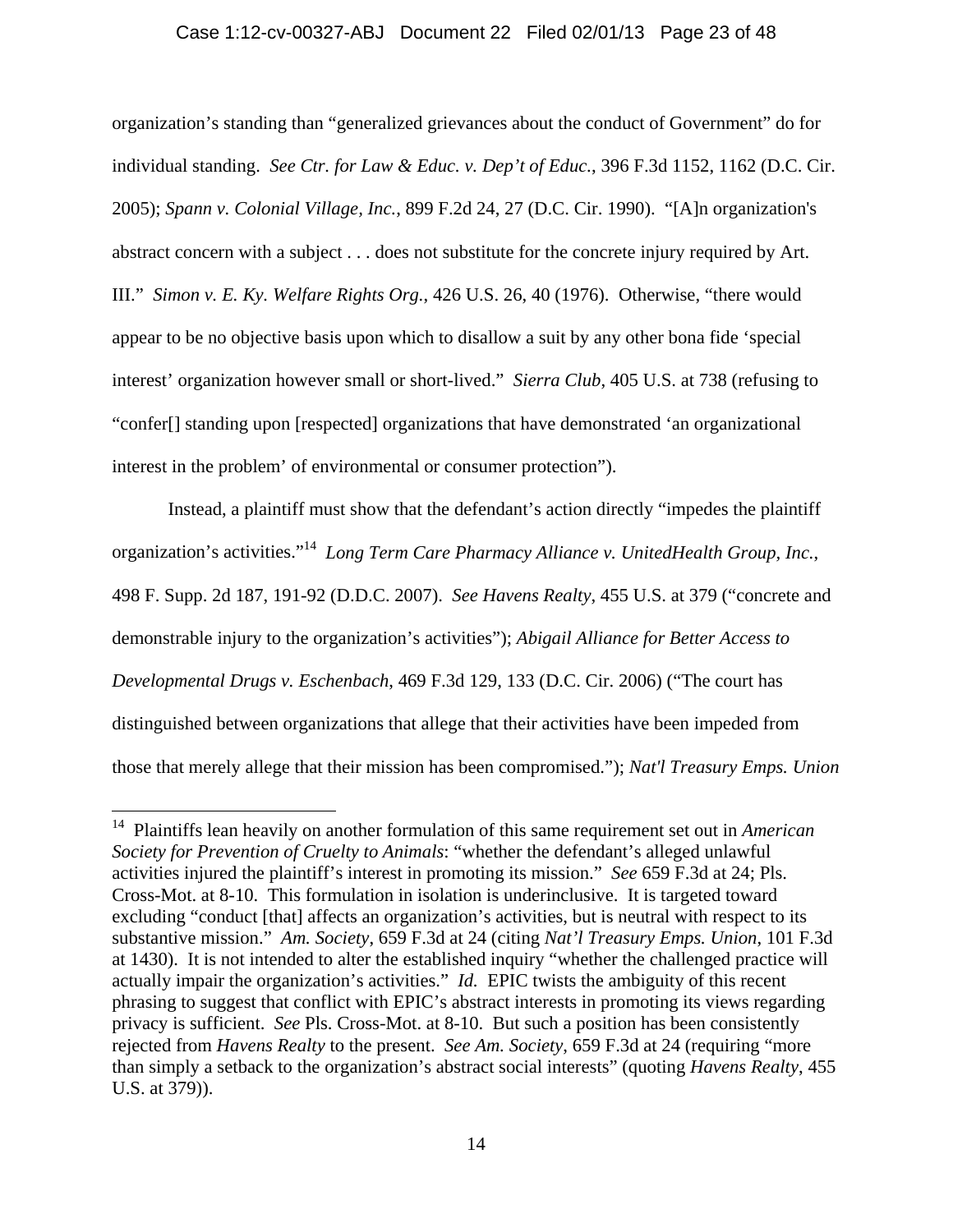#### Case 1:12-cv-00327-ABJ Document 22 Filed 02/01/13 Page 24 of 48

*v. United States*, 101 F.3d 1423, 1429-30 (D.C. Cir. 1996) ("whether the defendant's conduct is impeding the organization's activities"); *Am. Legal Found. v. FCC*, 808 F.2d 84, 91 (D.C. Cir. 1987) ("The organization must allege that discrete programmatic concerns are being directly and adversely affected by the defendant's actions."); *Action Alliance of Senior Citizens of Greater Philadelphia v. Heckler*, 789 F.2d 931, 938 (D.C. Cir. 1986) ("[T]he AASC organizations have alleged inhibition of their daily operations, an injury both concrete and specific to the work in which they are engaged."). Thus an organization most frequently has standing when the defendant's action makes it harder for the organization to serve its clients. For example, in *Havens Realty*, the Supreme Court relied on the allegation that defendants' "practices have perceptibly impaired [plaintiff's] ability to provide counseling and referral services for low-and moderate-income homeseekers." 455 U.S. at 379.

Here, EPIC has not alleged that the Department's actions have impeded its ability to serve clients or otherwise harmed its interactions with any third party. Instead, in its two declarations, it sets out only one relevant alleged injury: the resources EPIC has spent "educating the public on the privacy risks created by the Final Rule" after its issuance, which could have instead been turned to "researching and submitting administrative agency comments on [other] proposed federal agency privacy regulations." *See* Barnes Decl. ¶¶ 11-16.15 It is apparent from these allegations that no EPIC activities have been impeded. Instead, like other advocacy or lobbying organizations, the expenditures to which EPIC points constitute an

 $15$  EPIC's declarations set out two other categories of costs: 1) the resources EPIC spent prior to the issuance of the Final Rule, *see* Rotenberg Decl. ¶¶ 8-12; and 2) the resources EPIC spent on the litigation itself, *see* Barnes Decl. ¶¶ 7-10. Both of these can be dismissed out of hand. Resources expended prior to the issuance of a regulation cannot have been "caused" by the regulation. And EPIC concedes that litigation expenses cannot create organizational standing. *See* Pls.' Cross-Mot. at 8; *Spann*, 899 F.2d at 27 ("[Plaintiff] cannot, of course, manufacture the injury necessary to maintain a suit from its expenditure of resources on that very suit.").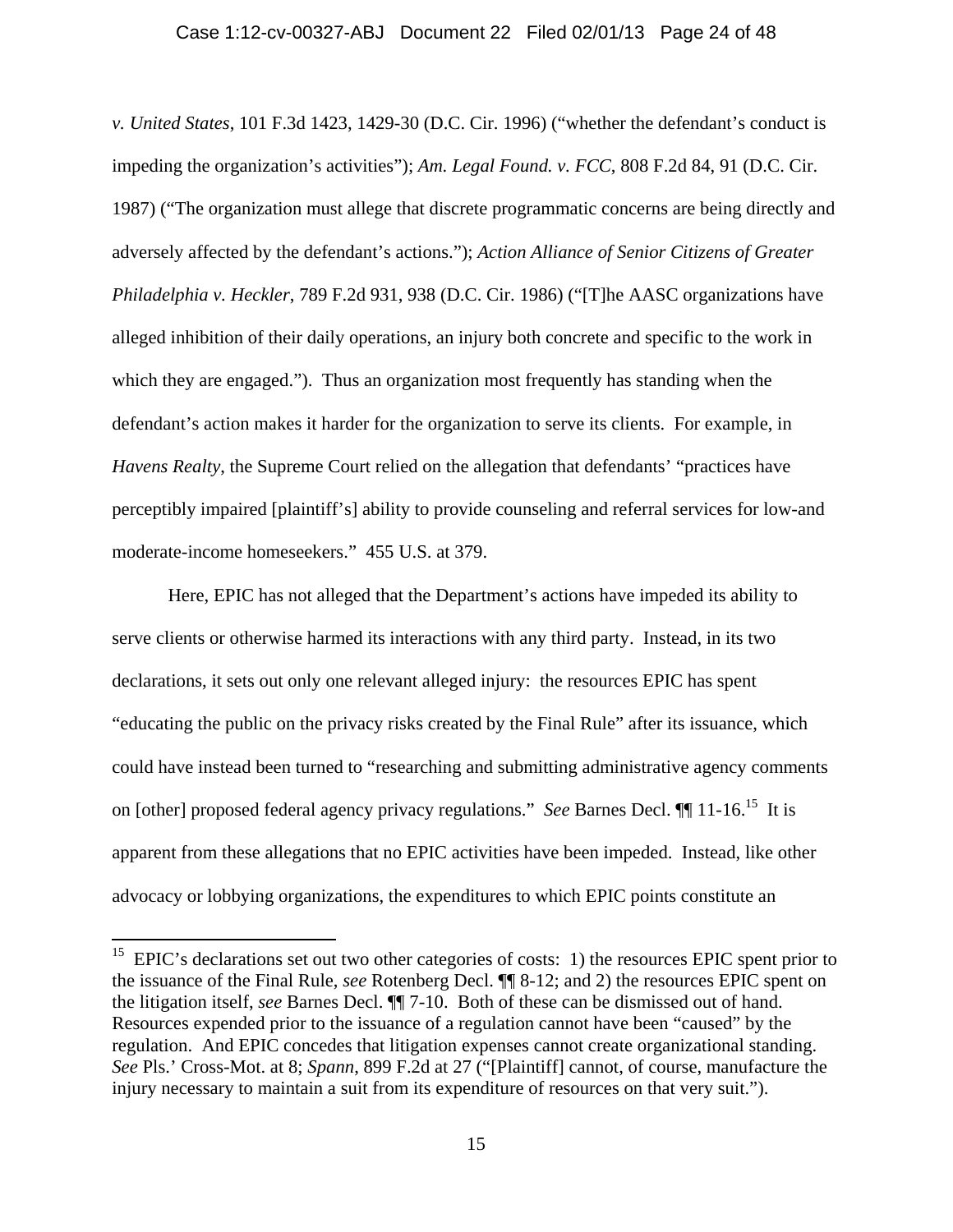### Case 1:12-cv-00327-ABJ Document 22 Filed 02/01/13 Page 25 of 48

ordinary part of EPIC's business and mission. *Cf. Nat'l Consumer League v. General Mills, Inc.*, 680 F. Supp. 2d 132, 136 (D.D.C. 2010) ("Challenging conduct like General Mills' alleged mislabeling is the very purpose of consumer advocacy organizations. As such, General Mills' alleged conduct does not hamper NCL's advocacy effort; if anything it gives NCL an opportunity to carry out its mission."). The mere existence of such public interest organizations cannot inherently provide them with standing to challenge regulations with which they disagree as being contrary to their interests. *Nat'l Ass'n of Home Builders v. EPA*, 667 F.3d 6, 11 (D.C. Cir. 2011) ("As for the other expenditures claimed, NAHB has not shown they were for 'operational costs beyond those normally expended' to carry out its advocacy mission." (quoting *Nat'l Taxpayers Union*, 68 F.3d at 1434)); *Ctr. for Law & Education*, 396 F.3d 1152, 1161 (D.C. Cir. 2005) ("This Court has not found standing when the only "injury" arises from the effect of the regulations on the organizations' lobbying activities.").

Indeed, EPIC's argument is most parallel to the argument advanced by the National Taxpayers Union in a 1995 case decided by the D.C. Circuit:

[Plaintiff]'s self-serving observation that it has expended resources to educate its members and others regarding Section 13208 does not present an injury in fact. There is no evidence that Section 13208 has subjected [plaintiff] to operational costs beyond those normally expended to review, challenge, and educate the public about revenue-related legislation. Unlike the injury alleged in *Havens Realty*, . . . Section 13208 has not forced [plaintiff] to expend resources in a manner that keeps [plaintiff] from pursuing its true purpose of monitoring the government's revenue practices. [Plaintiff] cannot convert its ordinary program costs into an injury in fact from Section 13208.

*Nat'l Taxpayers Union, Inc. v. United States*, 68 F.3d 1428, 1434 (D.C. Cir. 1995) (citations omitted). As Ms. Barnes' declaration makes clear, if EPIC were not expending resources on disseminating its views about this Final Rule, it would be disseminating its views about some other federal agency regulation. *See* Barnes Decl. ¶ 17. As such, its alleged injury amounts to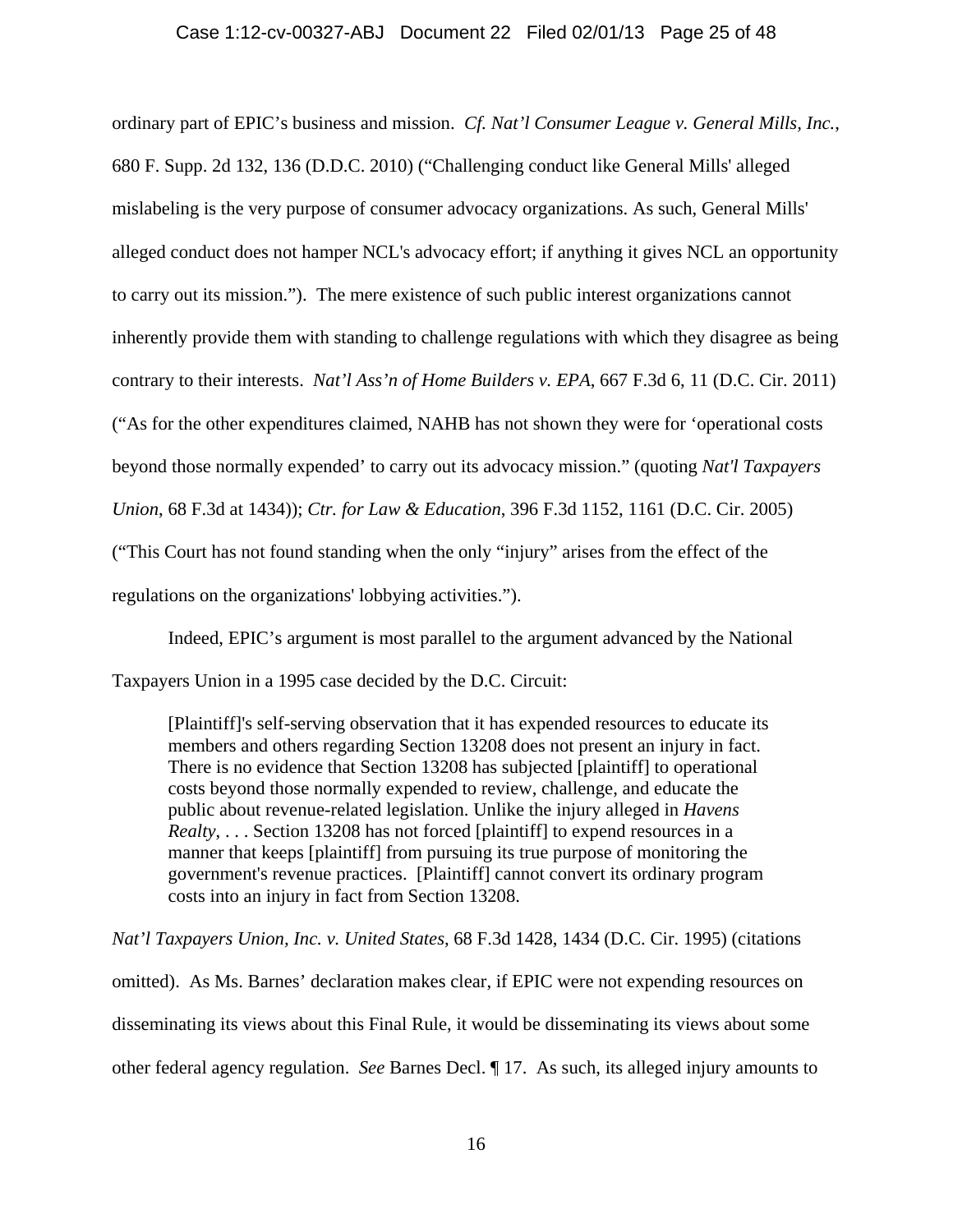#### Case 1:12-cv-00327-ABJ Document 22 Filed 02/01/13 Page 26 of 48

nothing more than an abstract conflict between the Department's action and EPIC's mission. *See Nat'l Treasury Emps. Union*, 101 F.3d at 1429 ("[C]onflict between a defendant's conduct and an organization's mission is alone insufficient to establish Article III standing. Frustration of an organization's objectives is the type of abstract concern that does not impart standing."); *Community Nutrition Institute v. Block*, 698 F.2d 1239, 1253-54 (D.C. Cir. 1983), *rev'd on other grounds*, 467 U.S. 340 (1984), ("[Plaintiff] claims it has an interest in "seeing" that consumers receive dairy products at the lowest possible price. It does not allege that it assists them in doing this, nor does it allege that the contested regulation impedes it from assisting consumers. . . . Such an [abstract interest] is not sufficiently concrete to establish standing."); *Long Term Care Pharmacy Alliance*, 498 F. Supp. 2d at 192 ("The law is clear that actions contrary to an organization's mission do not create an injury if the organization's activities are not somehow impeded."); *U.S. Women's Chamber of Commerce v. U.S. Small Business Admin.*, No. 04-1889, 2005 WL 3244182, at \*7 (D.D.C. Nov. 30, 2005) ("[B]ecause plaintiff has not shown that it provides services that are in direct conflict with the defendants' obligations under the Act, this Court finds that plaintiff does not have organizational standing[.]").

None of the cases cited by plaintiffs found standing where the sole organization activity alleged to be "impeded" is advocacy. *See, e.g.*, *Havens Realty*, 455 U.S. at 379 (defendants' practice "perceptibly impaired [plaintiff's] ability to provide counseling and referral services for low- and moderate-income home-seekers"); *Abigail Alliance*, 469 F.3d at 132-33 (plaintiff "assist[ed] its members and the public in accessing potentially life-saving drugs and its other activities, including counseling, referral, advocacy, and educational services" and had to "divert significant time and resources from these activities toward helping its members and the public address the [new FDA requirements]"); *Action Alliance*, 789 F.2d at 937-38 (plaintiffs' "daily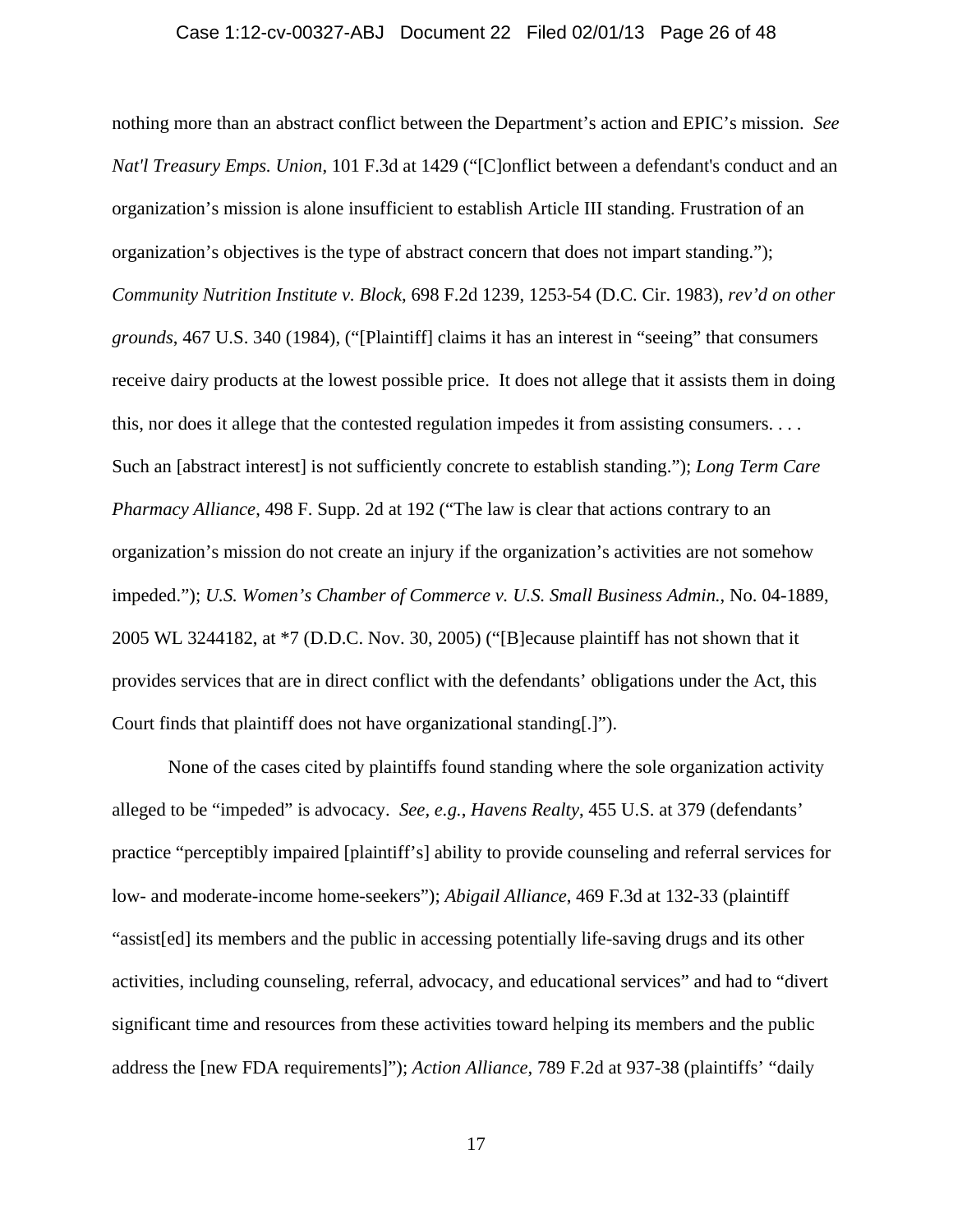### Case 1:12-cv-00327-ABJ Document 22 Filed 02/01/13 Page 27 of 48

operations" were inhibited because "the challenged regulations deny [them] access to information and avenues of redress they wish to use in their routine information-dispensing, counseling, and referral activities"); *Haitian Refugee Center v. Gracey*, 809 F.2d 794, 799, 806 (D.C. Cir. 1987) (plaintiffs "promote[d] the well-being of Haitian refugees through appropriate programs and activities, including legal representation of Haitian refugees, education regarding legal and civil rights, orientation, acculturation, and social and referral services," and "[t]he injury claimed by the Center is its inability to counsel and represent the interdicted Haitians" because of the interdiction program).<sup>16</sup> Moreover, if standing were allowed merely because the organization disagreed with the defendant's action within the sphere of the organization's interests, then the *Havens* rule would no longer assure a sufficient "personal stake in the outcome of the controversy."

Because EPIC cannot show that its activities were impaired in any way, its explanation of how it chose to spend its resources is just as unavailing as Fair Employment Council's choice to employ discrimination testers:

The diversion of resources to testing might well harm [plaintiff's] other programs, for money spent on testing is money that is not spent on other things. But this particular harm is self-inflicted; it results *not from any actions taken by [defendant]*, but rather from [plaintiff's] own budgetary choices. Indeed, it is not really a harm at all; . . . [plaintiff] and its programs would have been totally

<sup>16</sup> *See also Fair Employment Council of Greater Washington, Inc. v. BMC Mktg. Corp.*, 28 F.3d 1268, 1276-77 (D.C. Cir. 1994) (plaintiff "promot[es] equal opportunity" in employment through a testing program and "community outreach and public education, counseling, and research projects" and "[a]ny harm to the Council's programs . . . flows from [defendant's] refusal to refer genuine job-seekers for employment"); *Spann*, 899 F.2d at 26, 27-29 (plaintiffs were "dedicated to ensuring equality of housing opportunity through education and other efforts"; they alleged their actions were impeded by "defendants' preferential advertising [that] tended to steer black home buyers and renters away from the advertised complexes," which required "increased education and counseling . . . to identify and inform minorities, steered away from defendants' complexes by the challenged ads, that defendants' housing is by law open to all" and to "rebut any [incorrect] public impression the advertisements might generate").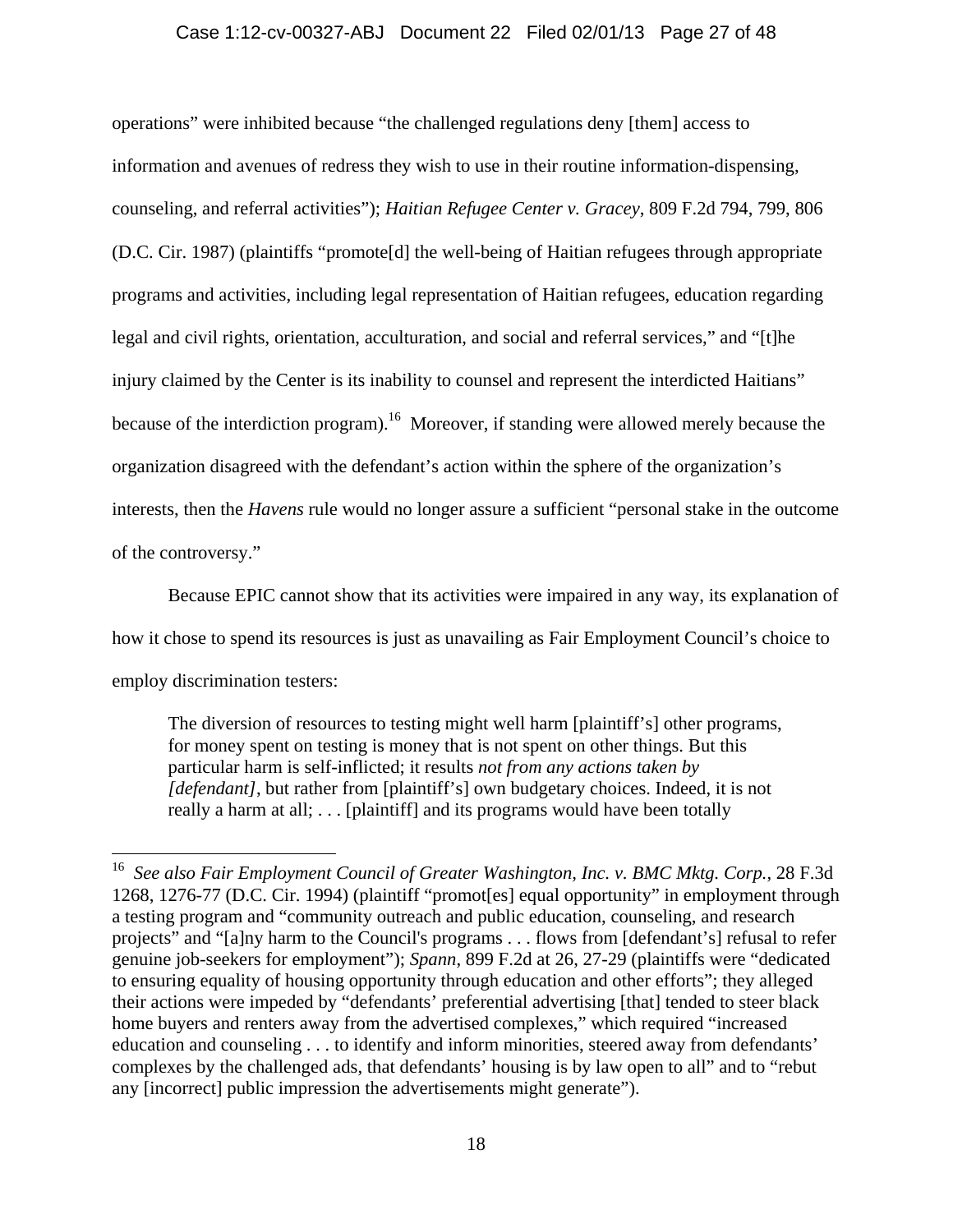unaffected if it had simply refrained from making the re-allocation. One can hardly say that [defendant] has injured [plaintiff] merely because [plaintiff] has decided that its money would be better spent by testing [defendant] than by counseling or researching.

*Fair Employment Council of Greater Washington, Inc. v. BMC Marketing Corp.*, 28 F.3d 1268,

1276-77 (D.C. Cir. 1994) (emphasis added).

### **II. THE FINAL RULE IS ENTITLED TO REVIEW UNDER** *CHEVRON***'S DEFERENCE STANDARD.**

Even if plaintiffs could establish standing, their claims fail on the merits. Plaintiffs challenge three definitions in the Final Rule, claiming that they are "in excess of statutory jurisdiction, authority, or limitations," 5 U.S.C. § 706(2)(C), or are "otherwise not in accordance with law." *Id.* § 706(2)(A). Compl.  $\P\P$  1, 30, 35. Plaintiffs do not dispute that the Final Rule meets the threshold *Chevron* requirement of falling within the statute the Department administers. *See* Def.'s Mot. at 20; *Gonzales v. Oregon*, 546 U.S. 243, 255-56 (2006). Accordingly, "[a]s a general matter, an agency's interpretation of the statute which that agency administers is entitled to *Chevron* deference." *Fox v. Clinton*, 684 F.3d 67, 75 (D.C. Cir. 2012) (citing *Chevron U.S.A. Inc. v. Natural Res. Def. Council, Inc.*, 467 U.S. 837 (1984)).

Plaintiffs instead dispute both steps of the traditional *Chevron* analysis. They argue both that "Congress unambiguously limited the agency's ability to revise the disputed definitions" and, alternatively, that "to the extent that the FERPA is silent or ambiguous, the Final Rule is not a permissible construction of the statute." Pls.' Cross-Mot. at 17. These challenges should be resolved under the D.C. Circuit's recent formulation of the dual inquiry: "[I]f Congress has not unambiguously foreclosed the agency's construction of the statute, we defer to the agency provided its construction is reasonable." *Cablevision Systems Corp. v. FCC*, 649 F.3d 695, 704 (D.C. Cir. 2011); *see also Barnhart v. Walton*, 535 U.S. 212, 218 (2002).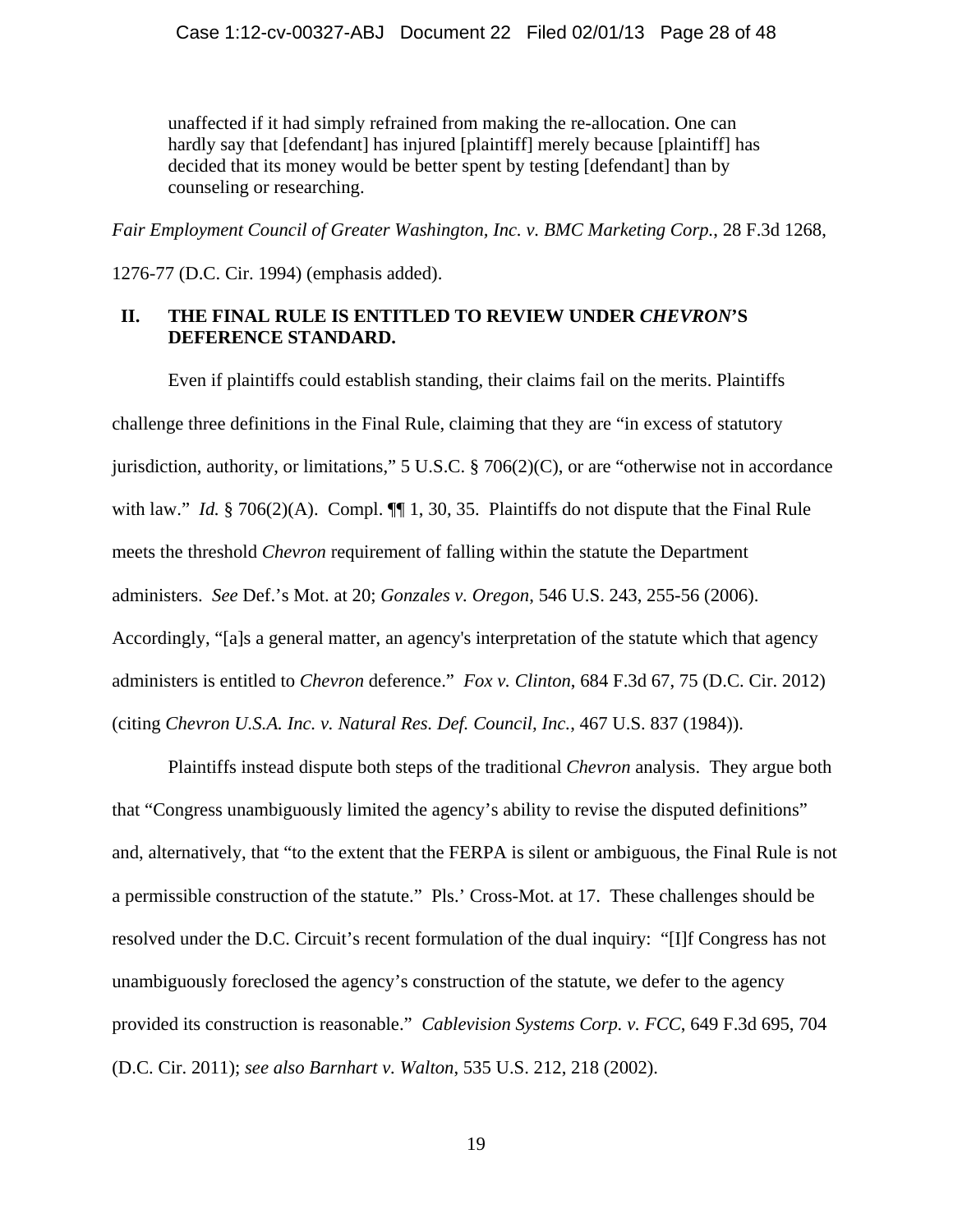### **III. NONE OF THE THREE DISPUTED DEFINITIONS EXCEEDS STATUTORY AUTHORITY.**

### **A. Student ID Numbers Displayed on Badges Can Be "Directory Information" Because Such a Disclosure is Not Harmful or an Invasion of Privacy.**

### *1. FERPA does not prohibit mandatory student ID badges.*

Plaintiffs argue first that the Department lacks statutory authority to conclude that

[a] parent or eligible student *may not . . . opt out* of directory information disclosures to— . . . [p]revent an educational agency or institution from requiring a student to wear, to display publically, or to disclose a student ID card or badge that exhibits information that may be designated as directory information[.]

34 C.F.R. § 99.37(c)(2) (emphasis added). As the Department has explained, this provision arose from recognition of the importance that identification cards can have for school safety. *See* 76 Fed. Reg. 19726, 19731-32 (Apr. 8, 2011) (hereinafter "NPRM"), AR 0006-07 ("An increased awareness of school safety and security has prompted some [entities], especially school districts, to require students to wear and openly display a student ID badge that contains identifying information (typically, name, photo, and student ID number)."); *see also* Suppl. to Admin. R. at 2, ECF No. 16 (Chicago Public Schools official stating that "[t]he IDs themselves serve as a very important school building access control instrument"); *id.* (Philadelphia Chief Safety Executive stating that the high schools "use the student IDs with their picture for security reasons and for attendance tracking"); *id.* at 5 (Denver Public School official stating that "[s]tudent ID's are essential to maintaining control over who is a student at a particular school and who is not [which] . . . is directly related to school safety"); *id.* at 17 (Wisconsin school district required "student, staff, and visitor ID's in order to maintain a safe educational environment").

 Plaintiffs take a crabbed view of the directory information exception, arguing that it should be construed narrowly and strictly. *See* Pls.' Cross-Mot. at 19-21. They disregard the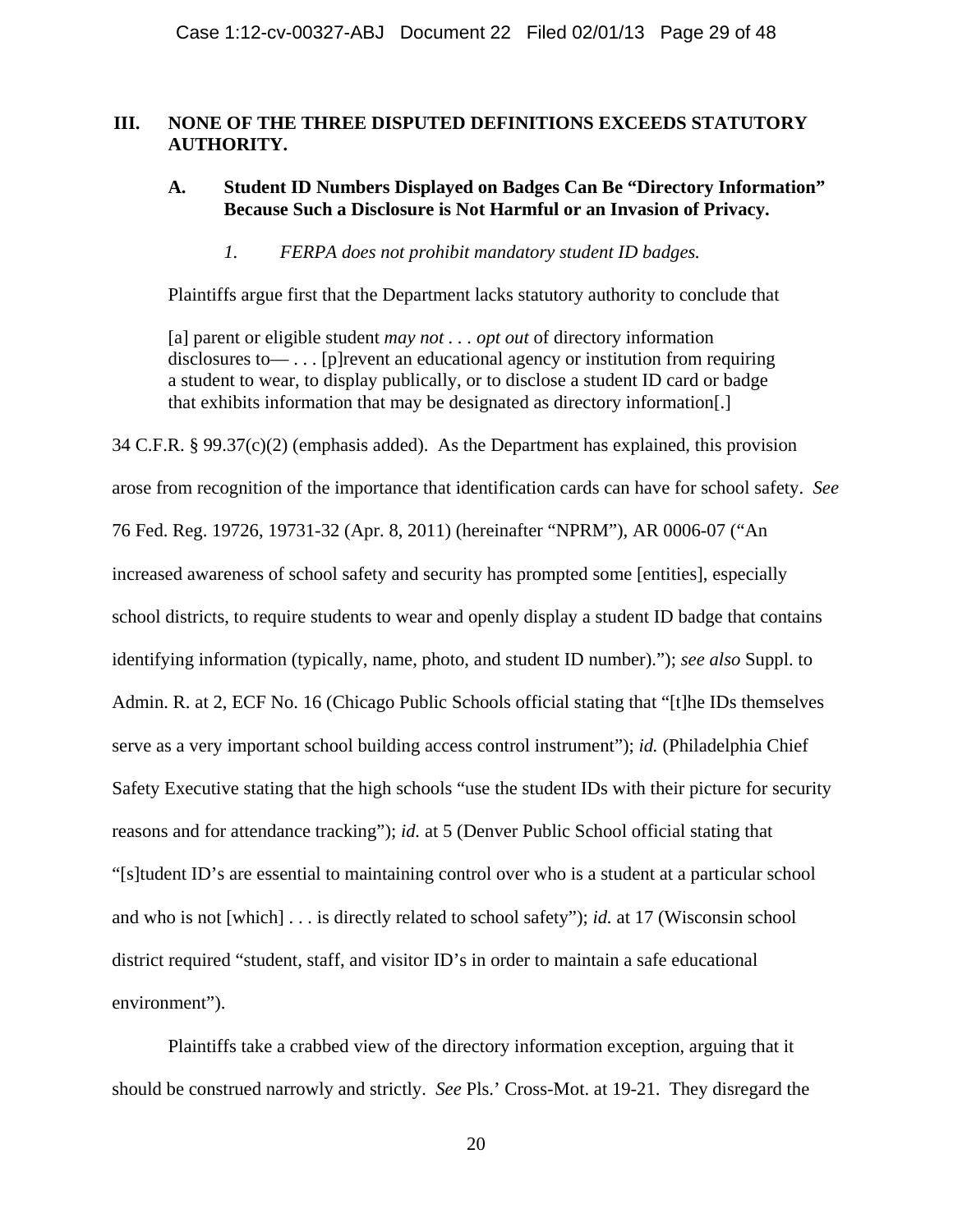#### Case 1:12-cv-00327-ABJ Document 22 Filed 02/01/13 Page 30 of 48

fact that the directory information exception itself was created to address an oppressively strict reading of FERPA's requirements. *See* 120 Cong. Rec. 39863 (Dec. 13, 1974) (hereinafter "Joint Statement"), AR 0855 (proposing "directory information" in response to "narrow reading of the law [that] is not what its author intended to achieve," a "literal interpretation" that had prevented schools from putting the names "of the cast of the school play . . . in the program" without prior consent from every parent). Accordingly, the directory information exception is intended to be a common sense provision that allows schools to function normally. Construing the exception's opt-out provision with the absoluteness plaintiffs suggest would have absurd results.

 Pursuant to the December 1974 amendments, "directory information" does not require prior consent before disclosure. *See* 20 U.S.C. §§ 1232g(b)(1); *id.* § 1232g(b)(2). No educational agency or institution is required to release directory information. Instead, each educational agency or institution is free to determine what categories of directory information it will release and for what purposes. *See* 20 U.S.C. § 1232g(a)(5)(B); 34 C.F.R. § 99.37(d). The only prerequisite for use of the information is that the educational entity must "give public notice of the categories of information which it has designated" as directory information and give parents the opportunity to "inform the institution . . . [what] of the information designated should not be released without the parent's prior consent." 20 U.S.C. § 1232g(a)(5)(B).

 It has long been clear that FERPA cannot have intended to give parents or adult students the right to opt out of all public uses of directory information. Because "the student's name" is the first item of directory information included in the statute, *see id.* §  $1232g(a)(5)(A)$ , an aggressive parent or student might argue that the student cannot be required to put his name at the top of tests, or have his name called during the attendance roll, or give his name to a campus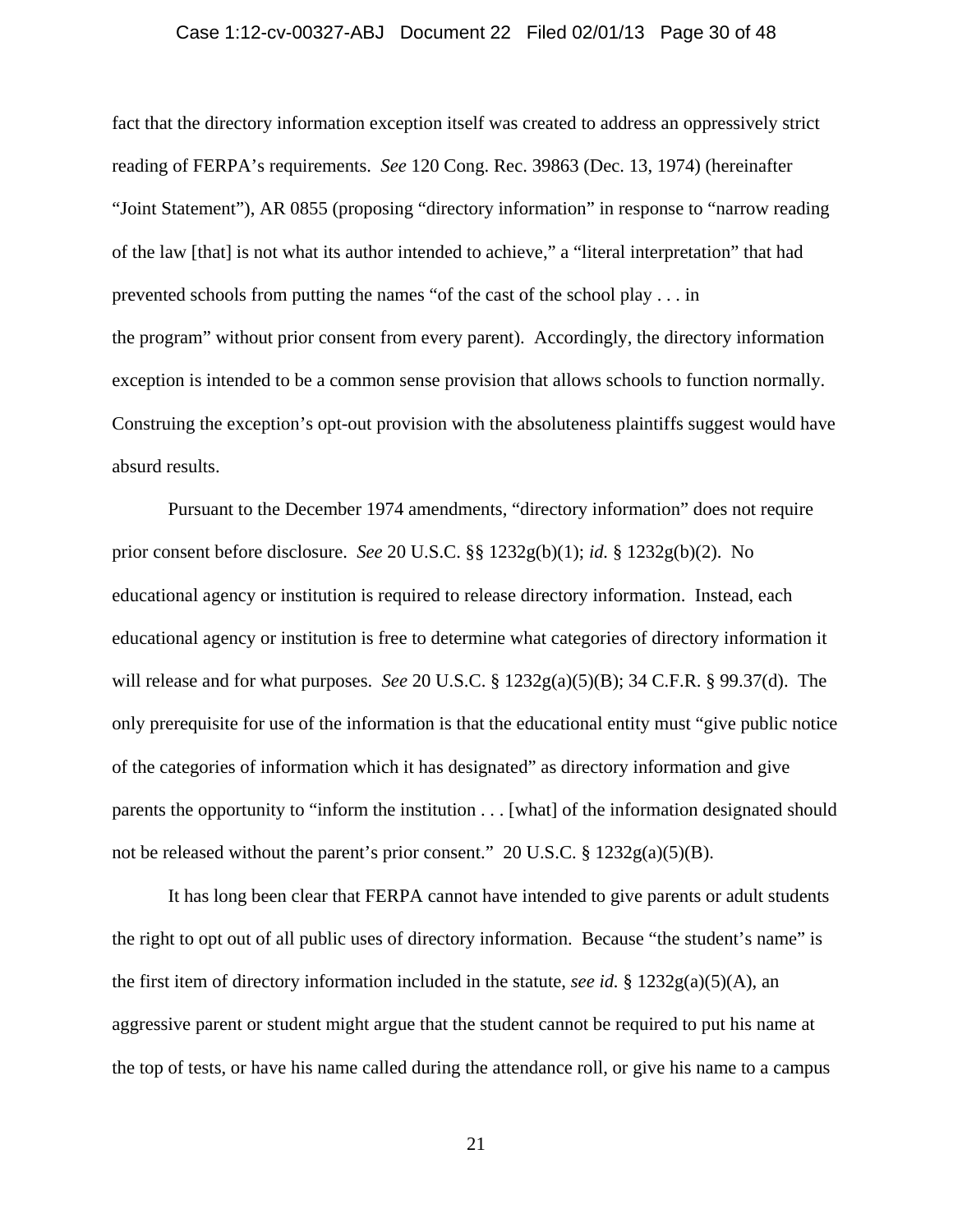### Case 1:12-cv-00327-ABJ Document 22 Filed 02/01/13 Page 31 of 48

security officer upon request. But such arguments must be rejected as an absurd reading of the statute. "It is a familiar rule, that a thing may be within the letter of the statute and yet not within the statute, because not within its spirit nor within the intention of its makers. . . . If a literal construction of the words of a statute be absurd, the act must be so construed as to avoid the absurdity." *Mova Pharm. Corp. v. Shalala*, 140 F.3d 1060, 1068 (D.C. Cir. 1998) (quoting *Holy Trinity Church v. United States*, 143 U.S. 457, 459–60 (1892)); *see also Arkansas Dairy Co-op Ass'n v. U.S. Dep't of Agriculture*, 573 F.3d 815, 829 (D.C. Cir. 2009) ("[I]n interpreting the words of a statute, [courts have] some scope for adopting a restricted rather than a literal or usual meaning of its words where acceptance of that meaning would lead to absurd results . . . or would thwart the obvious purpose of the statute" (quoting *In re Trans Alaska Pipeline Rate Cases*, 436 U.S. 631, 643 (1978)) (internal quotation marks omitted)).

 Here, the Department can readily meet the relevant standard. "[F]or the [agency] to avoid a literal interpretation at *Chevron* step one, it must show either that, as a matter of historical fact, Congress did not mean what it appears to have said, or that, as a matter of logic and statutory structure, it almost surely could not have meant it." *Engine Mfrs. Ass'n v. EPA*, 88 F.3d 1075, 1089 (D.C. Cir. 1996). First, the legislative history suggests that Congress did not mean to prohibit routine uses of students' names. Senator James Buckley, the sponsor of FERPA's original language, argued that the proposed law did not prohibit disclosure of "matters of public record, which may be names and addresses of people who happen to be students in a school." 120 Cong. Rec. 14579, 14584 (May 14, 1974), ECF No. 18-2 (attached as Ex. D to Def.'s Mot.); *see also id.* at 14582 (indicating that "the names of students or the names of parents" could still be disclosed without prior consent). When, to his surprise, FERPA was interpreted to prohibit just that, Senator Buckley introduced the category of "directory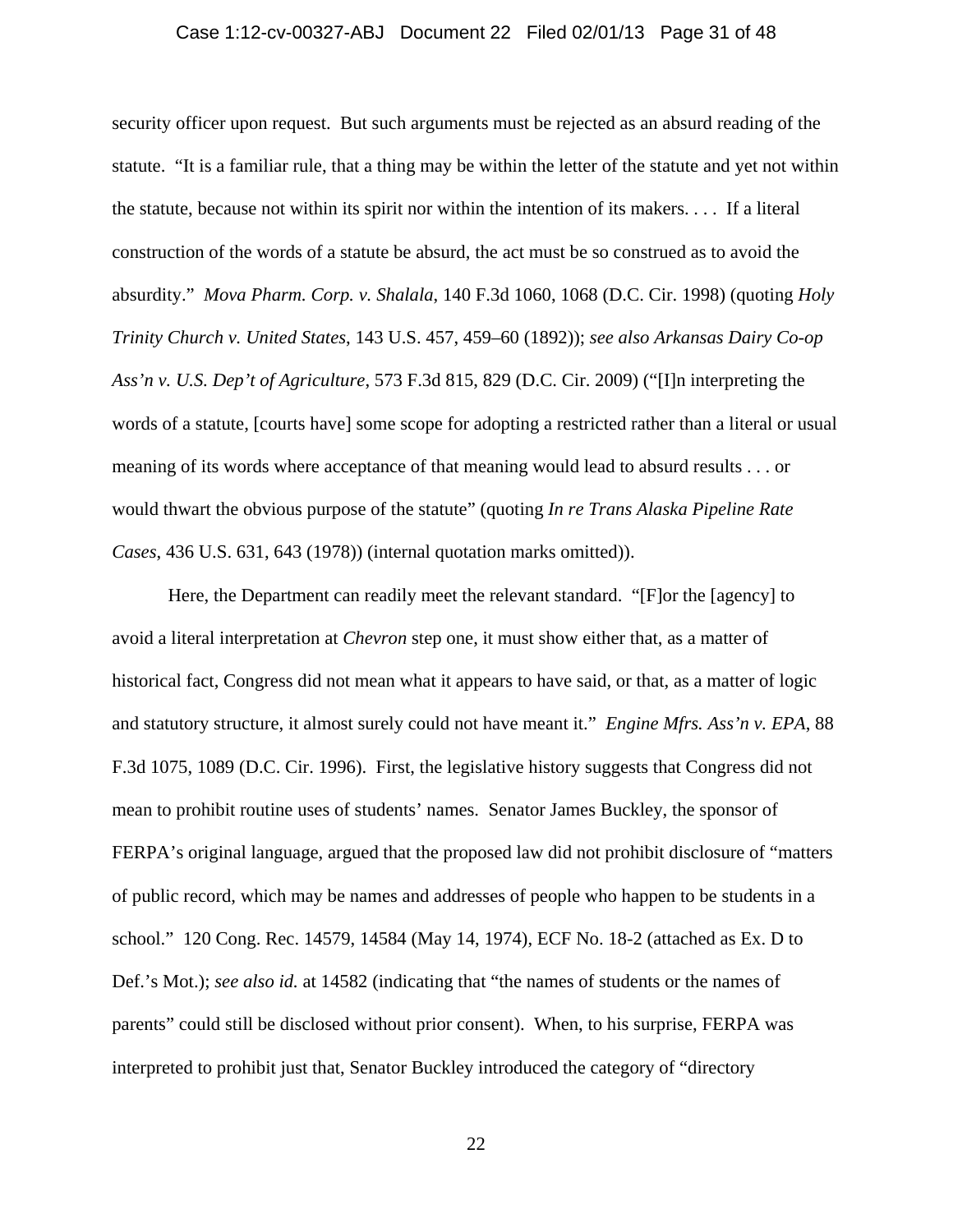## Case 1:12-cv-00327-ABJ Document 22 Filed 02/01/13 Page 32 of 48

information" to address the defect. *See* Joint Statement, AR 0855. His brief statement regarding the new opt-out provision for "directory information" illustrates his purpose well: the provision would permit "parents . . . to notify the institution that any or all of that information should not be released. This would allow parents with unlisted telephone numbers, for example, to have the right to keep such numbers unlisted." Joint Statement, AR 0855. It would put utterly undue weight on Senator Buckley's use of the phrase "any or all," however, to suggest that he intended the new text proposed only a few months later to prohibit what he had intended to permit all along—the use of a student's name without prior consent. Nor does the conference report, a more definitive piece of legislative history, require such an interpretation. *See* S. Rep. No. 93- 1409 at 10 (Dec. 18, 1974) (Conf. Rep.), ECF No. 18-5 (describing the provision only as "a parent [being] given the opportunity to object to [directory information's] release").

 Second, logic and statutory structure also suggest that plaintiffs' reading would create absurdity. As discussed above, it would make little sense for a student to be able to withhold his name while inside the school building or prohibit its use on a classroom roster. *Cf. Owasso Indep. Sch. Dist. v. Falvo*, 534 U.S. 426, 432 (2002) ("We doubt Congress meant to intervene in this drastic fashion with traditional state functions," in response to theory that FERPA prohibited other students from seeing a gold star placed by a teacher on a student's classroom assignment); *Owasso*, Arg. Trans. 36:4-39:22 (expressing deep skepticism that under FERPA teachers could be prevented from taking attendance), available at http://www.supremecourt.gov/oral\_ arguments/argument\_transcripts/00-1073.pdf. The Department concluded in 2008 that "the right to opt out of directory information disclosures may not be used to allow a student to remain anonymous in class." 2008 Final Rule, AR 0755; *see also id.* (concluding that FERPA does not "require educational agencies and institutions to ensure that students can remain anonymous to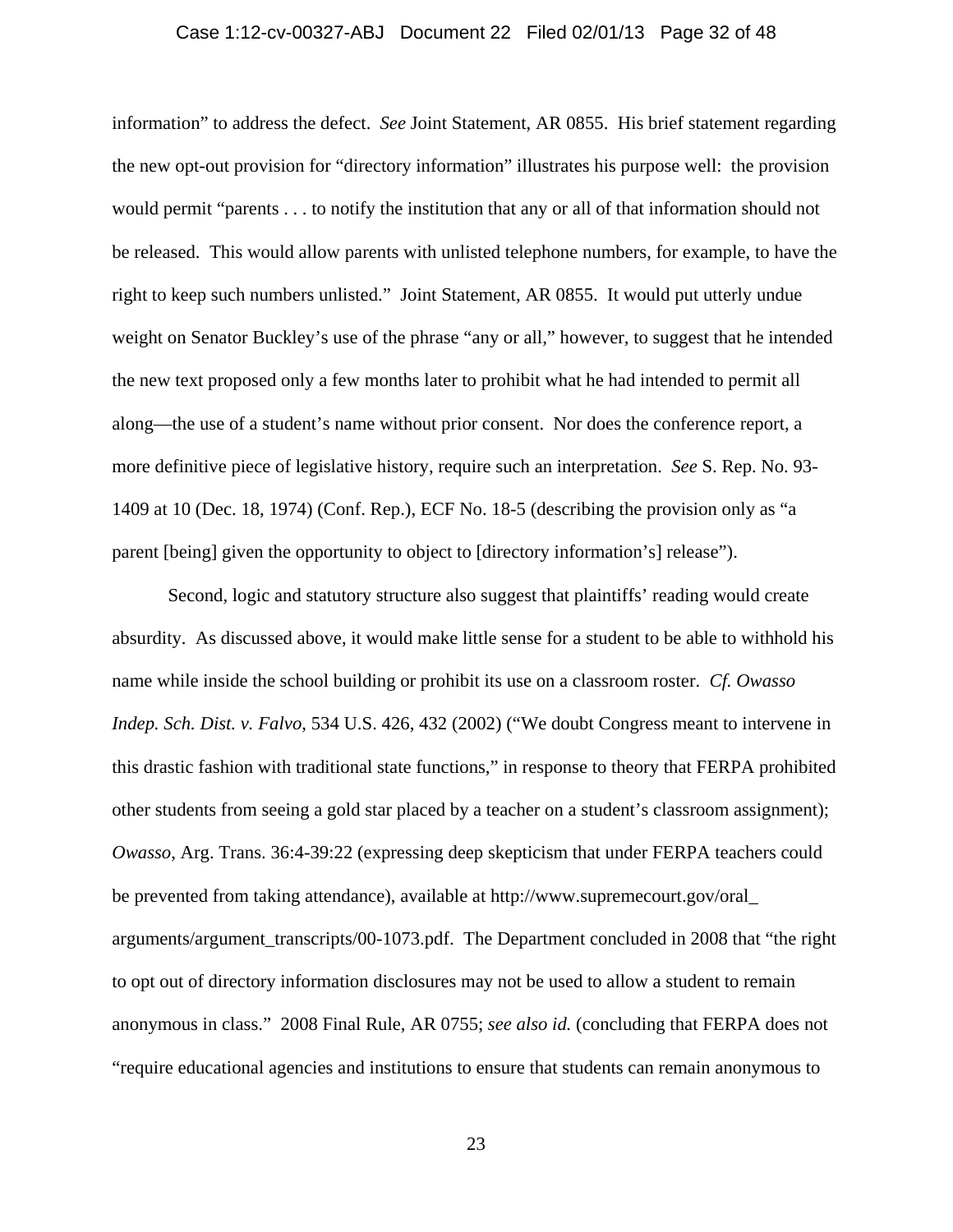### Case 1:12-cv-00327-ABJ Document 22 Filed 02/01/13 Page 33 of 48

others in the school community"). On this basis, the Department concluded that parents may not opt-out of "disclosure of a student's name, identifier, or institutional e-mail address in a class in which the student is enrolled." 34 C.F.R. § 99.37(c) (2008); 2008 Final Rule, AR 0755, 0801. Plaintiffs offer no rejoinder to this logic, and their reference to FERPA's general goals of protecting students' privacy is not to the contrary.

 Accordingly, all that remains is the question whether a student ID badge fits within this logic that FERPA does not allow "students [to] remain anonymous to others in the school community. $17$  Here, the absurd results of plaintiffs' highly literal interpretation is brought home because student ID badges with names, photographs and ID numbers are required by educational institutions throughout the country for security reasons. *See* NPRM, AR 0006-07; Suppl. to Admin. R. at 2-8, 17, ECF No. 16. Construing FERPA to permit opting out of directory information in an absolute way would not only prohibit mandatory student ID cards, but also implicate whether campus law enforcement could demand a student's name on a sign-in sheet. The absurdity canon is satisfied if the plain reading "creates 'an outcome so contrary to perceived social values that Congress could not have intended it.'" *United States v. Cook*, 594 F.3d 883, 891 (D.C. Cir. 2010) (quoting *Landstar Express Am., Inc. v. FMC*, 569 F.3d 493, 498- 99 (D.C. Cir. 2009)); *see also Mova Pharm. Corp.*, 140 F.3d at 1068 (considering "not only whether that result is contrary to common sense, but also whether it is inconsistent with the clear intentions of the statute's drafters—that is, whether the result is absurd when considered in the particular statutory context"). Such an unintended interference with efforts to protect students is

 $17$  Plaintiffs' possible argument that student ID numbers are different than names, such that any limitations on the opt out provision should not apply to ID numbers, is really an argument about whether student ID numbers qualify for "directory information" status at all. Accordingly it will be addressed in the following section.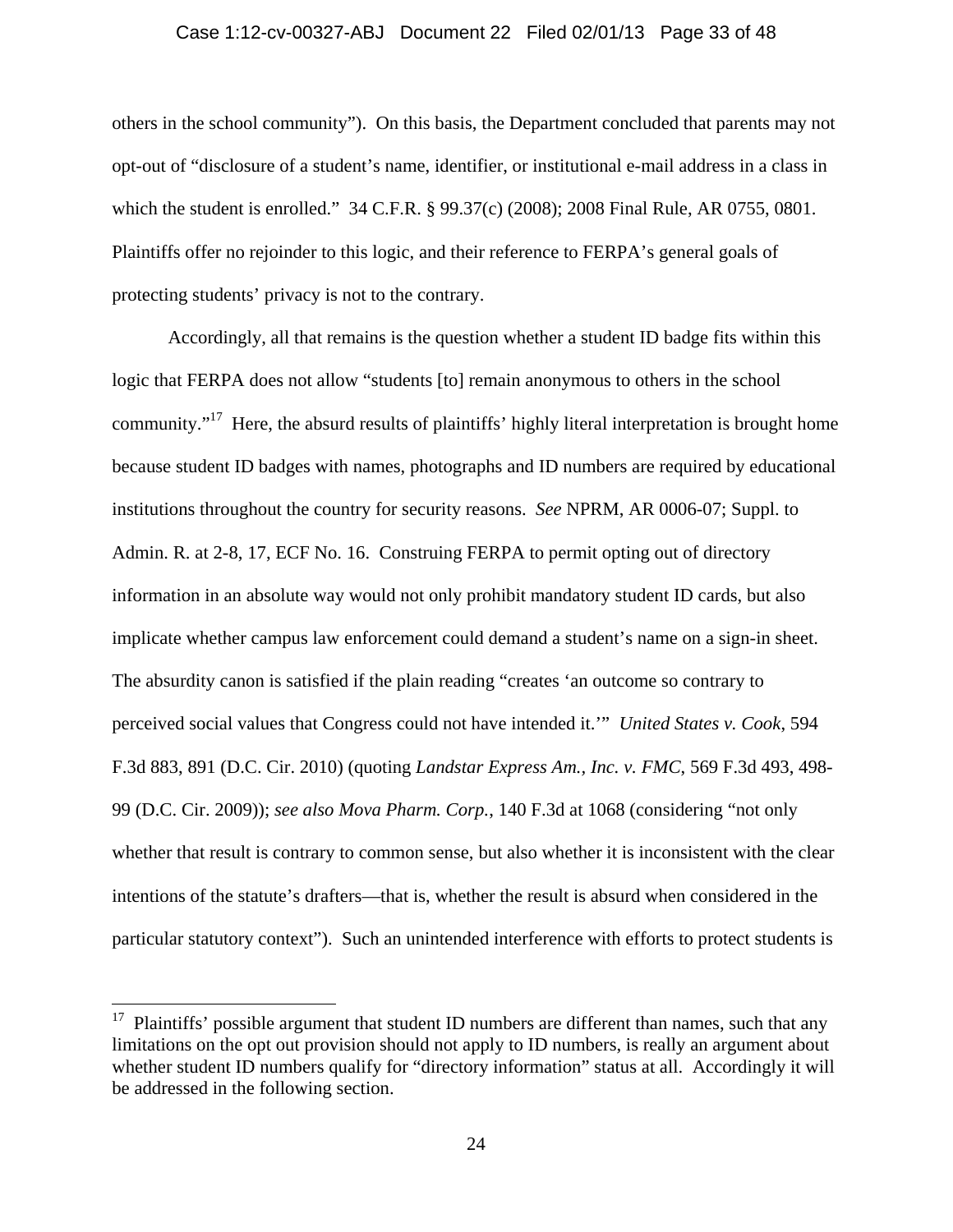entirely contrary to our nation's "social values," making it clear that Congress could not have intended it.

### *2. Student ID numbers placed on ID badges meet the requirements for "directory information" because such a disclosure would not generally be considered harmful or an invasion of privacy.*

Plaintiffs' alternative argument is that student ID numbers do not meet the standard for "directory information" because "student ID numbers can easily be used to gain access to education records." Pls.' Cross-Mot. at 23. They do not dispute that the information meets the definition of "directory information" if it "would not generally be considered harmful or an invasion of privacy if disclosed." 34 C.F.R. § 99.3; *see* 53 Fed. Reg. 11942, 11944 (Apr. 11, 1988); *see* Pls.' Cross-Mot. at 19, 21-22.

Plaintiffs' argument is utterly unsupported. The Department carefully considered whether disclosure of a student ID number or other unique identifier could be harmful, both in 2008 and in 2011. It determined that in two limited contexts—an online user name and an ID badge—the disclosure would not be considered harmful or invasive of privacy. This is because the Department further required that such an identifier "cannot be used to gain access to education records except when used in conjunction with [other authenticators] such as a . . . password." *See* 34 C.F.R. § 99.3; 2008 Final Rule, AR 0798. In other words, if the identifier "cannot be used by itself to gain access to education records," it is being "used like a name" and would not be harmful to disclose. *Id.*, AR 0790 (emphasis added); *see also* NPRM, AR 0004; Final Rule, AR 0721.

Plaintiffs' own exhibit illustrates this. *See* Pls.' Exhibit G at 3, 5-6, ECF No. 20-8 (several university websites that provide the student access to her own information only upon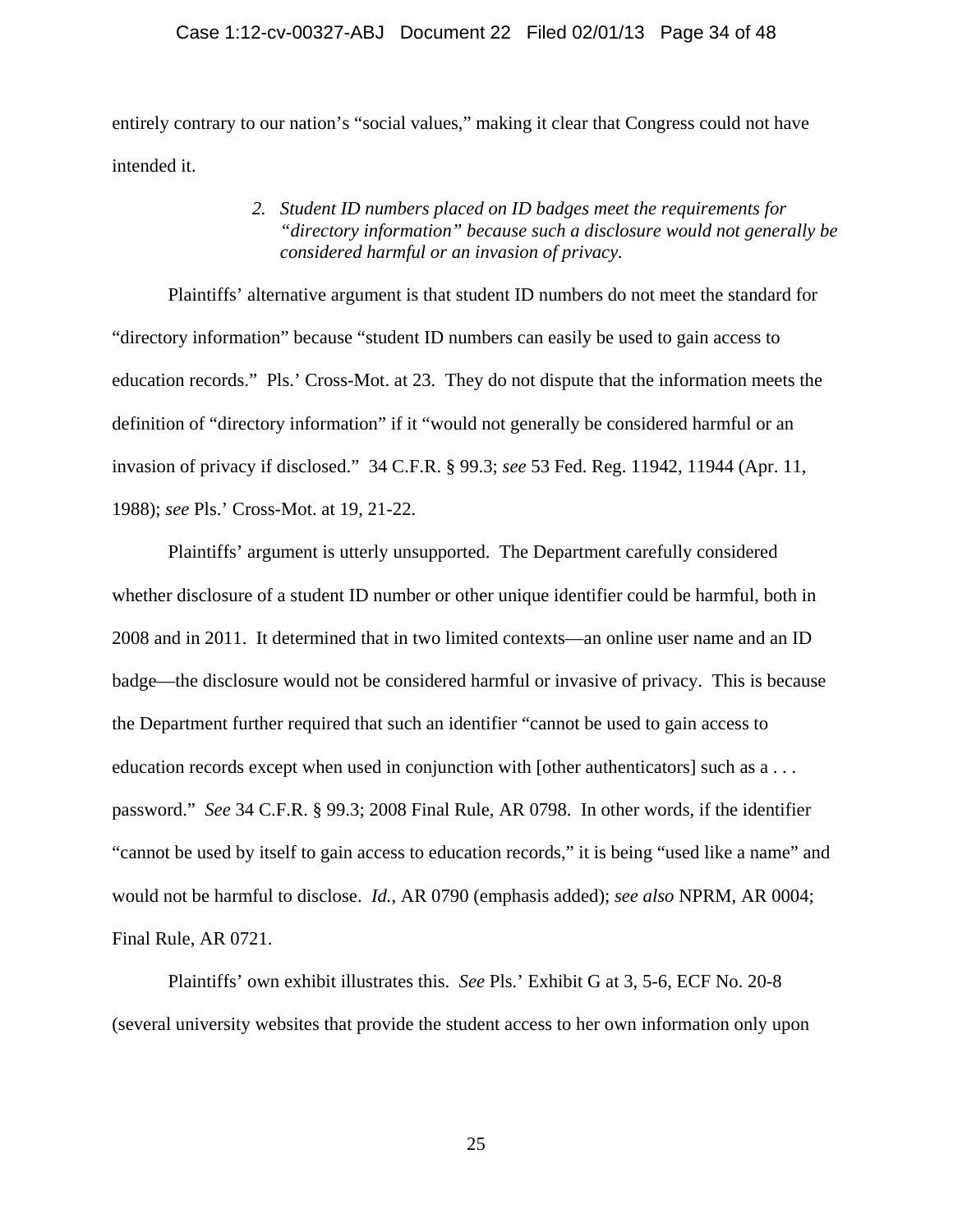### Case 1:12-cv-00327-ABJ Document 22 Filed 02/01/13 Page 35 of 48

entering both a student ID number and a unique identifier such as a password or  $PIN$ .<sup>18</sup>

Educational agencies or institutions could just as easily require a name and a password to log in to the student's online records. It is for this reason that the Department has determined that in these two contexts—an online user name and an ID badge—a unique identifier raises no more concerns than the student's name. Plaintiffs provide neither evidence nor logic that such use of "factors known or possessed only by the authorized user" to "authenticate the user's identity" is insufficient to protect their privacy. Their reidentification argument has been fully addressed, *see* Def.'s Mot. at 24 n. 15, and the evidence upon which they rely for it is outside the administrative record and should not be considered.<sup>19</sup> All that is left are their own bald assertions. *See* Pls.' Cross-Mot. at 22-23.

<sup>&</sup>lt;sup>18</sup> The five university webpages that plaintiffs appear to have selected at random were not considered by the Department and thus fall outside the administrative record. However, because they visually illustrate two factor authentication, the Department does not oppose their use for this limited purpose. The documents are otherwise utterly lacking in context and are not eligible for reliance here. *See* Mem. Op. & Order at 4, Oct. 26, 2012, ECF No. 15 ("[R]eview is limited to the administrative record that was before the agency at the time it made its decision."). For example, plaintiffs claim that these documents prove that "many schools" use "information, such as birthdates and email addresses" as the authenticating factor. Pls.' Cross-Mot. at 22. The Department believes that the universities are merely providing a convenient initial authenticating factor that will be changed to something "known or possessed only by the authorized user" at the first login. *See, e.g.*, Pls.' Ex. G at 3 ("After logging in; you will be asked to create a new PIN and create security questions."). If, on the other hand, it turned out that the university did continuously use other directory information as the authenticating factor, the Department may take enforcement actions against the educational institution if voluntary compliance could not be secured.

 $19$  The five books or articles plaintiffs cite were not considered by the Department and appear in the record only as a string of citations in EPIC's public comment. *See* EPIC comment, AR 0532. EPIC did not choose to attach any of these articles to its comment and cannot rely on them now. Even if plaintiffs could, the articles' titles suggest that they have little to do with the issue here and are instead concerned with whether anonymized databases can still allow the identification of unique individuals because of the sorts of data included. *See* Pls.' Cross-Mot. at 22.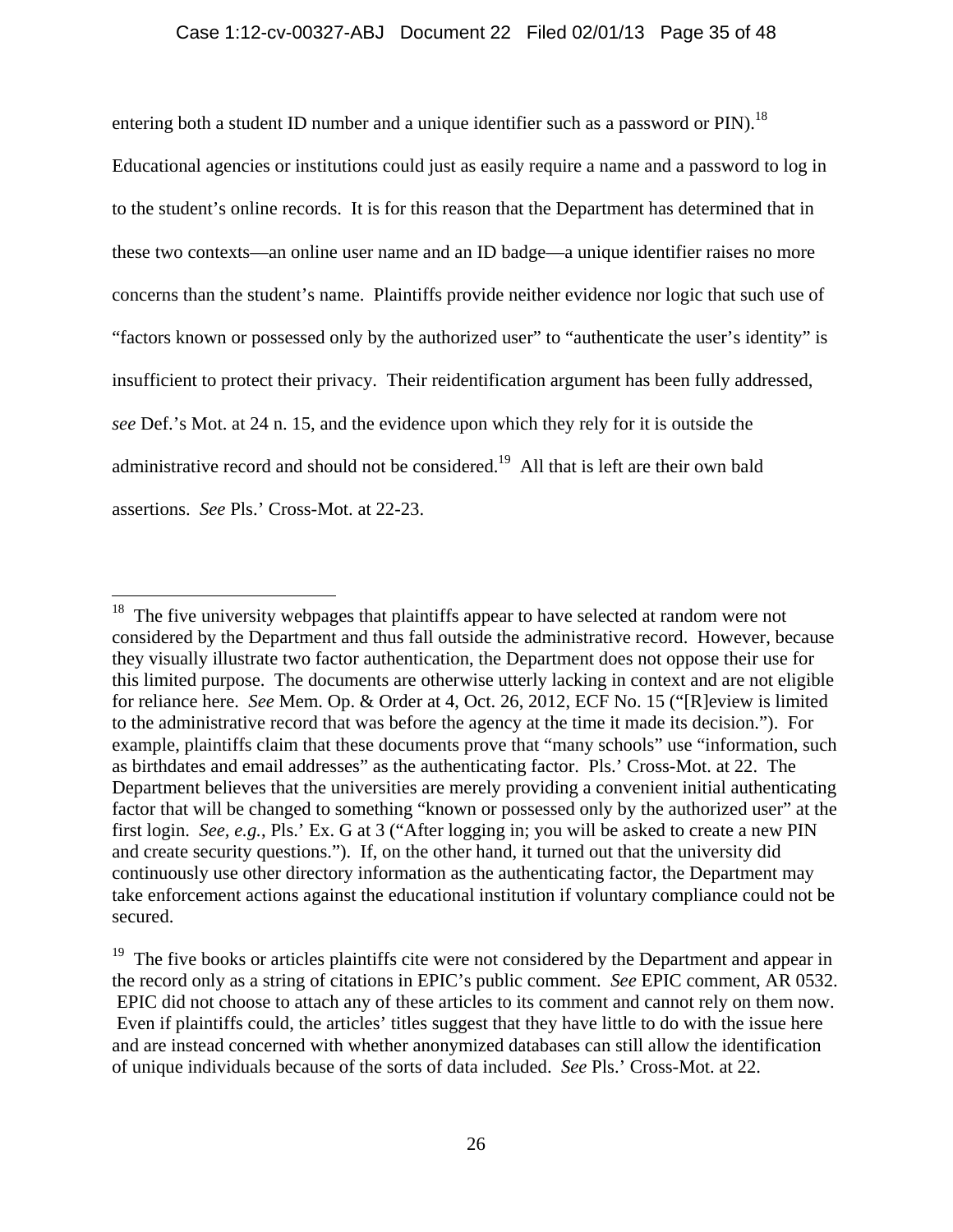### **B. Federal and State Authorities May Designate "Authorized Representatives" Who Are Not Under Their Direct Control to Conduct Audits or Evaluations of Education Programs Because Neither FERPA Nor its Legislative History Requires Such a Limitation.**

In the Final Rule, the Department defined "authorized representative" to mean "any entity or individual designated by [one of the statutory authorities] to conduct—with respect to Federal- or State-supported education programs—any audit or evaluation, or any compliance or enforcement activity." 34 C.F.R. § 99.3; Final Rule, AR 0733. This definition is consistent with the Department's position prior to 2003, but differs from the "Hansen Memorandum," a 2003 guidance letter that rescinded prior memoranda and concluded that an authorized representative "must be under the direct control of that [state educational] authority, *e.g.*, an employee or a contractor of the authority." *Compare* Hansen Mem., AR 0833; *with* Winston Mem. (Jan. 19, 2001), AR 0837; McNeil Mem. (Jan. 18, 2001), AR 0841; Ctrs. For Disease Control Agreement (Dec. 11, 2000), AR 0849. Plaintiffs believe the 2003 interpretation is statutorily required. *See*  Pls.' Cross-Mot. at 25-28.

### *1. Neither the plain text nor the legislative history of the program evaluation exception unambiguously forbids a definition of "authorized representative" broader than the "direct control" standard.*

In its opening brief, the Department advanced three arguments regarding the plain meaning of the statutory text. Plaintiffs provide no persuasive response to any of the arguments, arguing that the Court should not look closely at the terms Congress used or the way they relate to each other but instead should rely almost exclusively on FERPA's overarching goal: "to limit public access to student personally identifiable information." Pls.' Cross-Mot. at 26. Contrary to plaintiffs' wishes, Chevron analysis requires a thorough examination of the text of the provision and other language of the statute in question. *See, e.g.*, *Mylan Pharm., Inc. v. Shalala*, 81 F. Supp. 2d 30, 37-42 (D.D.C. 2000).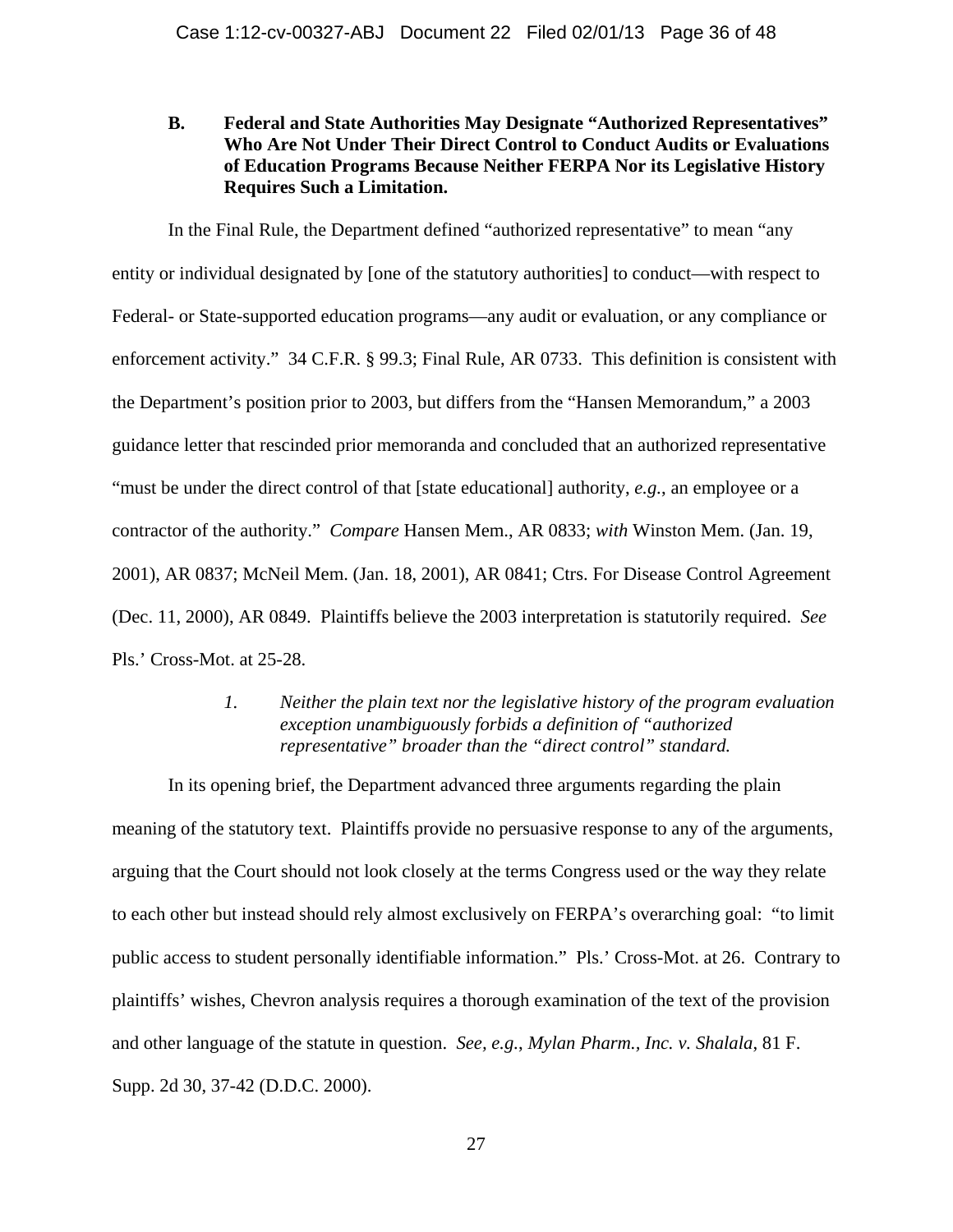## Case 1:12-cv-00327-ABJ Document 22 Filed 02/01/13 Page 37 of 48

First, the Department demonstrated that the ordinary meaning of "authorized representative" does not limit who may be selected to serve in that capacity. *See* Def.'s Mot. at 29-30 (surveying definitions in dictionaries, other statutes, and regulations). Plaintiffs largely accept the Department's version of the ordinary meaning. *Compare id.* at 29 ("a broad ordinary meaning focusing on the representative's action on the authorizer's behalf") *with* Pls.' Cross-Mot. at 25 ("an entity or individual who has been given the legal authority to act on the behalf of another person or entity"). They argue simply that more important than the ordinary meaning is the provision's "context," "the problem Congress sought to solve." *See Petit v. U.S. Dep't of Education*, 675 F.3d 769, 781 (D.C. Cir. 2012). While context will be discussed in greater detail when addressing the legislative history below, plaintiffs' primary error is disregarding the purpose of the exception within which the definition occurs. *See Blackman v. District of Columbia*, 456 F.3d 167, 176 (D.C. Cir. 2006) ("We start with the plain meaning of the text, looking to the language itself, *the specific context in which that language is used*, and the broader context of the statute as a whole." (emphasis added, quotation marks omitted)). Regardless, possible arguments about context do not diminish the breadth or significance of the ordinary meaning here. *See Engine Mfrs. Ass'n v. South Coast Air Quality Management Dist.*, 541 U.S. 246, 252 (2004) ("Statutory construction must begin with the language employed by Congress and the assumption that the ordinary meaning of that language accurately expresses the legislative purpose.").

Second, Congress chose not to use a more naturally restrictive term than "authorized representative," and the statutory cross-references that encompass the term are very broad, such as "persons or organizations." *See* Def.'s Mot. at 30-32. Again, plaintiffs do not dispute any of the numerous details the Department highlighted. Instead, they argue that no implications should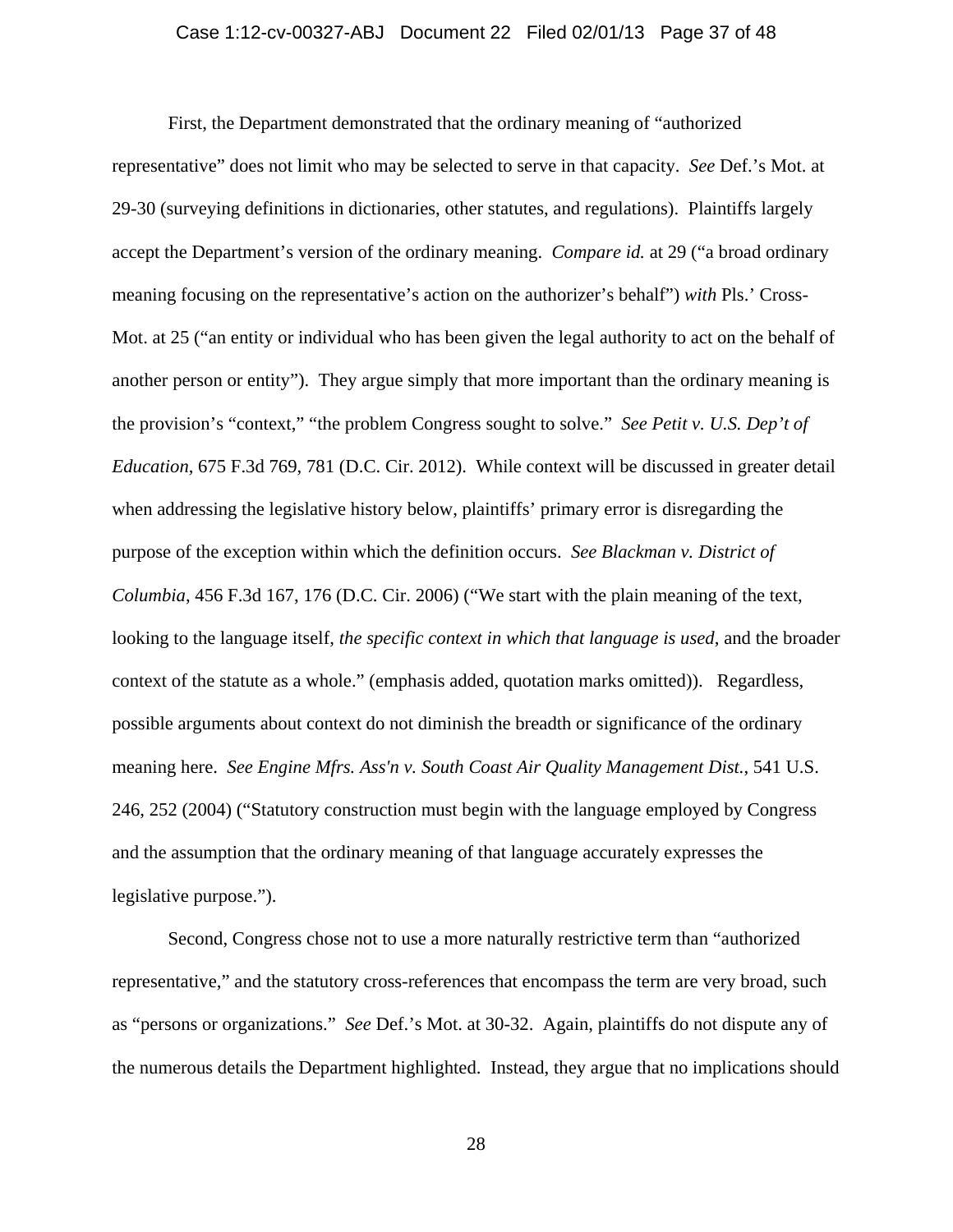## Case 1:12-cv-00327-ABJ Document 22 Filed 02/01/13 Page 38 of 48

be drawn from these details because "the overall scope of the FERPA is to limit the number of entities that have access to student education records." Pls.' Cross-Mot. at 27. Plaintiffs ask the Court to thus disregard the text based on the alleged theme they infer. Neither of the cases they cite support this reasoning. *See Am. Chemistry Council v. Johnson*, 406 F.3d 738, 741 (D.C. Cir. 2006) (observing that meaning should not be inferred from absence of a word when "the overall scope of a statute is clearly limited by a requirement that is not explicitly mentioned in every subsection" where word was used 38 times in the statute and the subsections were organized to reflect specific aspects of the term); *Nat'l Rifle Ass'n v. Reno*, 216 F.3d 122, 127-28 (D.C. Cir. 2000) (concluding that because Congress used the word "destroy" but not the word "immediately," the absence indicates that "immediate destruction" was not unambiguously required). Plaintiffs here rely neither on common terms, nor on statutory structure, but instead on broad generalities about the statute's purpose.

Third, the Department addressed the sole textual argument for limiting who may serve as an "authorized representative"—the program evaluation exception's use of the word "officials." *See* Def.'s Mot. at 32-35. The Department demonstrated that a natural reading of the exception's proviso clause suggests that the words "such officials" and "those officials" simply refer back to the official entities doing the authorizing, that authorized representatives can reasonably be considered "officials," and that parallel conditional clauses in other FERPA exceptions strongly suggest that their terms are not intended to expand or contract the definition of the entities granted access. *See id.* Plaintiffs provide no response to these arguments. Instead, they simply repeat the perfunctory conclusion of the Hansen Memorandum that the word "officials" must somehow mean being "under the direct control of the designating entities." Pls.' Cross-Mot. at 26. As the D.C. Circuit noted in another context, "[t]hat is certainly one possible interpretation"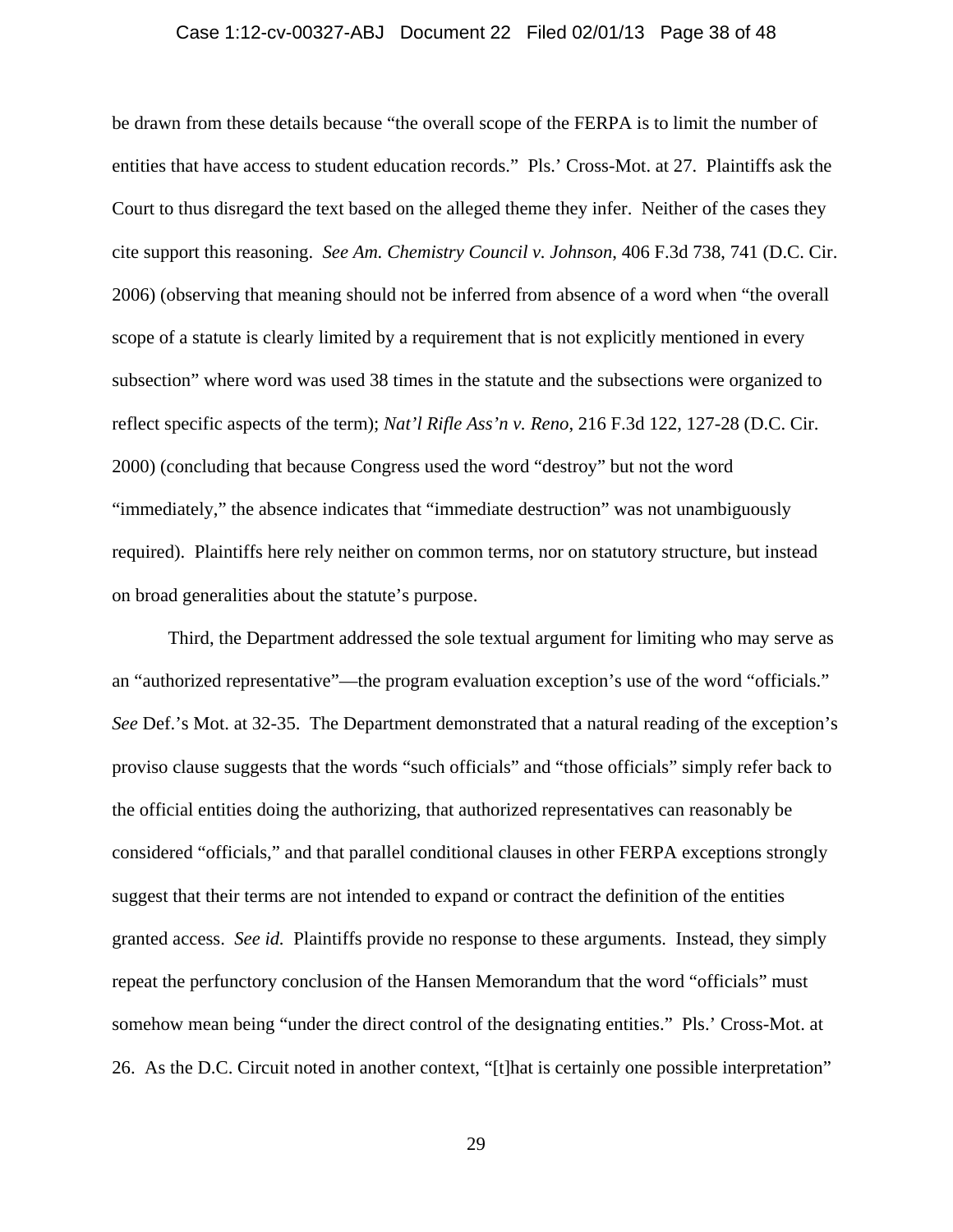### Case 1:12-cv-00327-ABJ Document 22 Filed 02/01/13 Page 39 of 48

of the term, but plaintiffs have fallen far short of the *Chevron* step one question of "whether the statute *unambiguously* requires" that interpretation. *See Nat'l Rifle Ass'n*, 216 F.3d at 127. Without an meaningful textual argument, we are left with nothing more than a "direct control" standard created out of thin air.

Finally, the Department provided a thorough examination of the legislative history, concluding that that it does not provide the "very rare situation where the legislative history of a statute is more probative of congressional intent than the plain text." Def.'s Mot. at 35-39 (quoting *Virginia Dep't of Med. Assistance Servs. v. U.S. Dep't of Health & Human Servs.*, 678 F.3d 918, 923 (D.C. Cir. 2012)). Plaintiffs' three arguments in response can be quickly dispatched. They identify no support for the notion that much of the legislative history should be disregarded because the Department did not identify it in 2008.<sup>20</sup> The comments by Senator Buckley which they quote primarily relate to Section (b) of his original proposal regarding invasive questionnaires, which was soundly defeated and never became law. *See* 120 Cong. Rec. 14579, 14581 (May 14, 1974), ECF No. 18-2; *see also id.* 14595 (rejecting Section (b)).<sup>21</sup> More

 $20$  The passage from the 2008 Final Rule that plaintiffs quote addressed whether education records could be shared with "non-educational State agencies, such as State health or labor agencies" for purposes other than "audit, evaluation, or compliance and enforcement" of education programs. *See* 2008 Final Rule, AR 0775. It addressed the fact that the legislative history of a 1979 provision clearly intended to permit sharing with state auditors, and that there was no similar legislative history for the 1974 enactments. Even if this passage were in some way inconsistent with the Department's current arguments, that does not affect the merits of the arguments or the facts of the legislative history. *See Ass'n of Private Sector Colleges & Univs. v. Duncan*, 681 F.3d 427, 441 (D.C. Cir. 2012) ("The fact that some of the challenged regulations are inconsistent with the Department's past practice 'is not a basis for declining to analyze the agency's interpretation[s] under the *Chevron* framework.'" (quoting *Nat'l Cable & Telecomms. Ass'n v. Brand X Internet Servs.*, 545 U.S. 967, 981 (2005)).

<sup>&</sup>lt;sup>21</sup> Still less persuasive are passages from a magazine article that Senator Buckley entered into the record the day he introduced FERPA but which passages he did not single out for attention on the floor. *See* 120 Cong. Rec.13951, 13953-54 (May 9, 1974). The 2011 law review article (Cont'd)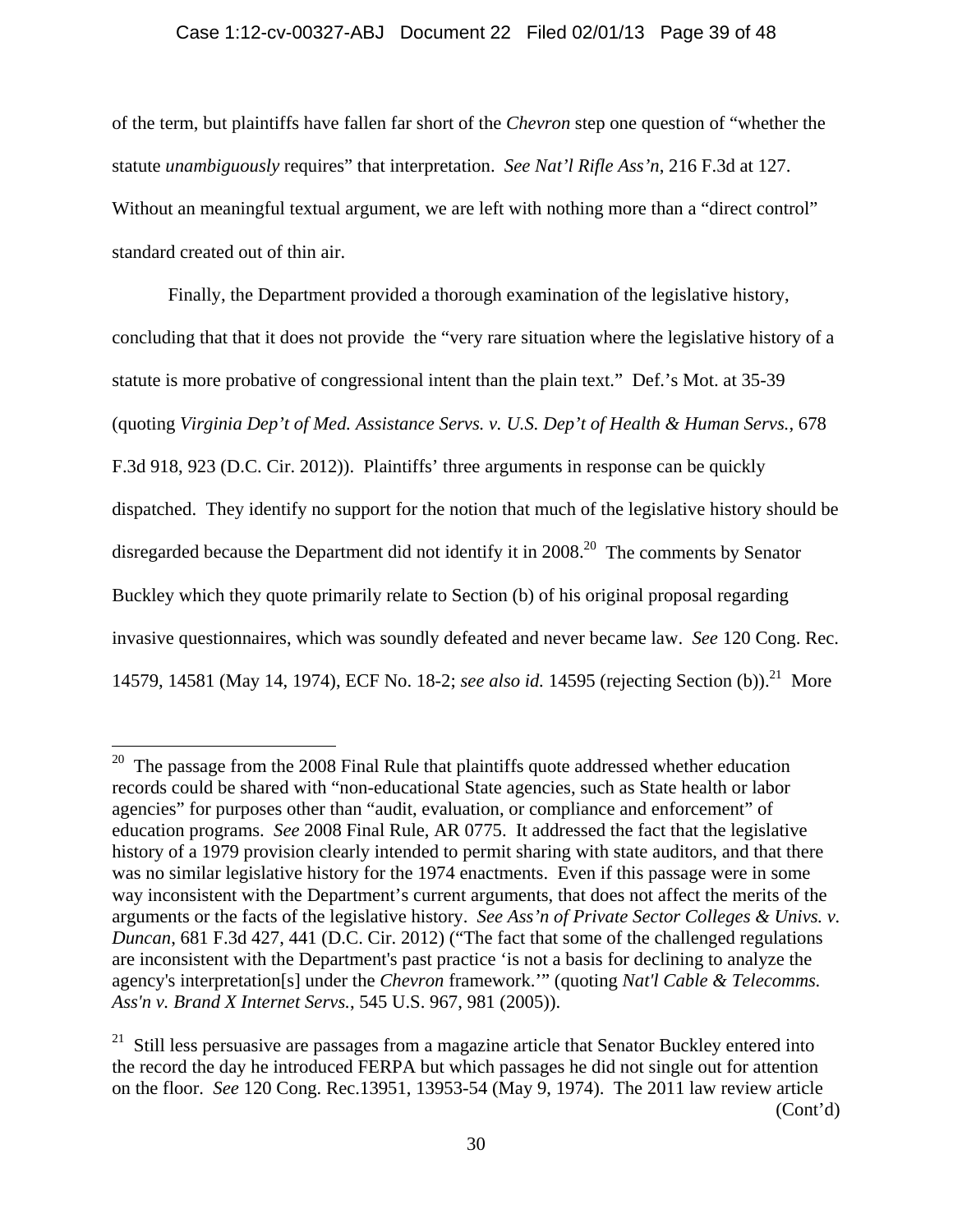### Case 1:12-cv-00327-ABJ Document 22 Filed 02/01/13 Page 40 of 48

significantly, the program evaluation exception was not Senator Buckley's idea, but was instead created by the conference committee and did not reach its present form until four months later, so these early general comments cannot be probative of the scope of that exception. *See* Def.'s Mot. at 37-38. Lastly, plaintiffs seek to place conclusive weight on a single sentence in a joint statement by Senators Buckley and Pell during the December 1974 amendment of FERPA. *See*  Pls.' Cross-Mot. at 28. But plaintiffs provide no response to the Department's explanation that this statement was a brief, incomplete summary of the exception and shows no intent to narrow the meaning of "authorized representative," and further that the conference committee again adopted a broader version of the exception than had been proposed by Senator Buckley. *See* Def.'s Mot. at 36-38. In sum, nothing in the legislative history mandates the "direct control" standard or unambiguously limits the natural breadth of the term "authorized representative."

It is clear from the text and the legislative history that the program evaluation exception was intended to balance "[t]he need to protect students' rights . . . against legitimate Federal needs for information" to "carry out the evaluations," S. Rep. No. 93-1026, at 187 (July 22, 1974) (Conf. Rep.), ECF No. 18-3, and to "permit longitudinal studies." S. Rep. No. 93-1409, at 12, ECF No. 18-5. The context provided by the purpose of the exception does not suggest that "authorized representative" must be government personnel, *see, e.g*., *id.* (describing exception as "Third Party Access"), nor does the overall purpose of FERPA preclude an interpretation of "authorized representative" broader than the "direct control" standard. Plaintiffs cannot show that Congress unambiguously forbade the Department's interpretation of the term here.

that plaintiffs chose to quote instead of the legislative record falls outside the administrative record and should not be considered. *See* Pls.' Cross-Mot. at 28-29.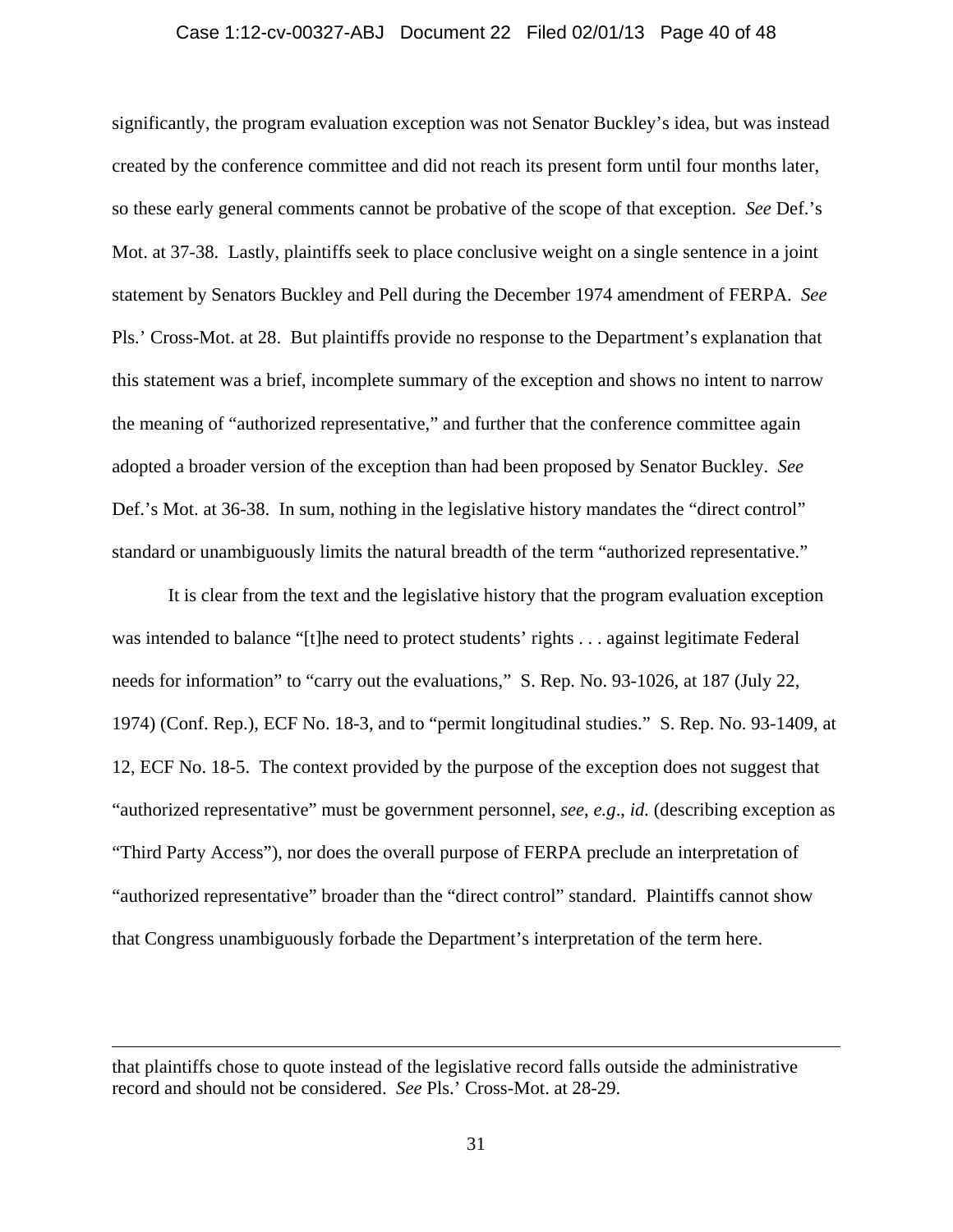*2. The Department's definition of "authorized representative" is based on a permissible construction of the statute.* 

Having failed to undermine the Department's interpretation at *Chevron* step one, plaintiffs seek to show that the definition of "authorized representative" is impermissible under *Chevron* step two. The Department need only show that its interpretation does not "exceed<sup>[]</sup> the bounds of the permissible." *Barnhart v. Walton*, 535 U.S. 212, 218 (2002); *see also Cablevision Systems Corp. v. FCC*, 649 F.3d 695, 704 (D.C. Cir. 2011) ("provided its construction is reasonable"). None of plaintiffs' hodgepodge of arguments undermine the Department's demonstration that it has met this standard.

First, plaintiffs recite the argument made in EPIC's public comment that the Final Rule impermissibly delegates the Department's authority to non-federal entities. *See* Pls.' Cross-Mot. at 29-32. This argument is entirely misplaced because, as the Department explained, FERPA itself grants authority to non-federal actors. *See* Def.'s Mot. at 26-27 (addressing argument based on *U.S. Telecom Ass'n v. FCC*, 359 F.3d 554, 564-66 (D.C. Cir. 2004)). *Cf. Owasso Indep. Sch. Dist. v. Falvo*, 534 U.S. 426, 432 (2002) (finding guidance for interpreting FERPA from the conclusion that Congress would not "effect a drastic alteration of the existing allocation of responsibilities between States and the National Government in the operation of the Nation's schools" without making that purpose clear). The "duty to protect education records" with which plaintiffs are concerned, *see* Pls.' Cross-Mot. at 31, is a duty that FERPA imposes in the first instance on state and local educational agencies and institutions. *See, e.g.*, 20 U.S.C. § 1232g(b)(4)(B) (tasking the "educational agency or institution" with "condition[ing]" access on an agreement not to redisclose the information). Accordingly, the Department's regulations implementing those requirements raise no subdelegation problems. Plaintiffs make this especially clear when they assert that "FERPA mandates specific privacy safeguards for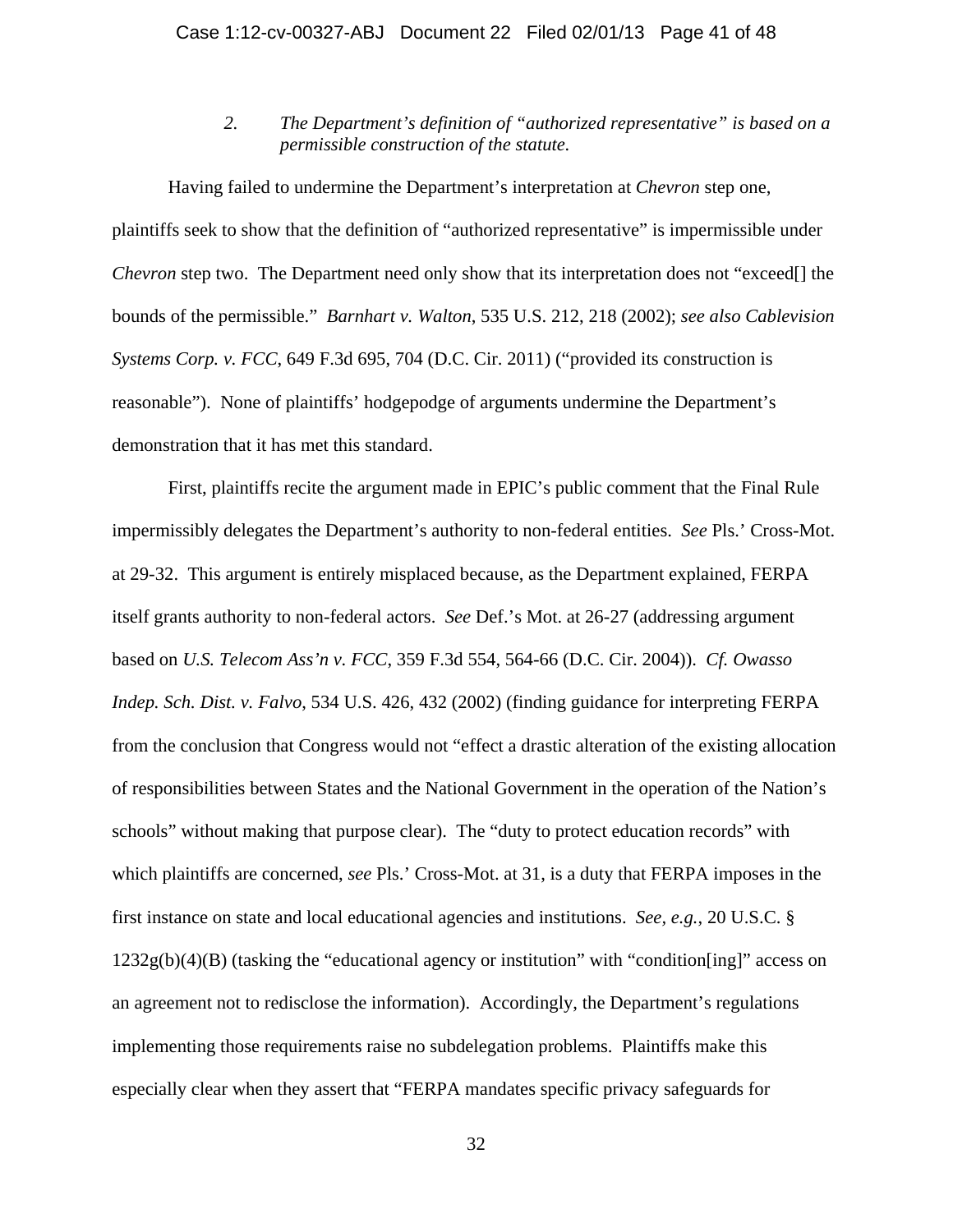#### Case 1:12-cv-00327-ABJ Document 22 Filed 02/01/13 Page 42 of 48

authorized representatives." Pls.' Cross-Mot. at 31. The Department has implemented each of these safeguards required by FERPA in its regulations. *Compare* 20 U.S.C. § 1232g(b)(3) *with* 34 C.F.R. § 99.35. Leaving a certain "flexibility" to the designator to determine the best means of ensuring compliance from the representative rather than prescribing a "one-size-fits-all solution," *see* Final Rule, AR 0712, does not delegate any decisionmaking FERPA requires of the Department.

Second, plaintiffs argue that the Final Rule "retroactively removed vested privacy rights under FERPA," Pls.' Cross-Mot. at 33, relying on the D.C. Circuit's decision in *Arkema Inc. v. EPA*, 618 F.3d 1 (D.C. Cir. 2010).<sup>22</sup> *Arkema* is entirely dissimilar from this case. In *Arkema*, the EPA had issued a final rule in 2003 that "approved permanent changes to the baseline" and the Court considered these to be "completed transactions" that could not be undone without "Congress' express authorization." *Id.* at 9. The Court noted that the EPA's reasons for the policy change could "shield the Agency's *prospective* application of the Final Rule" from APA challenges, but it could not use a new final rule to change past transactions. *Id.* Plaintiffs, by contrast, have identified no relevant past transactions. *See Nat'l Mining Ass'n v. U.S. Dep't of Interior*, 177 F.3d 1, 8 (D.C. Cir. 1999) ("transactions or considerations already past"). Indeed, plaintiffs were involved in no transactions with the Department, the Hansen Memorandum was a guidance letter that did not become a final rule, and the Department only seeks to apply its Final Rule prospectively. Accordingly, this argument entirely lacks merit.

<sup>22</sup> We reiterate that the Department's reversal of positions does not affect the *Chevron* analysis. *See Ass'n of Private Sector Colleges & Univs.*, 681 F.3d at 441 ("The fact that some of the challenged regulations are inconsistent with the Department's past practice 'is not a basis for declining to analyze the agency's interpretation[s] under the *Chevron* framework.'" (quoting *Nat'l Cable*, 545 U.S. at 981). "[I]n *Chevron* itself, [the Supreme] Court deferred to an agency interpretation that was a recent reversal of agency policy." *Nat'l Cable*, 545 U.S. at 982.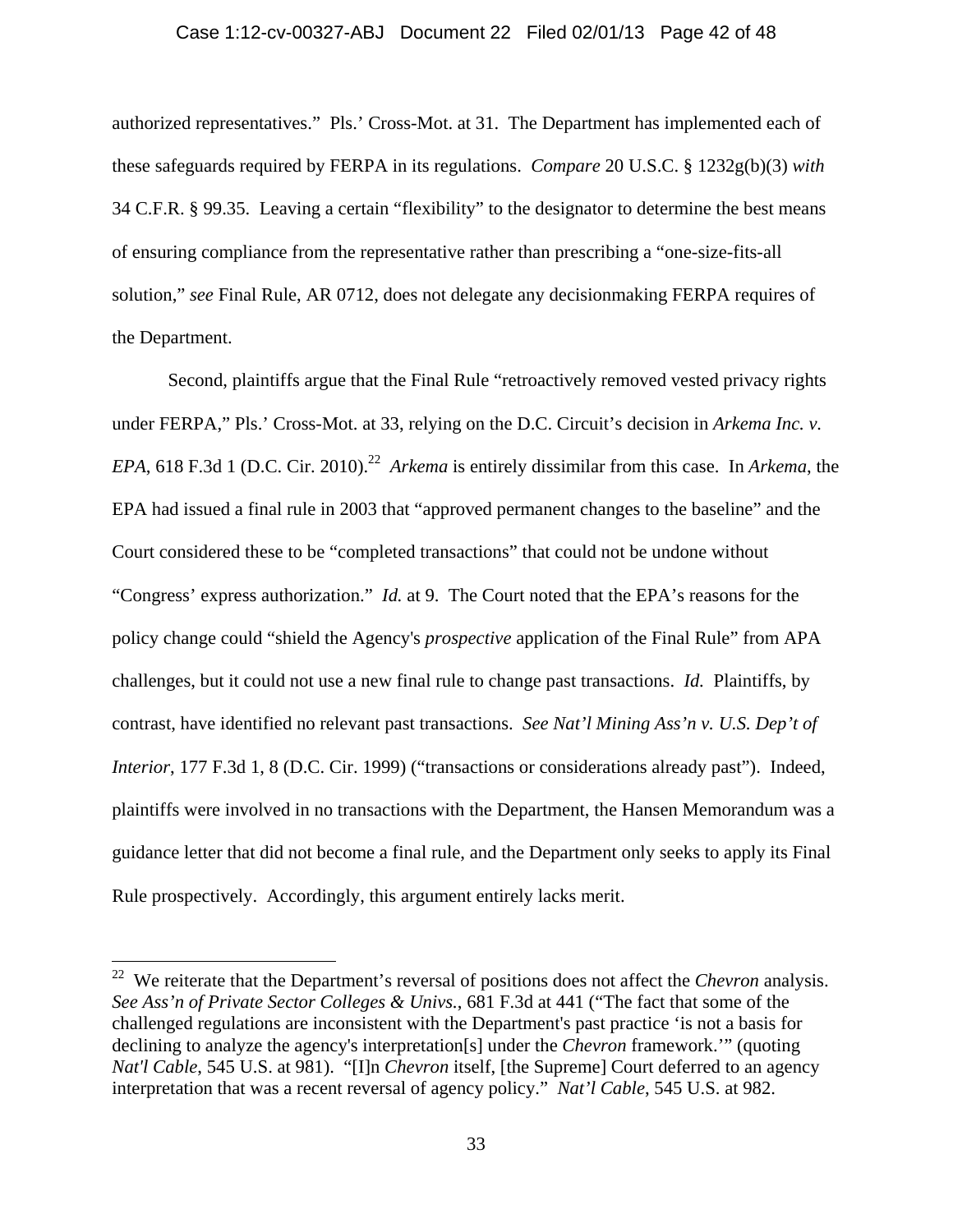#### Case 1:12-cv-00327-ABJ Document 22 Filed 02/01/13 Page 43 of 48

Third, plaintiffs argue that the Department has read too much into the recent legislation passed by Congress that encourages the creation and expansion of SLDS, especially the appropriations bills. *See* Pls.' Cross-Mot. at 34-37. The Department has explained that it sought to remedy a variety of conflicts between its own prior guidance and Congress' intent for SLDS. *See* Def.'s Mot. at 39. In acting to lower the barriers to Congress' goals, the Department did not interpret any of these statutes as amending FERPA. Instead, it simply re-examined what FERPA itself required. Accordingly, the cases plaintiffs cite disfavoring "repeals by implication" are inapposite. Even if plaintiffs could show that the statutes in question were irrelevant, this would not make the definition of "authorized representative" unreasonable.<sup>23</sup> More significantly, plaintiffs primary concern appears to be driven by a misconception. Plaintiffs repeatedly express concern about "non-academic uses of student data." Pls.' Cross-Mot. at 35-37. While the Department understands Congress to encourage the linking of certain non-academic *data* in SLDS (e.g., placement in the workforce or military), the Department has repeatedly emphasized that SLDS may only be *used* for educational purposes. *See* Final Rule, AR 0707 (noting that "[i]f PII from education records related to a student's health is necessary to evaluate an education program, this information may be disclosed," but "the same information would not be permitted to be disclosed . . . to evaluate the effectiveness of a health program"); *see also id.*, AR 0710 ("Paragraph  $(b)(3)$  of FERPA, however, does not allow ... expansion of the purposes for which PII from education records may be used by authorized representatives."). FERPA makes clear

 $2<sup>23</sup>$  Plaintiffs baldly assert that "Congress has not expressed an intention to expand the use of SLDS beyond rudimentary academic data." Pls.' Cross-Mot. 34. The falsity of this assertion is belied by their acknowledgement two pages later that Congress provided funds to be used for "Statewide data systems that include postsecondary and *workforce* information." *Id.* at 36 (quoting Pub. L. No. 111-5, Title VIII, Dep't of Educ., Inst. of Educ. Sci., 123 Stat. 183-84 (Feb. 17, 2009) (emphasis added)); *see also* Def.'s Mot. at 39-40.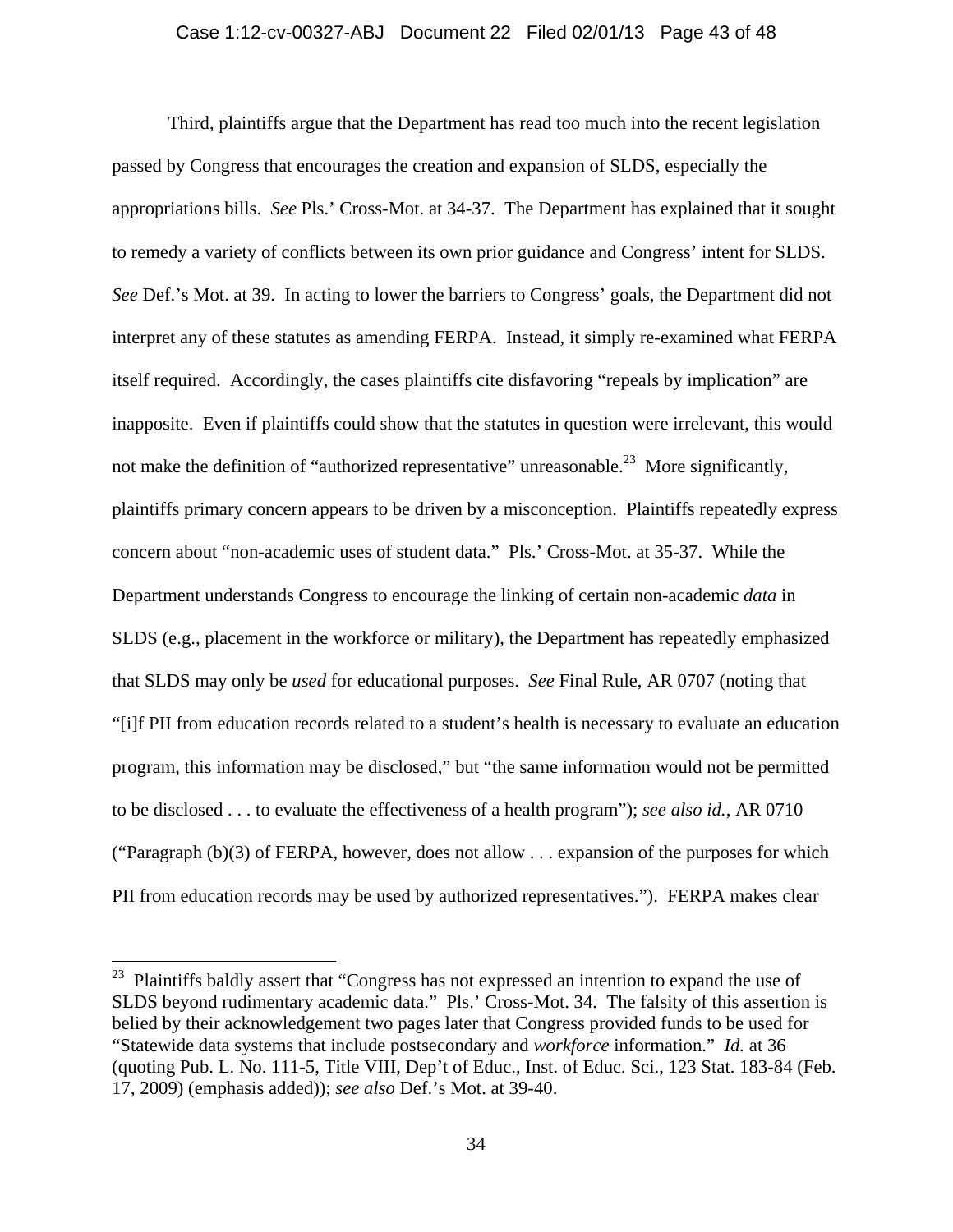### Case 1:12-cv-00327-ABJ Document 22 Filed 02/01/13 Page 44 of 48

that data-sharing under the program evaluation exception is limited to "the audit and evaluation of Federally-supported education programs, or in connection with the enforcement of the Federal legal requirements which relate to such programs." *See* 20 U.S.C. § 1232g(b)(3). And the Department has fully incorporated these requirements into its regulations.<sup>24</sup> Plaintiffs' fear that the Department's regulations permit other uses for education records is utterly unfounded.

### **C. The Department's Definition of "Education Programs" Is Neither Forbidden By FERPA Nor Unreasonable.**

Plaintiffs' criticism of the Department's definition of "education program" remains incoherent and must fail. FERPA only uses the term "education program" in the program evaluation exception. *See, e.g.*, 20 U.S.C. § 1232g(b)(3) (permitting access only "in connection with the audit and evaluation of Federally-supported *education programs*, or in connection with the enforcement of the Federal legal requirements which relate to *such programs*" (emphasis added)). The Final Rule interpreted the term for the first time, adopting a bifurcated definition. First, it "means any program that is principally engaged in the provision of education"; and

<sup>&</sup>lt;sup>24</sup> *See, e.g.*, 34 C.F.R. § 99.3 (authorized representative must be designated to conduct "with respect to Federal- or State-supported education programs—any audit or evaluation or any compliance or enforcement activity in connection with Federal legal requirements that relate to these programs"); *id.* § 99.35(a)(1) (access for authorized representatives only "in connection with an audit or evaluation of Federal or State supported education programs, or for the enforcement of or compliance with Federal legal requirements that relate to those programs"); *id.* § 99.35(a)(2)(i) (designating agency or authority must "us[e] reasonable methods to ensure to the greatest extent practicable" that their authorized representative "[u]ses personally identifiable information only to carry out an audit or evaluation of Federal- or State-supported education programs, or for the enforcement of or compliance with Federal legal requirements related to these programs"); *id.* § 99.35(a)(3)(ii)(B) & (v) (the written agreement with the authorized representative must specify that "the purpose for which the [PII] from education records is disclosed to the authorized representative is to carry out an audit or evaluation of Federal- or State-supported education programs, or to enforce or to comply with Federal legal requirements that relate to those programs" and establish policies and procedures to limit use of the PII to "only authorized representatives with legitimate interests in the audit or evaluation of a Federalor State-supported education program or for compliance or enforcement of Federal legal requirements related to these programs").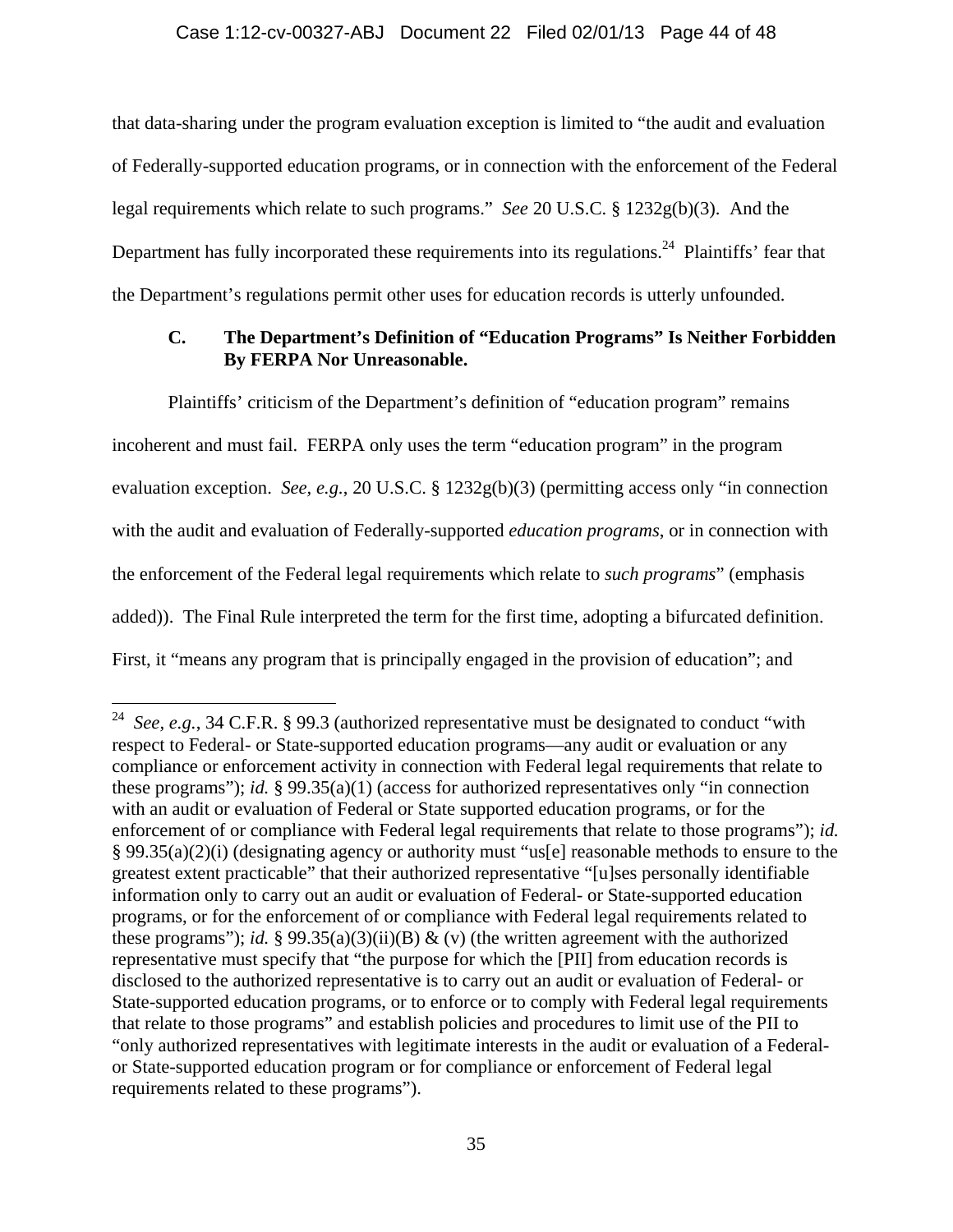#### Case 1:12-cv-00327-ABJ Document 22 Filed 02/01/13 Page 45 of 48

second it means "any program that is administered by an educational agency or institution." 34 C.F.R. § 99.3; Final Rule, AR 0733.

Plaintiffs do not explain how it is a violation of FERPA for the Department to conclude that any program administered by an educational agency or institution should come within the definition of "education program." The Department considered and rejected the notion that the term should be limited to "programs dedicated to improving academic outcomes." Final Rule, AR 0706. FERPA's definition of "education record" encompasses a wide swath of "information directly related to the student" that is "maintained by an educational agency or institution" regardless of the purpose or program to which it is related. *See* 20 U.S.C. § 1232g(a)(4). Accordingly, if the agency or institution wishes to evaluate any of its own programs using those records, it must employ one of the FERPA exceptions. There is little reason to believe that FERPA intended such agencies or institutions to be permitted to evaluate some of their own programs but not others. Moreover, as a matter of ordinary meaning, it is quite plausible to conclude that "education program" means "any program of an educational institution." Thus, while plaintiffs single out "substance abuse and violence prevention," for skepticism, they offer no meaningful argument that the Department's interpretation should not be entitled to *Chevron* deference. *See* Pls.' Cross-Mot. at 38-39 (quoting Final Rule, AR 0733).

The other prong of the definition includes "any program that is principally engaged in the provision of education." 34 C.F.R. § 99.3; Final Rule, AR 0733. The Department explained that this determination "should be based on the totality of the program" and would exclude a program that merely contains an "incidental educational or training activity within a broader noneducational program." Final Rule, AR 0706. Thus, for example, hunting or swimming programs and direct marketing programs would be excluded, but college test tutoring services and high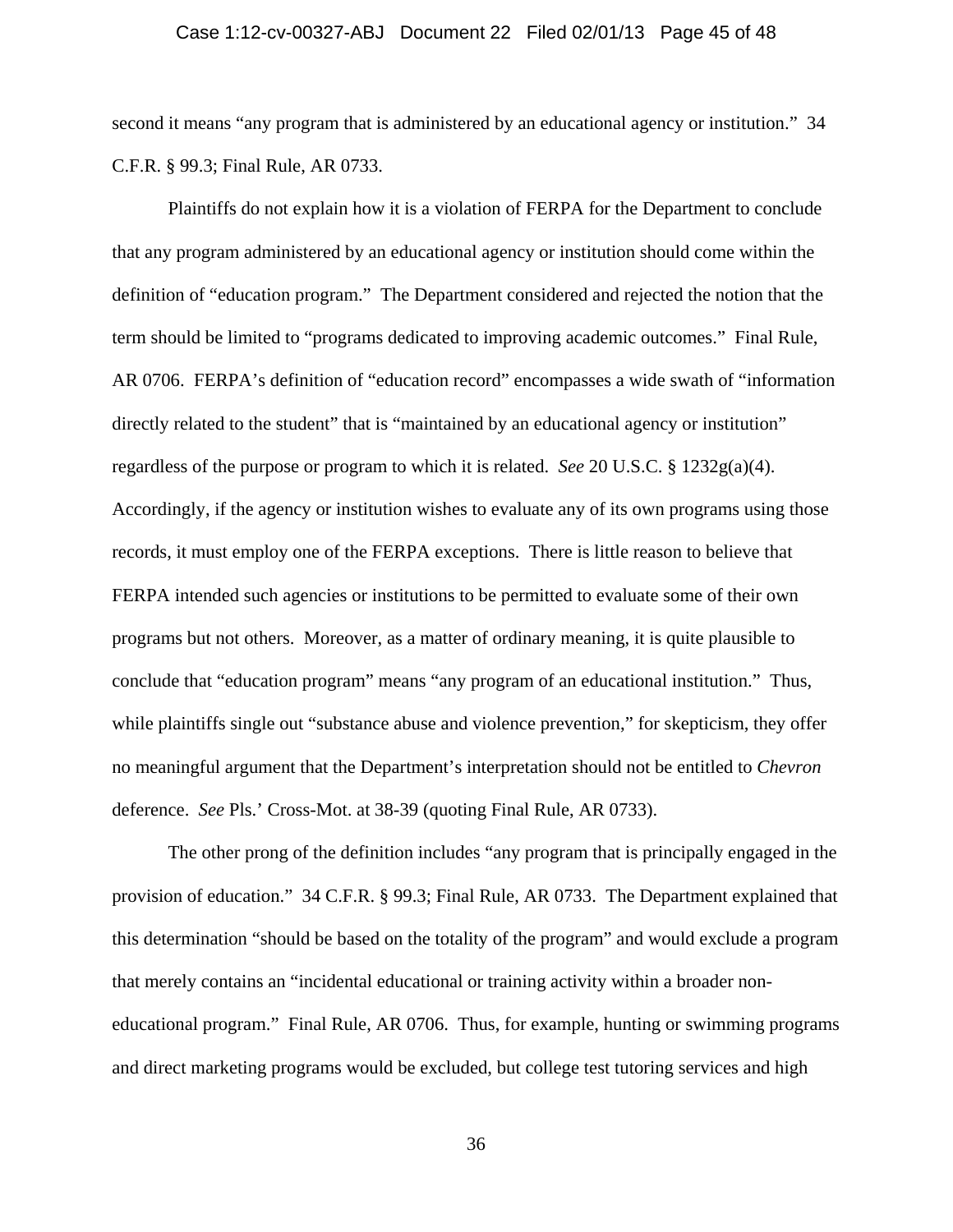### Case 1:12-cv-00327-ABJ Document 22 Filed 02/01/13 Page 46 of 48

school equivalency programs would be included. *See id.* This definition seems unobjectionable. EPIC itself has acknowledged that "education programs" are not only found in educational agencies or institutions. *See* EPIC Comment, AR 0529-30 (acknowledging the "fact" that "education may begin before kindergarten and may involve learning outside of postsecondary institutions"). It appears that much of plaintiffs' objection is driven by failure to understand the bifurcated definition. *See, e.g.*, Pls.' Cross-Mot. at 39 (arguing that "substance abuse and violence prevention" are not "principally engaged in the provision of education," missing the fact that these programs are included only under the other half of the definition). Further, while plaintiffs believe that the definition's language is contradicted by examples the Department provides, this objection stems from an unwillingness to give "program" its ordinary meaning. For example, they assert that anything "administered by a correctional or juvenile justice facility or hospital is clearly 'incidental educational or training activity' with the 'broader non-education' . . . context of juvenile justice." Pls.' Cross-Mot. at 38. Thus, they appear to suggest that "program" should mean "agency" and require an analysis of the overall activities of the entity. Plaintiffs identify no support for such a reading, let alone prove that the Department's alternative interpretation is unambiguously precluded.

Finally, plaintiffs argue that the Department's inclusion of Part C of the Individuals with Disabilities Education Act ("IDEA") "illustrate<sup>[5]</sup> just how [improperly] expansive the definition" is. *See* Pls.' Cross-Mot. at 38. Yet plaintiffs disregard the Department's explanation that it was entirely reasonable to include the IDEA and early childhood education programs within the definition because Congress both expressly defined them as "education programs" in other statutes and tasked the Department with evaluating their effectiveness. *See* Def.'s Mot. at 42-44. Moreover, Congress tasked the Department with administering the IDEA, which it does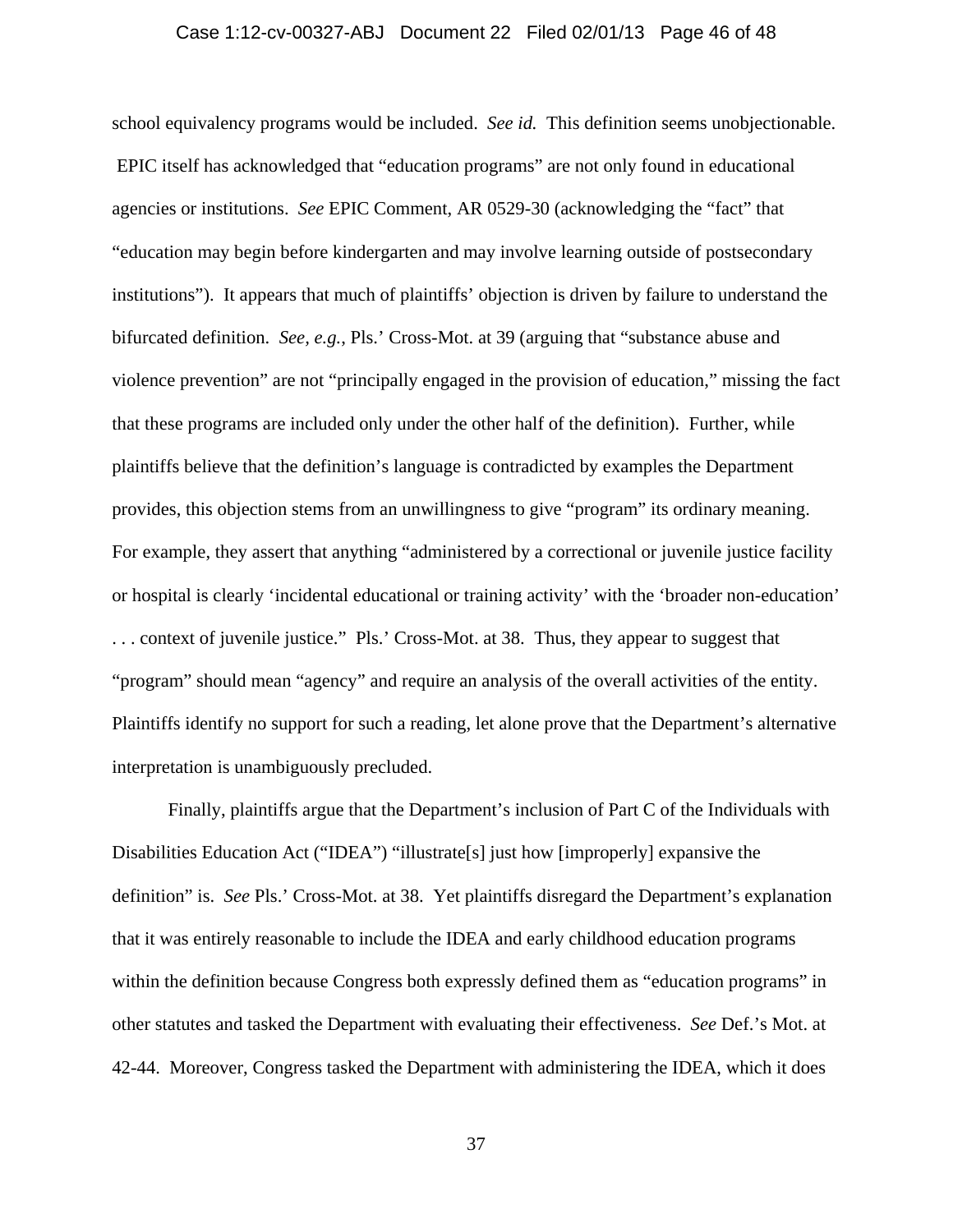through its Office of Special Education Programs. *See* 20 U.S.C. § 1402.<sup>25</sup> While plaintiffs highlight the medical interventions that are available under Part C, these early intervention services are provided to assist children under the age of three with developmental delays or disabilities to ensure that they have the skills necessary to become successful learners and enter preschool and kindergarten ready to learn. *See* 20 U.S.C. §§ 1431-1444. Accordingly, there is simply no basis for concluding that IDEA programs, including Part C should be excluded from "education programs" that may be evaluated under FERPA's program evaluation exception.

### **IV. THE DISPUTED DEFINITIONS ARE OTHERWISE IN ACCORDANCE WITH LAW FOR THE SAME REASONS THEY ARE NOT IN EXCESS OF STATUTORY AUTHORITY.**

Plaintiffs effectively concede that their claim that the definitions are not "otherwise in accordance with law" under 5 U.S.C. § 706(2)(A) is entirely redundant with their statutory authority claim. *See* Pls.' Cross-Mot. at 40 (quoting *Holland v. Apfel*, 23 F. Supp. 2d 21, 27 (D.D.C. 1998), for the proposition that this claim is governed by the same *Chevron* standard). They further declare that their "complaint does not allege that the Department's Final Rule is arbitrary or capricious." Pls.' Cross-Mot. at 40. Accordingly, no separate analysis of either the "not otherwise in accordance with law" or the "arbitrary and capricious" standards is required. In any event, any challenge under these standards to the three disputed terms at issue would fail for the reasons demonstrated above. *See also* Def.'s Mot. at 44-45.

### **CONCLUSION**

For the foregoing reasons, the Court should grant summary judgment to the Department.

 $25$  The IDEA makes funding available to States to ensure that children with disabilities throughout the nation are identified, evaluated, and, if eligible, provided appropriate services. *See* 20 U.S.C. § 1400. IDEA Part B provides special education and related services to children and youth, while IDEA Part C provides early intervention services infants and toddlers with disabilities and their families. *See¸ e.g.*, 20 U.S.C. §§ 1414, 1431.